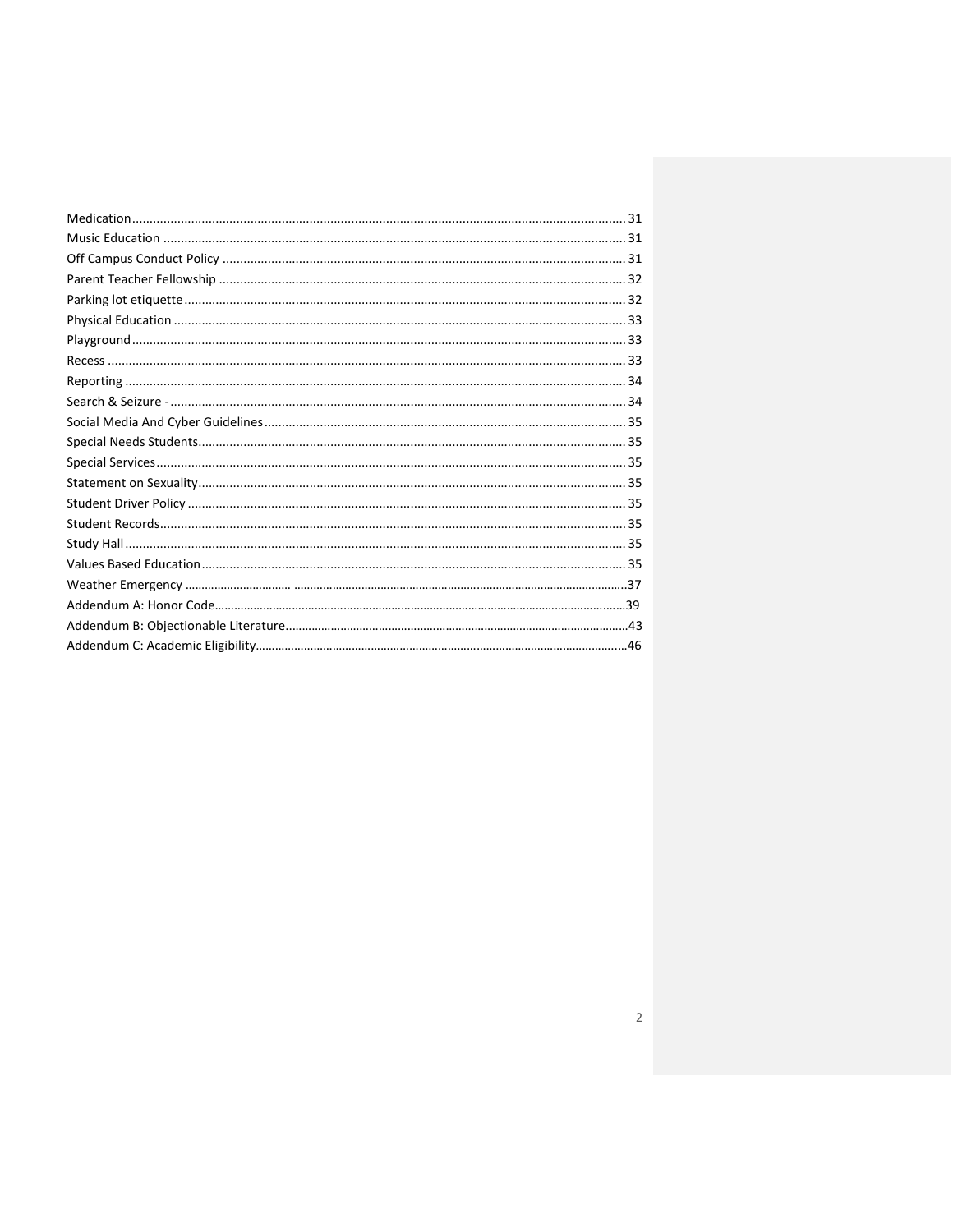## <span id="page-2-0"></span>**ADMISSIONS POLICY**

## **A. AGE REQU IREMENT FOR CHI LDREN ENTERI NG SC HOOL**

- 1. 3-year-old program ordinarily should be 3 (three) years old before September 10 and toilet trained.
- 2. Pre-K ordinarily should be 4 (four) years old before September 10. Exceptions may be made on a case-by-case basis.
- 3. Kindergarten ordinarily should be 5 (five) years old before September 10. Exceptions may be made on a case-by-case basis.

## **B. ADMISSIONS**

Whitefish Christian Academy admits students of any race, color, national, and ethnic origin to all the rights, privileges, programs, and activities generally afforded or made available to students at the school. Whitefish Christian Academy does not discriminate on the basis of race, color, national and ethnic origin in administration of its educational policies, admissions' policies, tuition assistance programs, athletic, and other school-administered programs, nor in the hiring of faculty, support, or administrative staff.

## **C. DOC UMENT S REQU IRED PRI OR T O AT TEND ING CLA SS**

- 1. Copy of birth certificate
- 2. Copy of immunization record
- 3. Signed financial and service agreement by person(s) responsible for payment
- 4. FACTS application or payment in full
- 5. Permission form
- 6. Registration card or Application
- 7. Health history
- 8. Health screening for Pre-K students
- 9. Cumulative records from previously attended schools
- 10. Other records as may be required by the school or government
- **D.** ALL NEW STUDENTS AND THEIR PARENTS (OR GUARDIANS) must go through the Application for Admission process, including the admissions test and an interview prior to acceptance into the Academy.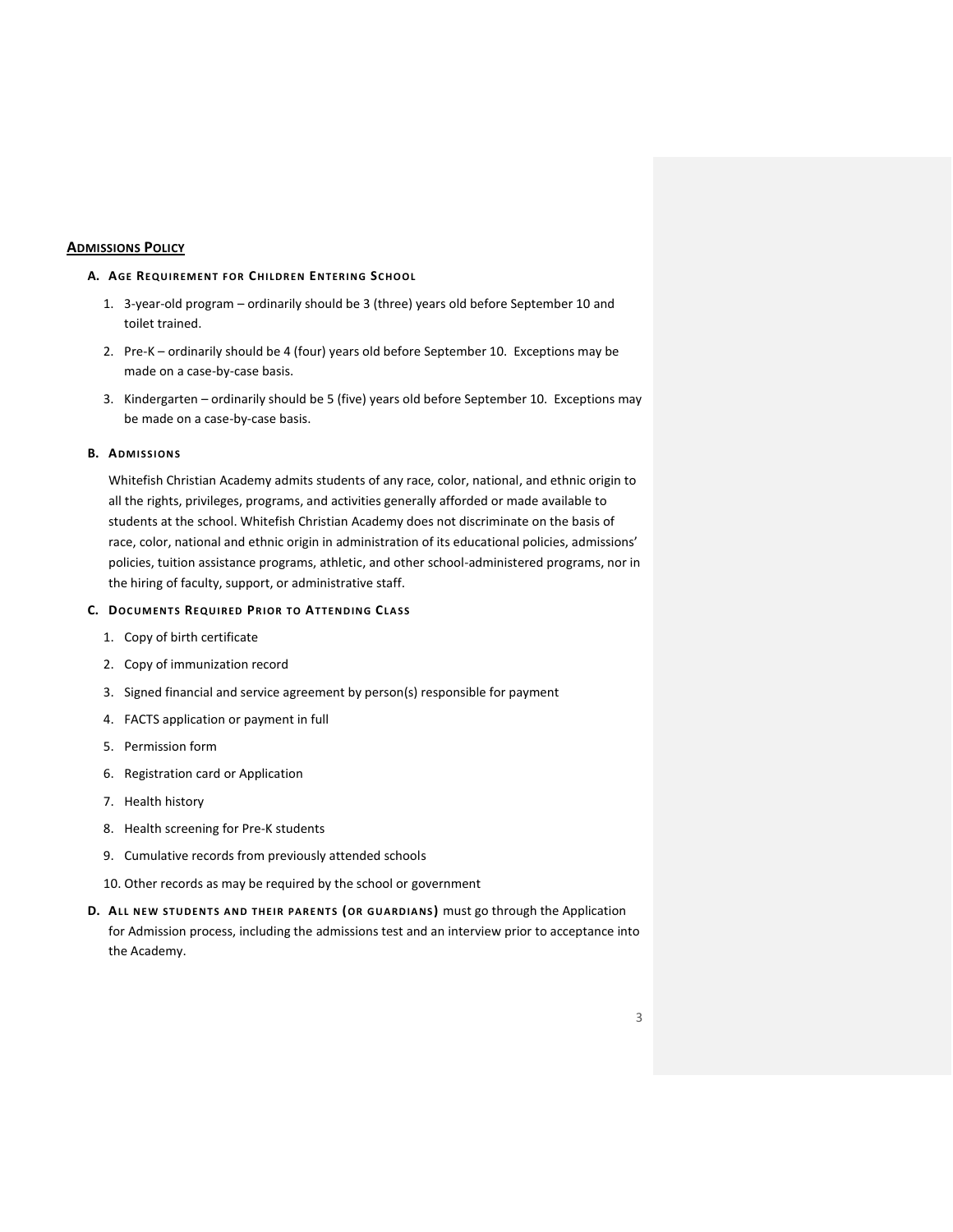- **E. ASSE SSMENT POLI CY FOR TRANSFER STU DENTS** For many students, WCA is the only school they have attended. Families of those students have come to depend on and expect the spiritual, behavior, academic, and personal standards that they have consistently experienced during their time at WCA. With the purpose of protecting the existing environment, standards, and ethos of WCA, WCA will consider the following when considering the application of a transfer student. Our intention is that only students who demonstrate a character and acumen consistent with that of WCA are invited to attend. This policy may be considered for guidance regarding an enrolled student if that student's continued enrollment becomes an issue. (Please see Promotion Policy under Grade and Progress reporting for additional information).
	- 1. Spiritual Considerations
		- a. Acceptance by parents (or legal guardians) and student of Christian values and standards taught at the school.
		- b. Willingness of parents (or legal guardians) and student to be supportive of the school's character expectations as set forth in school policy.
		- c. Commitment of students and parents (or legal guardians) to the school's Christian philosophy of education. It is important that we maintain unity in our mission and vision. All families that accept enrollment in the school are doing so with the understanding that they will fully support our mission and vision statements. These matters (primary doctrine) are fundamental to our school philosophy. In other spiritual matters (secondary doctrine), WCA intentionally aims either to refer the students to their parents for further discussion, or to dialogue respectfully within the class setting.
		- d. Willingness of parents (or legal guardians) and student to support the administration and faculty in carrying out the goals and programs of the school
	- 2. Behavioral Considerations
		- a. History of good citizenship in previous school experience: WCA will consider such things as past conduct reports from former teachers/administrators, behavior contracts, detentions, suspensions, etc. WCA may also consider the student's general reputation in the community.
		- b. Agreement of parents (or legal guardians) and student to abide by the behavior standards established by the school, and the existence of a belief by WCA that a student will in fact be able to behave in a manner consistent with that expected at **WCA**
	- 3. Academic Considerations
		- a. Documented record of acceptable grades in previous school experience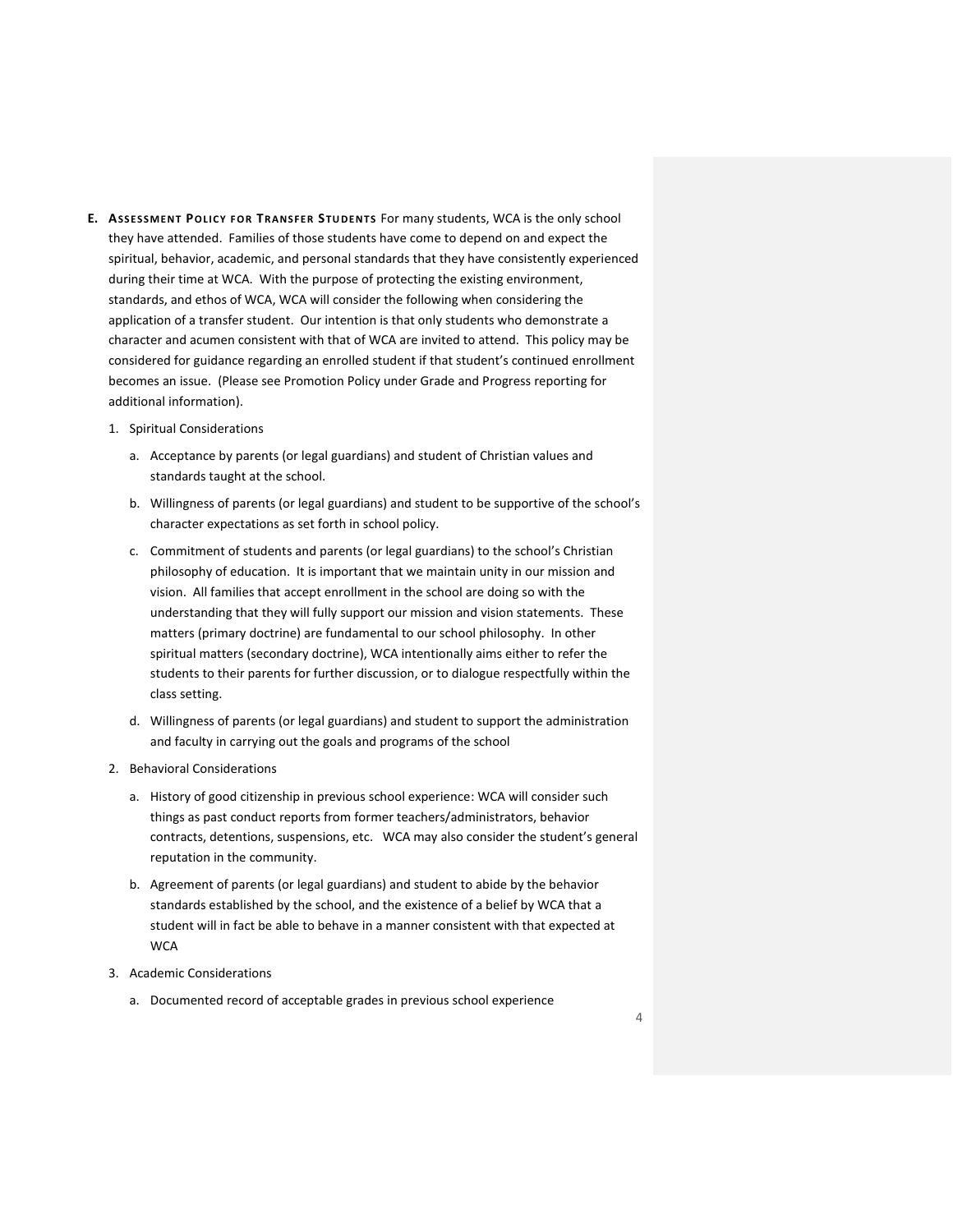- b. Acceptable scores on achievement tests
- c. Satisfactory result on pre-enrollment assessments conducted by WCA
- d. Belief by WCA that a student will be able to accomplish academic success at WCA with the resources provided by the Academy. At the discretion of the Headmaster, a student may be subject to a probationary admission. While we will not support a parent abdicating their biblical responsibility to educate their children, at the same time we intend not to usurp it. WCA will make every effort to guide, advise, and recommend resources should a student need help beyond the average scope of the typical WCA student.
- 4. Personal Considerations (may be utilized more specifically with students in grades 7-12 than  $PK - 6$ )
	- a. Student's special interests, talents, and skills
	- b. Student's and Parents' (or legal guardians') reason or desire to attend WCA
	- c. Consistency of student's character and habits with a Christian worldview

#### **F. ENROLLMENT PR I ORIT Y FOR A NEW SCH OOL YEA R**

- 1. Current students have first (1st) priority for enrollment for the following school year.
	- a. Current students will be granted a minimum of a one-week "window of opportunity" to enroll for the next school year prior to the opening of registration to new students.
	- b. If a current student does not register during the "window of opportunity," the student forfeits his/her "first priority" place and will be enrolled under the same guidelines established for new students.
	- c. A family's account must be in good-standing (i.e. current, with no outstanding balance due) to retain the right of "first priority" for enrollment.
- 2. Siblings of currently enrolled students will have second (2nd) priority for enrollment.
	- a. Siblings of currently enrolled students may be registered in the same "window of opportunity" provided to "first priority" students.
	- b. Siblings must submit a new student application with an application fee by the published deadline.
	- c. Siblings must be placement tested if entering grades K-8.
	- d. A sibling of a current student will be granted a space in a class only if space is available after making assignments to students of "first priority" (see above).
	- e. A family's account must be in good-standing (i.e. current, with no outstanding balance) to retain the right of "second priority" for enrollment.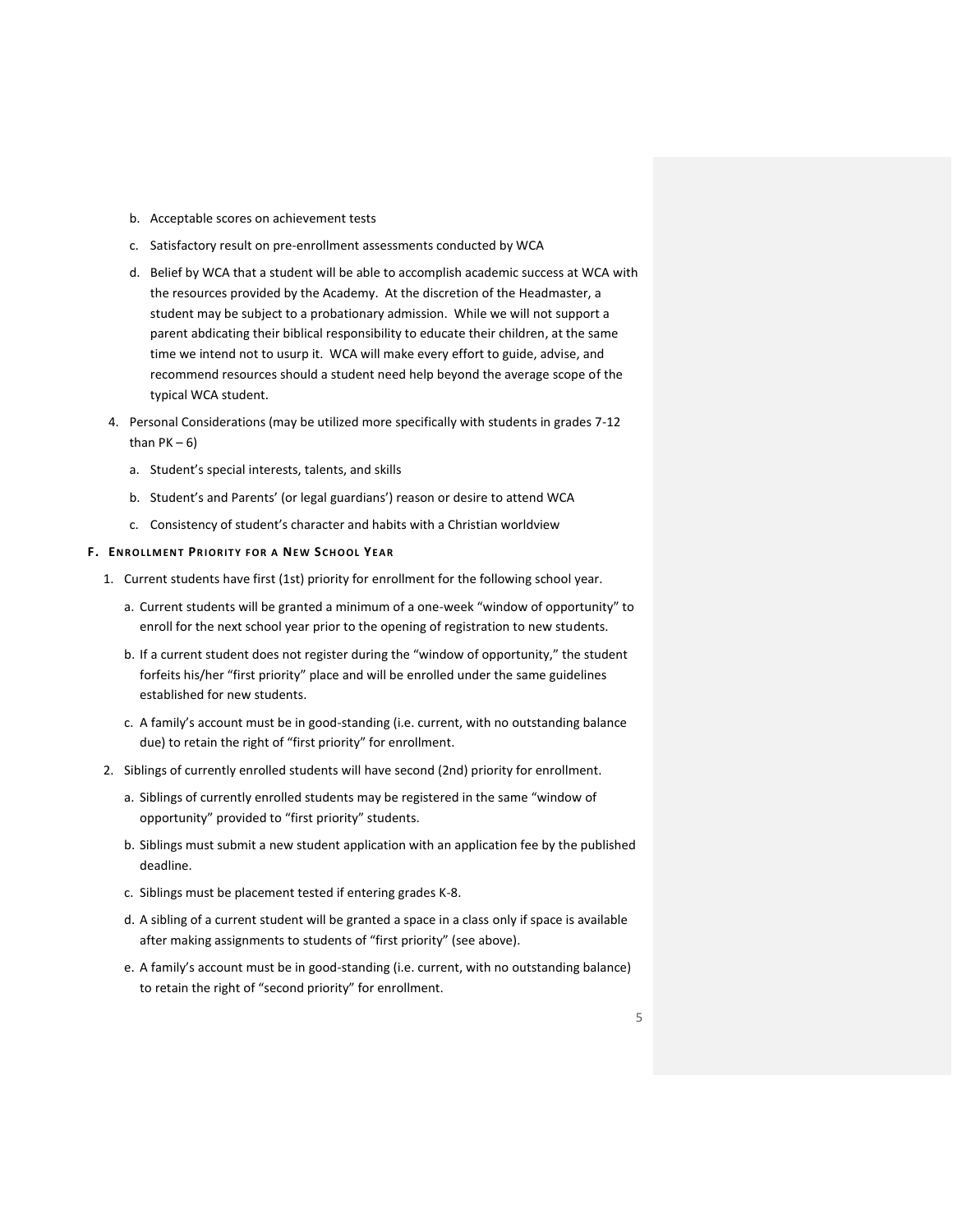3. New students will be enrolled according to our Application for Admission process.

## <span id="page-5-0"></span>**ACADEMY HOURS**

| 8:00 a.m.   | Academy Doors and Office Open, including phones |
|-------------|-------------------------------------------------|
| 8:15 a.m.   | School day begins for all grades                |
| $3:15$ p.m. | Dismissal for all grades                        |
| 4:00 p.m.   | Academy Office Closes, including phones         |

Students need to be picked up promptly after school, e.g., within five minutes of dismissal. There is no supervision of children before 8:00 a.m. or after 3:30 p.m. Any student picked up after 3:30 p.m. will incur a charge of \$1 per minute.

<span id="page-5-1"></span>**AFFILIATION WITH LOCAL CHURCHES** - WCA is an independent, non-denominational, private Christian school. WCA seeks to develop strong ties to Bible believing churches and seeks to assist families from a variety of Christian churches. The Board of Trustees is made up of members from a number of local churches in the community. WCA is a 501(C) (3) non-profit organization.

## <span id="page-5-2"></span>**ATTENDANCE POLICY - ABSENCE AND TARDINESS**

- A. Because each class period contributes significantly to the curriculum objectives of WCA, and because the instructional program is progressive and sequential, it is necessary to encourage student attendance in all prescribed classes. WCA is academically rigorous and attendance is essential to success. However, we recognize the authority of parents over their children and understand that parents may decide it is in the best interest of their child not to attend school on a particular day. This authority must be balanced with both Montana's compulsory attendance laws and the overall academic integrity of the school.
- B. Absences should be avoided. Parents should attempt to arrange medical appointments for after school hours whenever possible. Families are strongly discouraged from planning vacations during school as it adds greatly to our workload. Prearranged absences should not be planned during standardized testing dates (ex. SAT testing). A teacher is not required or encouraged to assume further work or to inconvenience himself or the class on account of the student's absence.
- C. Lower Grades (PS  $-$  5) Guidelines Students absent more than five (5) days in any quarter may jeopardize their academic progress for the entire quarter. We encourage parents to teach even the youngest students that attendance is an important component to academic excellence.
- D. Upper Grades (5-12) Requirements
	- 1. Five (5) or more absences during the course of any quarter are considered excessive. Absences exceeding this limit may result in the student being placed on probation,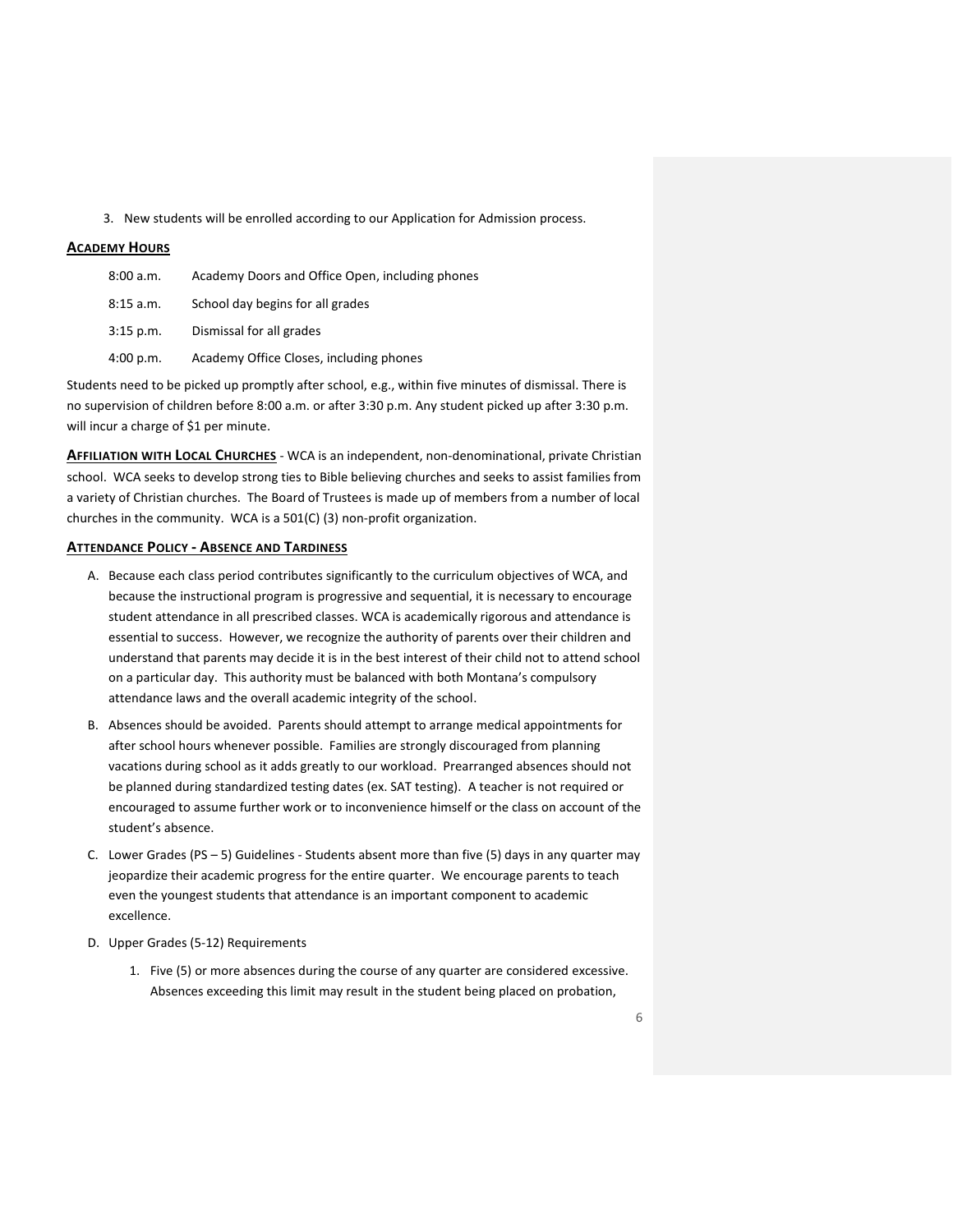given a failing grade in the class, considered for retention and/or dismissed from the school. Depending on the situation, a parent conference may be held with the administration to discuss and attempt to correct the situation.

- 2. A student must complete final exams before a final grade will be given. A student who is absent during a final exam will receive a grade of I (incomplete) in the pertinent course until the missed exam is completed within one week of the absence.
- E. Notification to Office of a Student's Absence For the safety and welfare of the child, it is imperative for parents to notify the Academy prior to 9:00 a.m. on the day their child is absent from school. A message can be left on the Academy's voice mail.
- F. Prearranged Absences Students expecting to be gone from class for more than two days must notify the student's teacher and the Academy's office a minimum of two (2) weeks in advance of the student's scheduled absence. This will give the teacher an opportunity to work with the parents on developing a schedule for missed assignments, quizzes, and tests. Failure to notify the student's teacher and office at least two (2) weeks in advance may result in the student losing the opportunity to do or make up necessary work either ahead of time or during the student's absence according to the discretion of the teacher but not afterward. A teacher is not required or encouraged to assume further work or to inconvenience himself or the class on account of the student's absence.
- G. Tardy Policy Punctual, regular attendance is critical to the academic success of each child. Tardiness disrupts the entire class and interferes with the learning process. Parents and students must make every effort to arrive at school on time each day. Any student who enters the classroom after the starting bell rings will be considered tardy. A student who is tardy 5 (five) times in one quarter, that student and/or that student's parent(s) may need to meet with an administrator to determine the cause of their tardiness. When a student is tardy for the 10th (tenth) time in a quarter, a meeting will be arranged with the parents and the Headmaster or Assistant Head of School to develop a solution to the problem. Should the tardiness continue, and/or the Department of Family Services. Tardiness due to circumstances beyond your control, such as inclement weather or illness, will be excused. Simply calling to say that your child will be late does not excuse the tardy.

Half (½) Day Absences - If a student arrives after 10:00 a.m. or leaves prior to 2:00 p.m. the student will be considered absent for a half (½) day. Except for providential hindrances, such as a Dr.'s appointment or travel difficulties, a student who arrives at school after 10:00 a.m. is ineligible for participation in any extra-curricular activities on that day. A student who leaves mid-day for a Dr.'s appointment and returns to school must have a Dr.'s note. The Headmaster has discretionary authority over this policy on a case-by-case basis.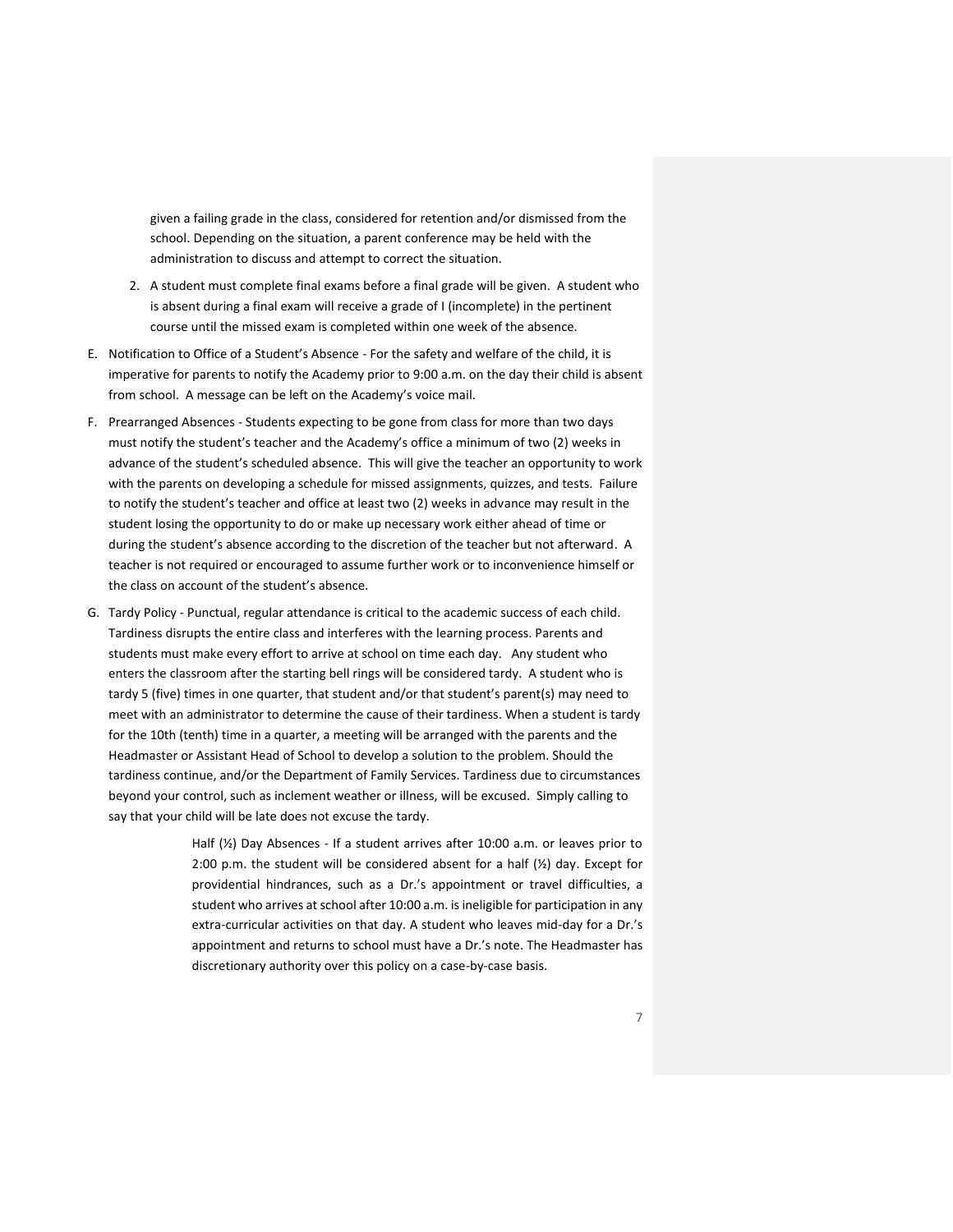- H. Early Removal of a Student from Class Students may leave the Academy campus at any time with their parent, legal guardian, or other person when written or verbal permission is given by a parent or legal guardian. Send a note to your child's teacher if you need to remove your child early from school. When your child leaves the Academy early, make sure s/he is checked out at the office. If your child returns to the Academy on the same day, check your child back in at the office.
- I. Special Circumstances. Our goal is to support the education of our students in all aspects of life, with the Scriptures at the center of all things as the point of integration. Our understanding of the Christian worldview does not permit us to always artificially limit a course of training to the mind only. For example, we recognize that the training of the body has been part of the classical approach to education from the very beginning. WCA recognizes that, especially as a student becomes older, pursuing a passion or particular non-school activity may involve missing school. Upon request from the student and parent (or legal guardian), the school board may waive requirements set by other provisions of this attendance policy.
	- 1. Generally, requests address the following factors:
		- a. Input from the student's parents/legal guardians (Do parents believe this endeavor is worthy of missing school?)
		- b. Student's performance in school subjects. Generally, the student must maintain an average 3.0 GPA for attendance modification.
		- c. The effect the student's absences will have on the teachers and other classmates (Based on past experience with student, will absences cause significant work for teachers, are group projects involved where other students are being adversely affected by absences, etc.?)
		- d. Student's disciplinary record at school.
		- e. The previous commitment and "sweat equity" shown by student toward this activity (Is this a long-standing passion that is being maintained or is this something new that is being tried?)
		- f. The necessity to miss school to pursue activity (Can the activity be accomplished without missing school?)
		- g. Consideration of how this activity is enriching the life and educational objectives as set forth in our mission and vision statements and as held by the family
		- h. Willingness to consult with teacher and implement mechanisms requested by teacher to minimize the effects of the absence.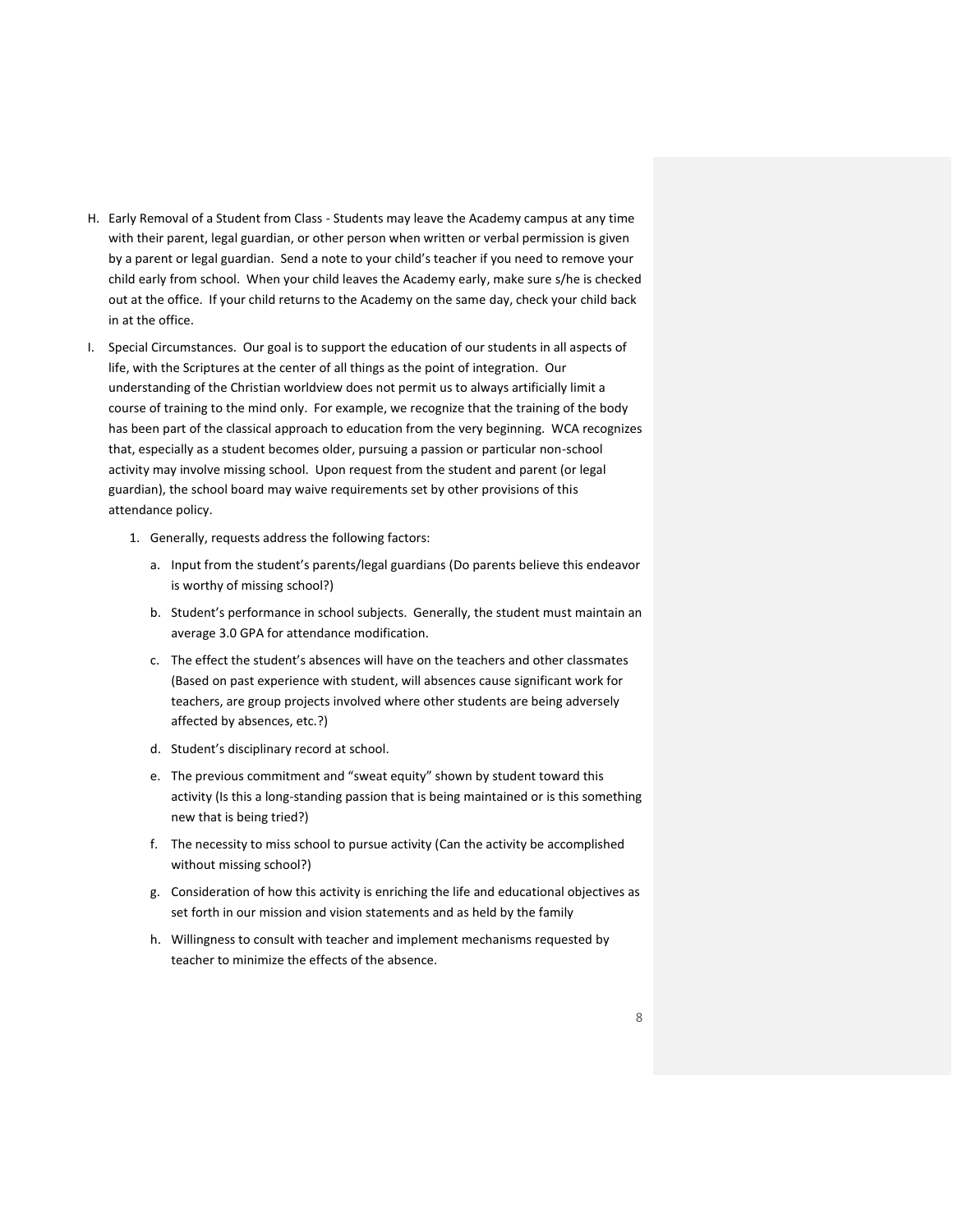- 2. In grades 5-12, it is the student's sole responsibility to get his assignments, submit his homework, complete makeup tests, etc. At the sole discretion of the teacher, the parent and teacher can work to minimize the impact of school absences using such means as email correspondence, recorded lectures, skype, etc. In no circumstance is a teacher required or encouraged to assume further work, nor shall the teacher or class be inconvenienced, on account of a student's absence.
- 3. At any time, the Headmaster may request a verbal or written progress report from a teacher to assess the ramifications of absences (subject-matter understanding, impact on class, extra burden on teacher, etc.). The student must cooperate as necessary so that such report can be accomplished.
- 4. The board may revoke a special circumstance attendance waiver at any time if it finds it is in the student's or the school's best interest to do so, or if the student has failed to meet certain criteria required of the attendance waiver. In no circumstance should a student's attendance waiver adversely affect the overall academic integrity of the school or that student's class.

<span id="page-8-0"></span>**ASSOCIATION MEMBERSHIPS** - Whitefish Christian Academy is an affiliate member of the Association of Christian Schools International and Whitefish Chamber of Commerce.

<span id="page-8-1"></span>**BOARD OF TRUSTEES (ACADEMY BOARD)** - The Academy Board is responsible for the oversight and spiritual headship of the Academy.

- A. The Academy Board is the policy setting body for the Academy, with the Headmaster responsible to implement decisions made by the Board.
- B. The Academy Board is a self-perpetuating and self-organizing board. They elect from their members a Chair, Vice-Chair, Secretary, and Treasurer.
- C. The Academy Board, by majority vote of its members, is the final arbiter in all matters relating to interpretation of the Academy's policies and Board minutes. The Academy Board is the final authority and arbiter on all matters relating to the Academy's operation.

#### <span id="page-8-2"></span>**BUS SERVICES**

A. **WHITE FI SH CHRI STIA N ACADEM Y BU S** - The WCA bus will be used to transport students on most field trips, to and from P.E., and other school or class activities as needed. Please refer to the Cell Phone and Electronic Device Policy for rules relevant to those devices on the bus. Bus driver instructions are to be obeyed at all times.

<span id="page-8-3"></span>**CAMPUS VISITS** - For student safety, all visitors (parents or otherwise) who wish to enter the school (beyond the office) for any reason during the school day should sign in at the office and obtain a name tag or lanyard indicating that they have registered in the office. Upon your departure, all visitors should sign out in the office. This practice allows us to know who is on campus at all times.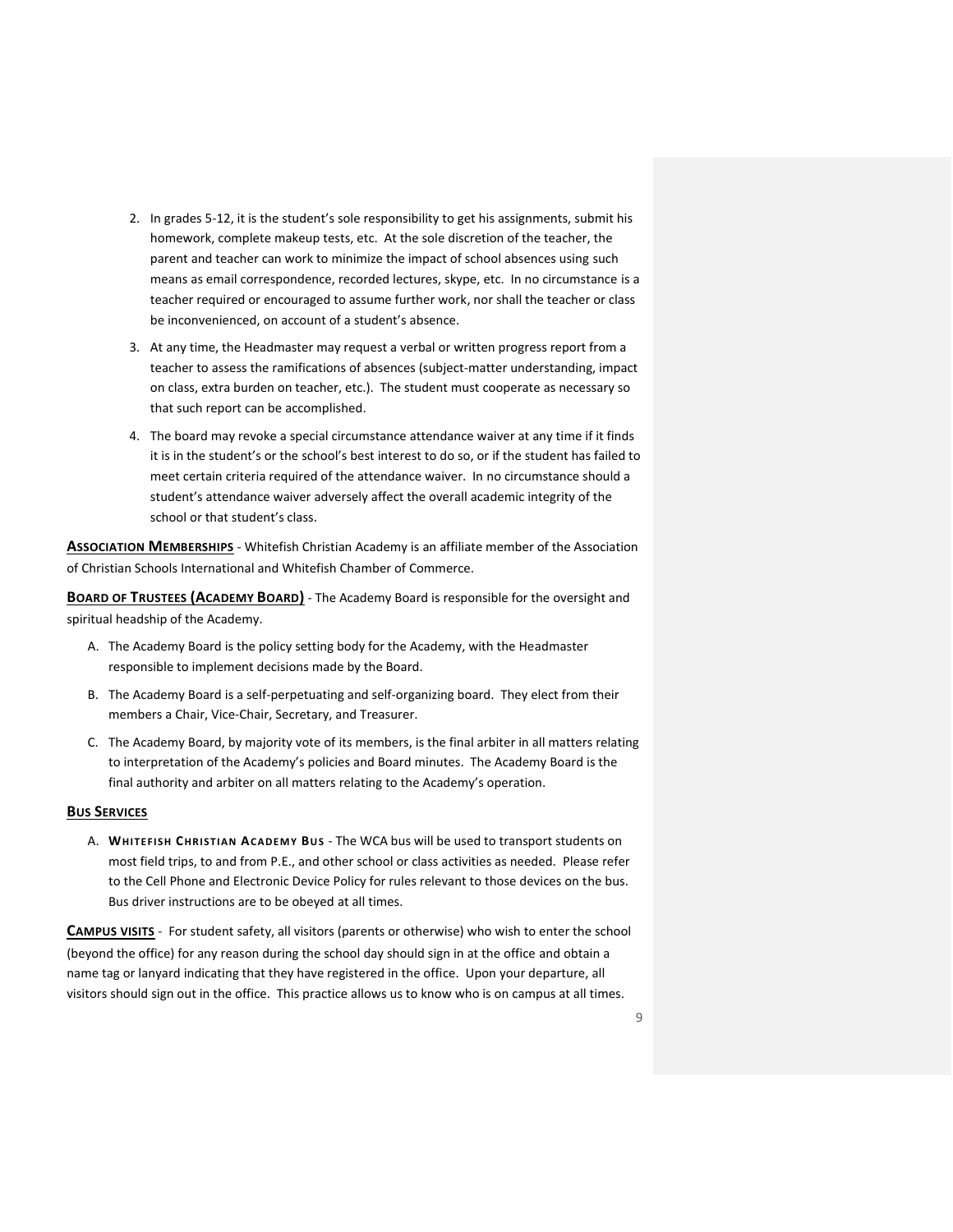<span id="page-9-0"></span>**CELL PHONE AND ELECTRONIC DEVICES -** The use of cell phones and electronic devices is generally not allowed on the school campus, in the school bus, or at school activities. Students may only carry a cell phone or electronic device on school premises under the following conditions.

- A. During the school day (including passing periods, lunches, recesses, bus rides, field trips etc.) the phone/device must be off, stored in lockers/cubbies, and not visible to others. Phones are to be turned off prior to entering the building in the morning. Phones must remain off while students are in the school building unless a student has specific permission from WCA staff to use the phone. Phones should not be visible or used outside the building on school property unless the student is standing with his/her parent or has specific permission from a staff member to use the phone.
- B. At no time are phones/devices allowed in restrooms on school property.
- C. At no time can phones/devices be used to intimidate or bully students.

Possession of a cellular phone or other electronic device by a student is a privilege that may be forfeited by any student who fails to abide by the terms of this policy or otherwise engages in misuse of this privilege. Violations of this policy may result in disciplinary action against the student, which will result in temporary confiscation of the cellular phone or electronic device.

The student who possesses a cellular phone or electronic device shall assume responsibility for its care. At no times will Whitefish Christian Academy be responsible for preventing theft, loss, or damage to cell phones or electronic devices brought onto its property.

An exception to the electronic equipment prohibition may be made by a teacher for a limited time and a limited educational purpose (example would be reading on a Kindle for a specific window of time). However, at no time should the device be used beyond the limited purpose that was granted. Camera and internet features should not be accessed. Any violation of this policy may result in the loss of the privilege to use the device for the rest of the year.

Anyone who violates any of these rules will have their phone immediately confiscated. **ONLY A PARENT CAN CLAIM THE CELL PHONE IN THE OFFICE.** The length of confiscation is dependent on the number of violations.

An exception to the general prohibition of the use of electronic equipment (MP3, gaming devices, cameras, computers, etc.) may occur if the student is under the direct supervision of his parent and school (classroom instruction) is not in session. (An example of this use may occur with a teacher's child before school or with a child who is with a parent in the classroom after school.)

While we request that adults be an example to our students, these rules do not apply to adults, staff, parents, or adult guests but are intended for those minors who are in our charge. However, the rules do apply to non-enrolled, school-age minors who are on campus.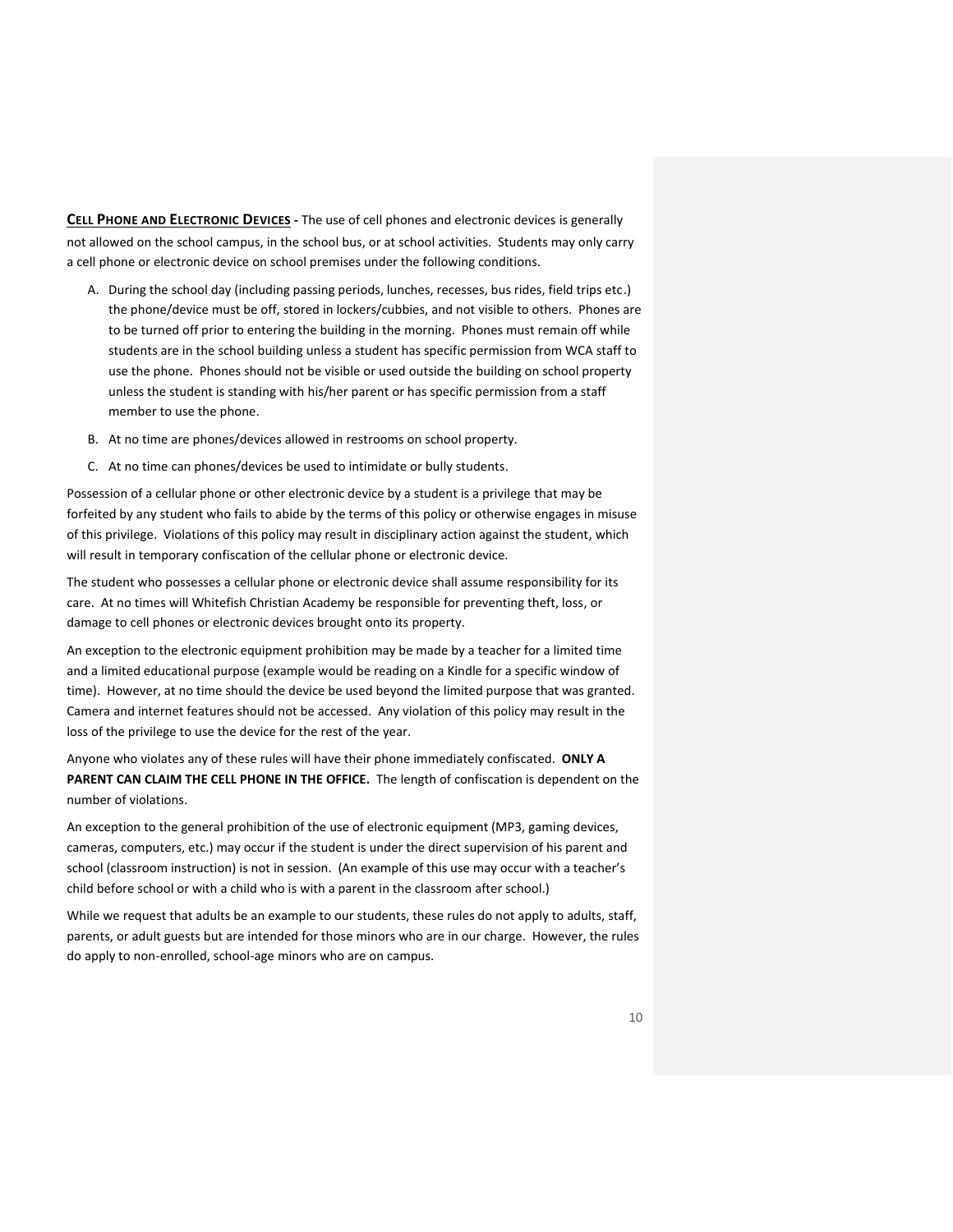Rhetoric Student Laptop Use: Rhetoric students may use a laptop or other electronic device at the discretion and under the direction of a teacher provided that such use is in the presence of that or another teacher who is actively supervising the student use. Laptops are the students' own property, with no WCA liability or loss associated with its use. Use follows a values-based model that conforms to P-S Handbook for appropriate behavior (e.g., no viewing of any questionable material (such as pornography) or communication with outsiders or other students, etc.).

<span id="page-10-0"></span>**CHAPEL** - Chapel is held on Friday mornings from 8:35 a.m. to 9:05 a.m. at the Nazarene Church. Pre-K students will attend chapel as determined by their teacher. Parents are welcome and encouraged to attend chapel services. Individual classes or groups of classes and a variety of speakers selected by the administration will speak or perform at chapel.

<span id="page-10-1"></span>**CHEATING (INCLUDING PLAGIARISM) POLICY -** Cheating, including plagiarism, is a serious offense and is in direct opposition to the Christian character that we are seeking to instill in our students. Cheating will be dealt with in a very serious manner. The consequence for cheating will be the failure of the assignment; that may be an "F" on a specific paper or a "zero" on a specific assignment. The teacher and/or administration will be the final arbiter of the event. Should there be a disagreement, WCA's grievance policy will be strictly followed.

"Cheating" occurs when a student without teacher permission avails her/himself of an unfair or disallowed advantage. Cheating may include but is not limited to using or possessing, as well as giving or receiving, unauthorized materials in a testing situation (notes, textbook, cheat sheets, electronic devices); copying from the work of another student; taking another student's expressed idea for projects or other assignments; using false statements to obtain additional time or other accommodation; or obtaining unauthorized access to an exam, answer key, or other graded work from previous course offerings; or plagiarism. Incidents involving plagiarism will be dealt with by the appropriate administrator and the classroom teacher, who will judge the severity of the infraction and determine an appropriate consequence. Teachers will give ample instruction in class on paraphrasing, summarizing, and the proper use of sources and how to cite them correctly.

<span id="page-10-2"></span>**CHEWING GUM** - Chewing gum is not allowed on campus including the playground or at chapel.

<span id="page-10-3"></span>**CLOSED CAMPUS -** No student is permitted to leave the WCA campus during school hours for any reason without being accompanied by a parent or legal guardian or, in the case of unaccompanied Rhetoric (grades 9-12) students, without Administrative approval. A dated note with the parent's signature or parent phone call to the office is required to release an unaccompanied Rhetoric student from the campus. Faculty and staff members may take students off campus with parental permission. Exception: Rhetoric students with a permission form on file will be allowed off-campus lunches on designated days. This is a privilege and, if abused, the student(s) will be denied off-campus lunches. All students must sign out when leaving the campus during school hours and sign in upon return.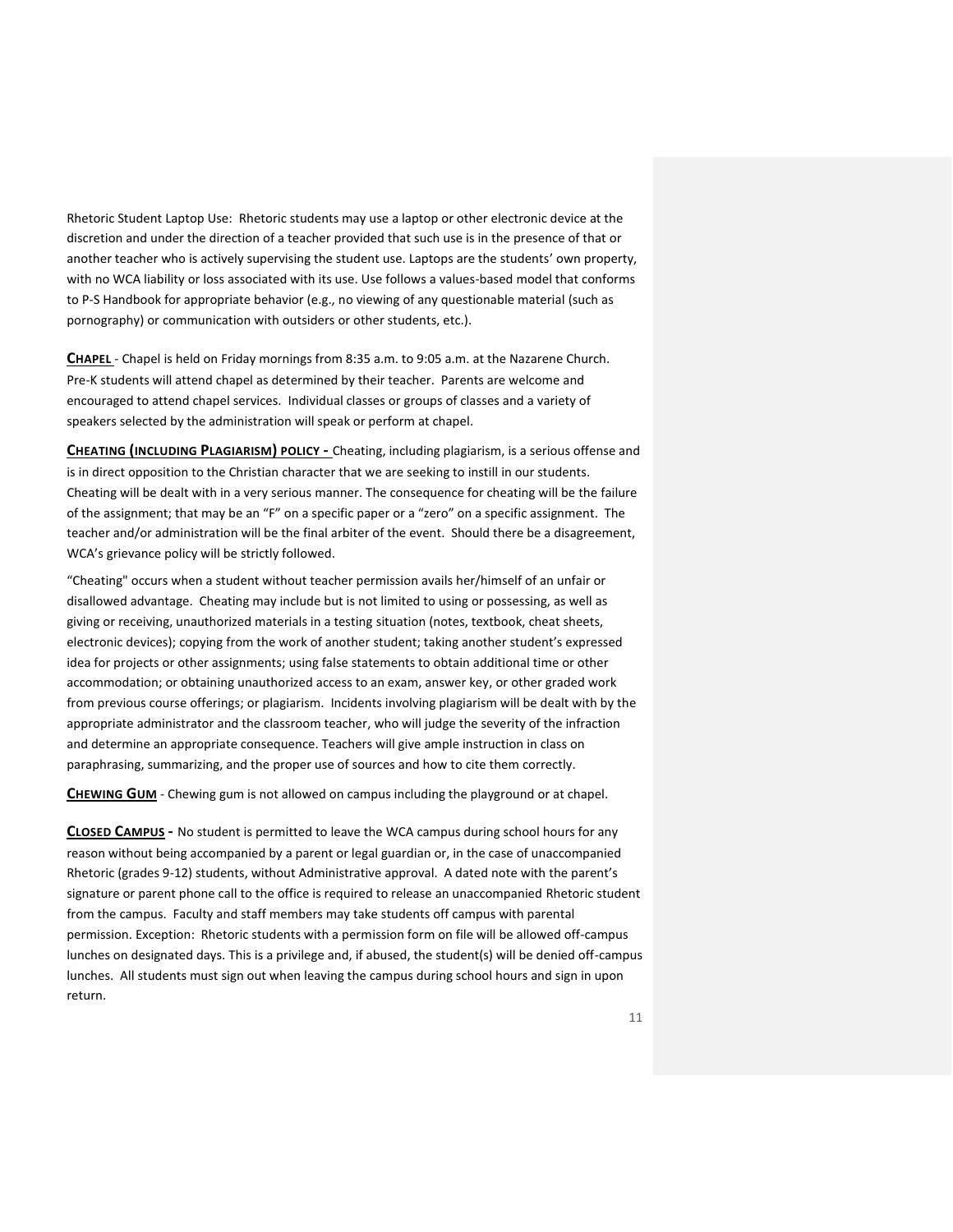#### <span id="page-11-0"></span>**COMMUNICATION - PARENTS - TEACHERS - ACADEMY**

- A. **ACADEM Y NEW SLET TER** A weekly Academy newsletter will be sent home every Tuesday via email. The newsletter will have important information regarding events, activities, and special information relating to Academy business.
- B. **TEACHER WEEKLY NEW S** Teachers through 5 th grade will send home a weekly newsletter regarding upcoming assignments, what is being covered in class, and weekly special events or post those documents on Google Classroom.
- C. **OPEN DOOR POLIC Y** Teachers and the other staff are always ready to discuss any issue a parent may have regarding their child or the school. Please call the school office to set up appointments.
- D. **PARENT-TEACHER CONFERENCES** There are two scheduled parent/teacher conferences scheduled for the year; one in the Fall and one in the Spring.
- E. **COM MUNI CA TI ON WI TH EMP LOYEE S THR OUGH ELE CTR ONIC MED IA** WCA employees are generally prohibited from communicating directly with students through telephone contact, text messaging, e-mail, or social-networking websites other than posting information on our online grading/communication system. An employee may communicate with a student through electronic means if communicating is directed through the parent (ex. teacher sends a text to parent for student). With prior permission from the Headmaster, an employee may communicate with students for school events (e.g., students on field trip) or when more than one student is included on all communication (e.g., notification of scheduling change that simultaneously is sent in text to several students). Such communications should never contain topics personal in nature. Students should not initiate or otherwise engage in communications with employees in violation of this policy.

**CONFLICT RESOLUTION** - Since we are an organization made up of people, inevitable disagreements occur during the year. The goal of WCA's Board, administration, and staff is to solve problems in a way that honors God and benefits those involved. Therefore, we seek to resolve conflicts and disputes that arise according to the principles taught in Matthew 18:15-17. The model for conflict resolution used by the Academy is modeled after the book *The Peacemakers* written by Ken Sande. The practical application of this policy is as follows:

- A. Step One Approach the person with whom you are in conflict in an appropriate area for a private conversation. Express your problem or concern in a clear and kind way. Honor the other person by not talking or gossiping behind his/her back. Attempt to resolve the problem between you and that person without involving others.
- B. Step Two If the problem remains unresolved, go to Mrs. Erickson (K-4) or Dr. Paulson (5-8) and try to resolve your concern your conflict at Step Two.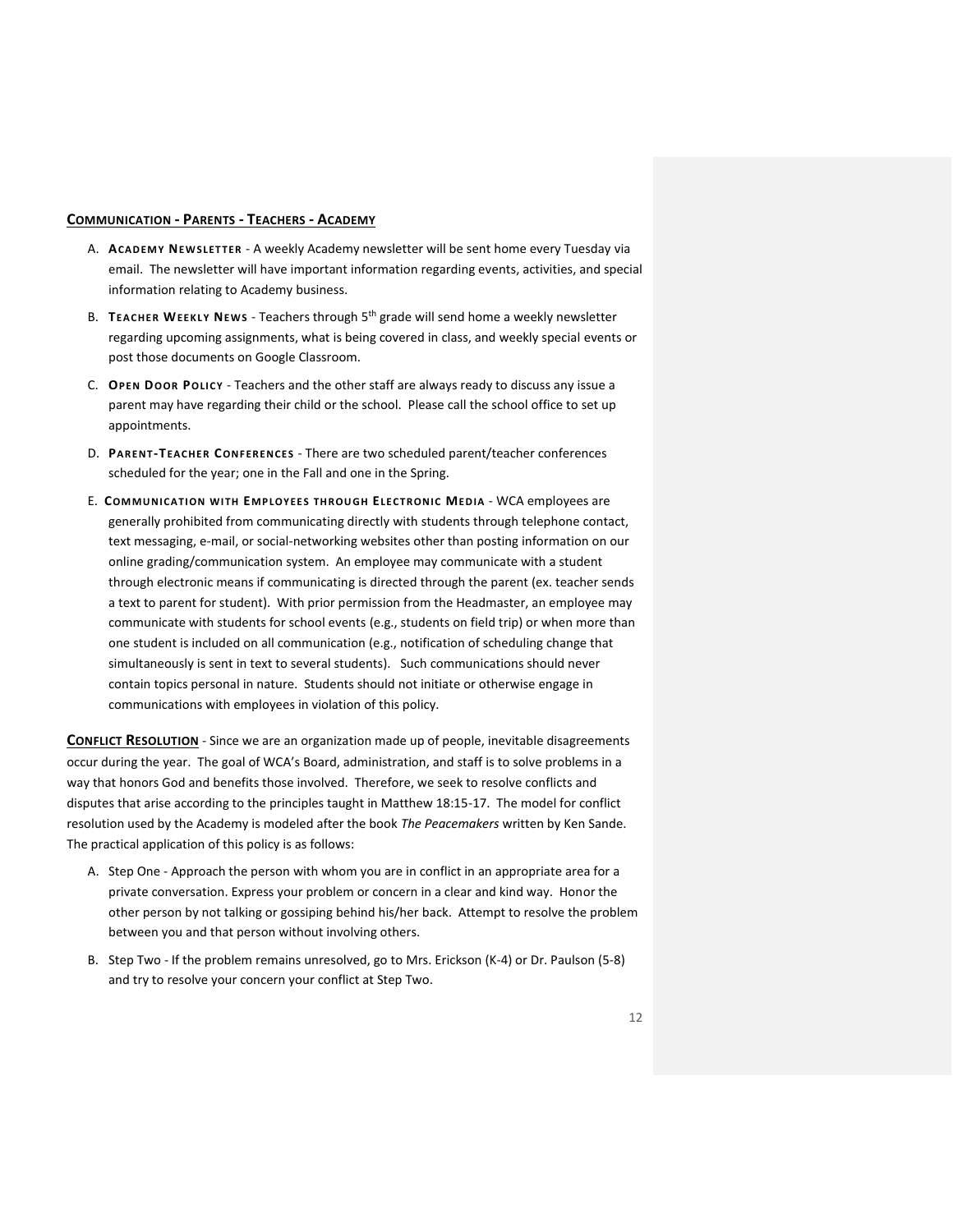- C. Step Three If the problem remains unresolved, go to the Headmaster and try to resolve your problem at Step Three.
- D. Step Four If the problem remains unresolved, you may go to the Board Chair and request an appeals committee to make a final determination on the matter.

Parents, please exercise caution when your child brings home a story about the Academy that causes you concern. The first step to good problem-solving is to hear both sides of a story before making a judgment (Prov. 18). Please follow-up on your concerns and speak directly with the people involved. Our goal is to help your child succeed as a student and person, but if we have erred we will seek to make it right.

#### <span id="page-12-0"></span>**CURRICULUM** –

- A. All subjects are taught from a Christian perspective emphasizing the integration of a biblical world view. The school uses a Classical curriculum. WCA encourages parents to become familiar with this system; materials can be obtained from the office.
- B. Summer Reading Summer reading is a normal part of the curriculum for most quality private and many public schools. With that in mind, students will typically have required reading over the summer to help prepare them for a fuller educational experience at the next grade-level.

<span id="page-12-1"></span>**DISCIPLINE PHILOSOPHY** - Matthew 7:12 and 22:34-40 emphasize, "Love the Lord with all your heart and love your neighbor as yourself." WCA provides a values-based education where we purpose to establish the following virtues in a student's core value system: love, kindness, honesty, truth, respect, forgiveness, and servanthood. When parents and teachers work together to build the foundation of righteousness in a child, the child is set up for future success as an adult (Proverbs 22:6).

The words "discipline" and "disciple" both come from the same Latin word "discipulus" meaning pupil. At Whitefish Christian Academy, the administration and faculty will serve as a complement to the home in disciplining children to live God-honoring lives and, as one would expect, discipline will be an important aspect of that discipling process.

All of Webster's definitions of discipline apply in the school's philosophy, such as "training that corrects, molds, or perfects the mental faculties or moral character" and "to train or develop by instruction and exercise, especially in self-control." We believe that it is possible, right, and essential to clearly define and teach what is acceptable and unacceptable behavior, as well as what is right and what is wrong -- practical rules that can govern our daily lives.

Our discipline philosophy is founded upon the words of Jesus Christ in Matthew 22 when He summed up the Ten Commandments with these two greatest commandments: (1) "You shall love the Lord your God with all your heart, and with all your soul, and with all your mind," and (2) "You shall love your neighbor as yourself." We believe that this love of which Jesus spoke calls us as a school to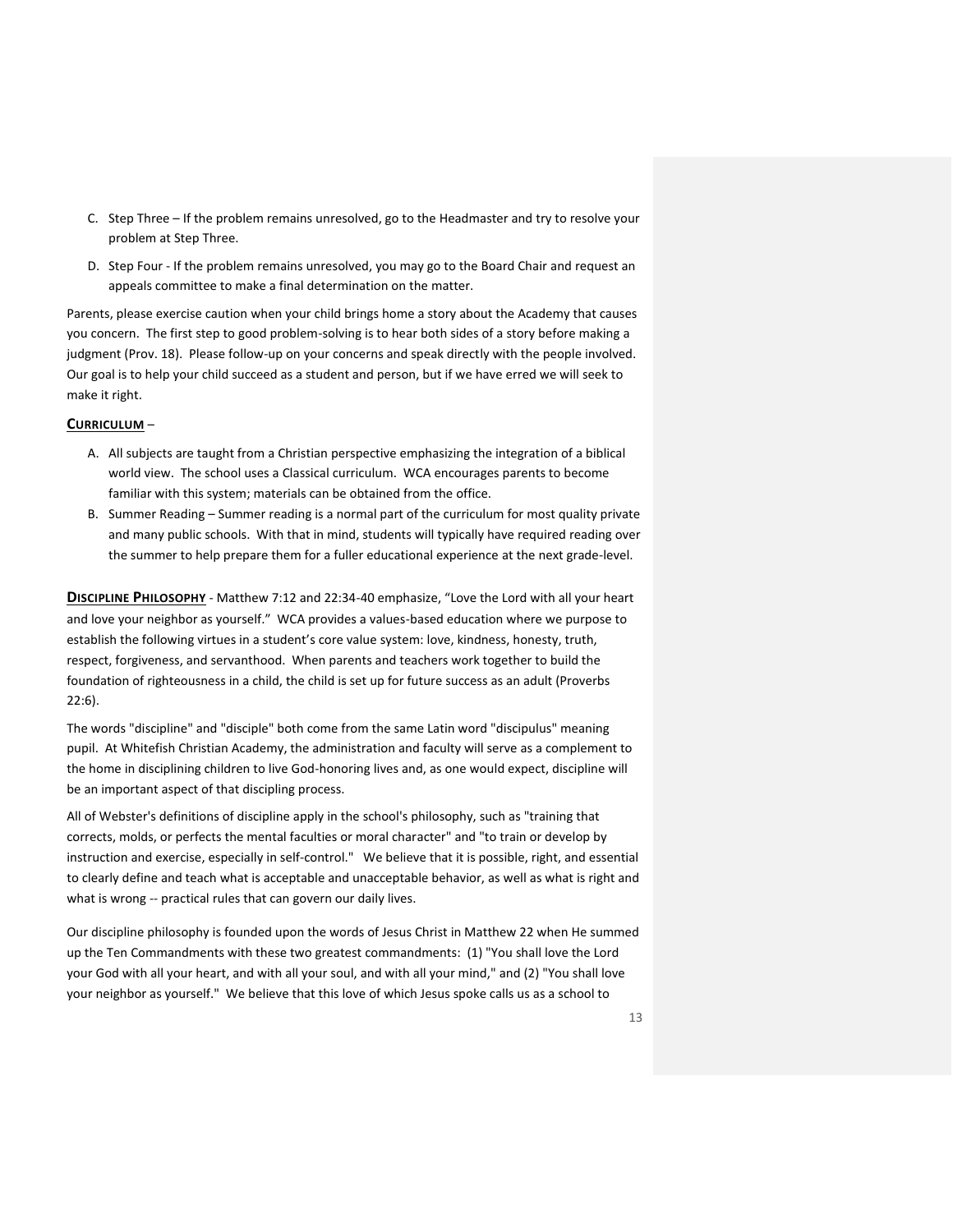teach children how to, first, better honor and value God and, second, better honor and value God's creation of other people and things.

From this establishment by Jesus of valuing God and valuing people is derived our two fundamental concepts of discipline. The first is that we should seek to establish a meaningful relationship with God. The second is that we should love and value other people just as we value ourselves, and we should value God's creation. The overall goal in applying these two fundamental discipline concepts is to teach children how to think for themselves what is right and wrong, and how to govern themselves (self-control) in a way that honors God. We want to avoid a lengthy list of "Do Not Do This" rules; rather, we want to train the children to apply these two honor concepts to the specific issues that arise in daily life. We want to teach them to ask themselves "Does this honor God?" and "Does this honor God's creation?" We believe that the end result will be young people who can make correct choices for themselves and live lives honoring the Lord and respecting others.

The two fundamental discipline concepts may be more fully explained as follows:

(1) We should seek to establish a meaningful relationship with God. This concept includes an understanding of what He taught about Himself in the Bible as well as how to relate to Him. Our relationship with God is, after all, the cornerstone of and reason for a believer's personal discipline. The entire curriculum at WCA, from Bible to P.E., will strive to reveal our God of holiness, righteousness, and grace in ways that endear the children to their heavenly Father so that they may accept His correction just as children who love and respect their earthly father accept his correction. We realize that the Lord is the highest and final authority over our children, and that He has given parents the responsibility of raising their children in a God-honoring way. As a school, we see the administration and faculty as being a third level of authority and guidance in a child's life.

(2) We should love and value other people just as we value ourselves, and we should value God's creation. This concept follows naturally from the first in that having a solid relationship with God is essential to establishing good relationships with people. From this fundamental precept, we would strive to teach children about self-control in the way they handle themselves and their own bodies and in the way they handle interactions with others. This instruction and discipline in the area of relationships will involve such things as how people should talk to each other, play with each other, include each other, support and encourage each other, handle disagreements, receive correction, express emotions properly, etc.

In the area of valuing God's creation, we desire to teach responsibility for one's own and others' possessions, and a Scriptural respect for animals and nature that fulfills God's mandate for man to subdue the earth and have dominion over it.

In conclusion, the central discipline principle and truth that we want our students to learn is that we as believers should honor God completely by valuing Him, His creation, and all people and things. We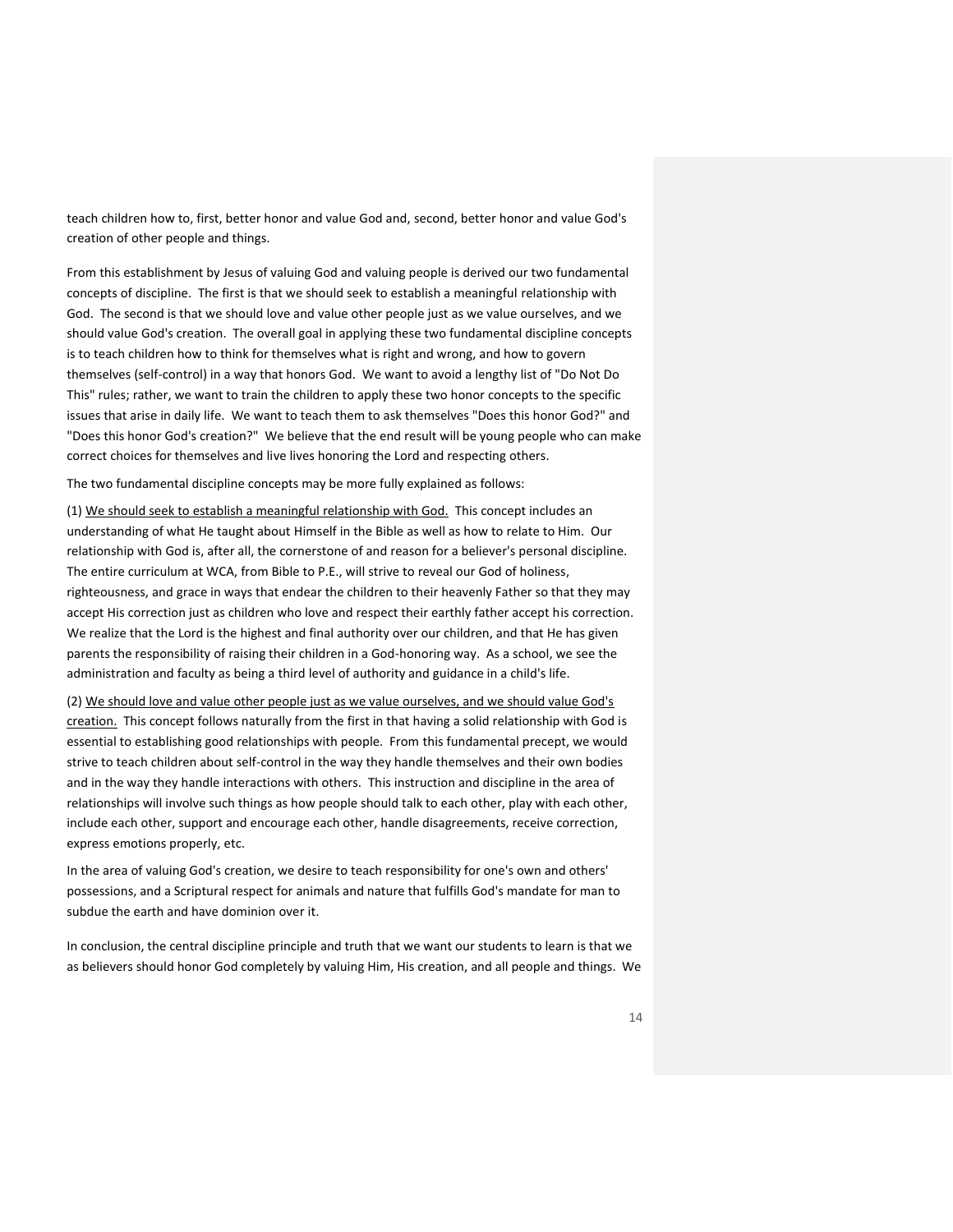believe that this principle of honor is among the greatest values they could have, and we desire to teach this principle at every opportunity.

### <span id="page-14-0"></span>**DISCIPLINE MODEL (GRADES PRESCHOOL-4)**

\*Grades 5-12: Please see Addendum I, the WCA Conduct Code, for a more specific discipline model.

- A. **OVERVIEW -** Love and forgiveness, firmness and fairness will be an integral part of the discipline of a student. The school will also seek ways to encourage positive self-discipline characteristics in all students. The kind and amount of discipline (punishment) will be determined by the teachers, and if necessary, the Administration. The discipline will be administered in the light of the student's issue, attitude, and age. All discipline will be based on biblical principles, e.g. restitution, reconciliation (public and private), restoration of fellowship, no lingering attitudes, etc.
- B. **PROGRE SSIVE DI SC IP LI NE MODE L** Under a progressive model of discipline, repeated offenses result in more severe consequences. Most discipline problems will be handled in the classroom between teacher and student, with parents being brought into the process when deemed appropriate by the student's teacher. However, if a student's inappropriate behavior is repeated often and the teacher is not able to make progress with the student, the student will be sent to see the Headmaster. Continual disruption of the educational process that adversely impacts the learning environment for others will result in a student's expulsion from the Academy. Less tolerance will be shown to middle-school and high-school students with the occurrence of repeat offenses. Repeat offenses resulting in more than three (3) visits to the Headmaster's office in one school year will be considered an indication that the student may not be an appropriate fit for the culture of obedience at WCA.
	- a. During the visit regarding discipline, the Headmaster will determine the nature of the discipline. The Headmaster may require restitution, physical exercise (running, pushups, etc.), janitorial work, parental attendance during the school day with the student, or other measures consistent with biblical guidelines that may be appropriate. Students that continually violate school rules will be subject to in-school suspension (or may be assigned a chore to do around the school), out-of-school suspension, or expulsion. Repeated offenses may result in a behavioral contract between the student, parents, and the school.
	- b. Discipline will not be corporal, with corporal meaning to require the person administering the discipline to hit, spank, strike, pinch, or in any way having purposeful physical contact that is intended to inflict pain for the purpose of discipline.
	- c. If for any reason a student (grades 4-12) receives an official office visit from the Principal/Headmaster, the following accounting will be observed: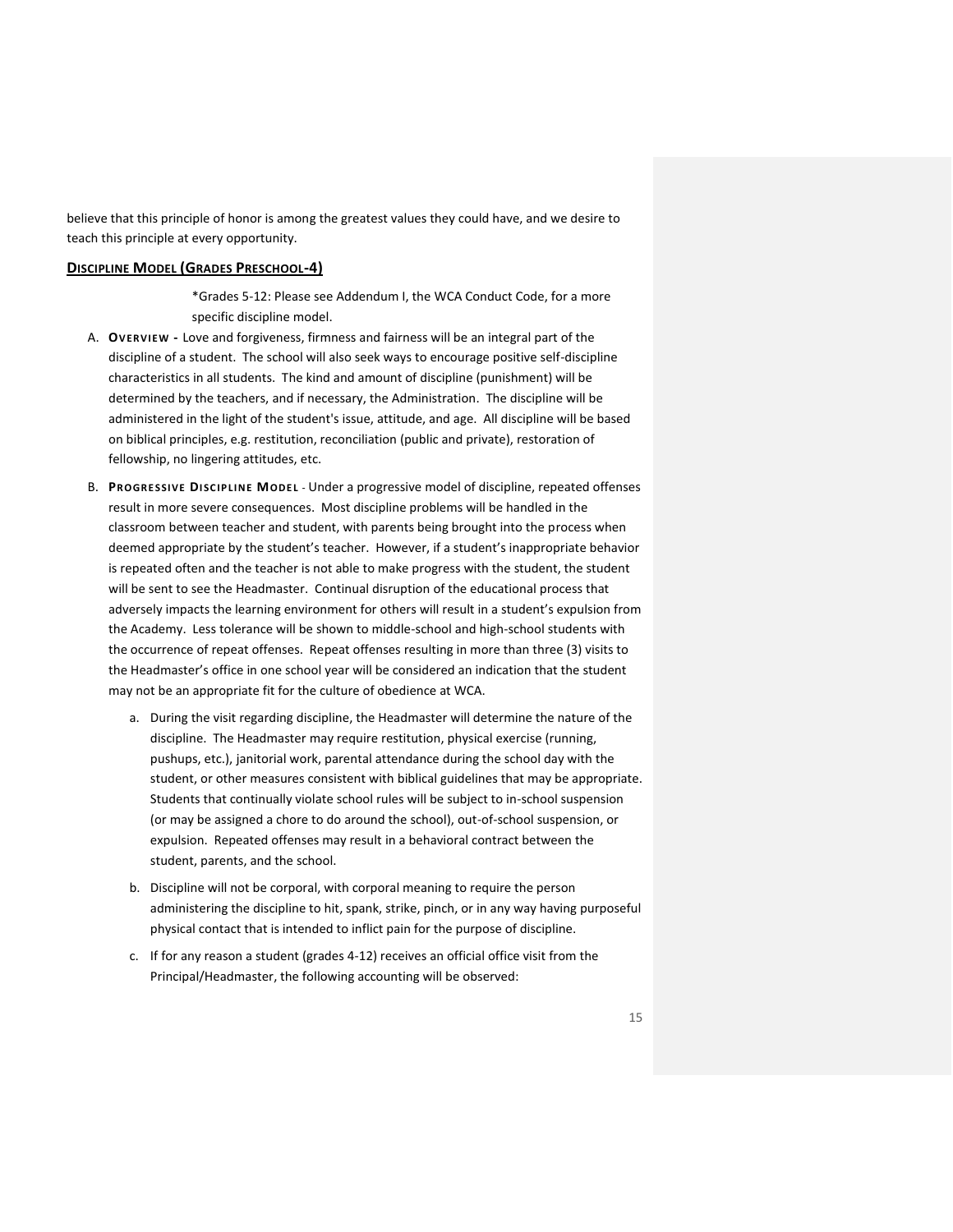- i. The first two times a student is sent to the Headmaster for discipline the student's parents will be contacted and given the details of the visit. The parents' assistance and support in averting further problems will be sought.
- ii. The third office visit will be followed by a mandatory meeting with the student's parents and Headmaster.
- iii. Should the student require a fourth office visit, a multi-day suspension maybe imposed on the student.
- iv. If a fifth office visit is required, the student may be expelled from the school.
- d. If for any reason a younger student (grades pre-K 3) receives discipline from the Headmaster, the accounting above may serve as a guideline. Generally, however, discipline expectations are more individualized in these grades, and developmental and other issues will be considered as well.
- B. **SERI OU S MI SC ONDUCT -** Some infractions of school rules may result in an immediate dismissal to the Headmaster office. These infractions include:
	- a. **Disrespect** or **insubordination** shown to any staff member. The staff member will be the judge of whether or not disrespect/insubordination has been shown.
	- b. **Dishonesty** in any situation while at school, including lying, cheating, and stealing.
	- c. **Rebellion**, i.e. outright disobedience in response to instructions.
	- d. **Fighting**, i.e. pushing and shoving.
	- e. **Obscene, vulgar, or profane language** such as well as taking God's name in vain.
	- f. **Gossip**, rumor, or talk of a personal, sensational, or intimate nature. Trivial talk or writing about another individual.
	- g. **Bullying.** WCA is committed to providing a safe, productive positive learning environment. Bullying, harassment, intimidating, hazing (including retaliating for reporting such behaviors) will not be tolerated.
	- h. Serious misconduct that is not able to be remedied (happens on more than one occasion) may result in suspension/expulsion.

#### C. **SUSPENSI ON/EX PU LSI ON**

a. Conduct which threatens the health, welfare, or safety of others can result in immediate suspension or expulsion from the Academy. Should a student commit an act with such serious consequences that the Headmaster deems it necessary, the office-visit process may be bypassed and suspension or expulsion may be imposed immediately. Examples of such serious misconduct could include threats or acts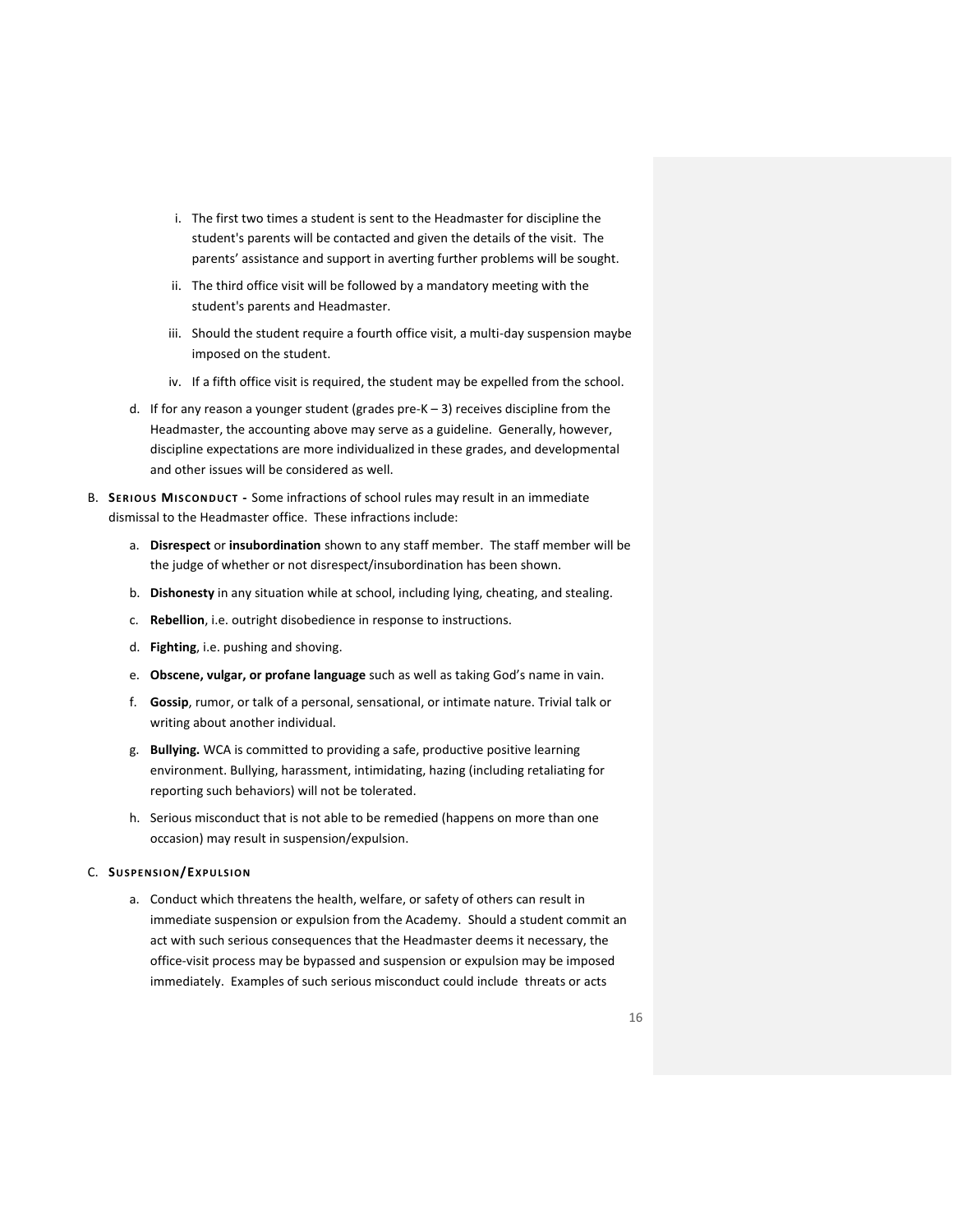endangering the lives of other students or staff members, violence/vandalism to property, violations of civil or criminal law, bringing weapons or illegal drugs to school, or any act in clear contradiction with scriptural commands.

- b. Students may be subject to school discipline for serious misconduct that occurs after school hours. Please see Off-Campus Conduct Policy.
- c. WCA realizes that expelling a student from school is a very serious matter and should always be carefully dealt with on a case-by-case basis. While forgiveness and restitution are fundamental to our overall discipline policy, should a student and their parents not be able to appropriately rectify a discipline problem or other issue that adversely affects WCA to the satisfaction of WCA, the student will be expelled.
- D. **BEHAV IOR AL CONTRAC T S** Behavioral contracts can be made for, but are not limited to, the following reasons:
	- 1. Poor Academic Performance May include not turning in assignments, lack of effort to participate in a positive way in the classroom, or an unwillingness of parents to seek professional diagnosis of possible learning disabilities.
	- 2. Poor Attitude A rebellious spirit or negative attitude that is having an adverse impact on others or the school environment.
	- 3. Frequent Disciplinary Problems A continual disobedience to instructions and directions given by school leaders.
	- 4. Students violating a Behavioral Contract are subject to immediate expulsion.
- E. **DETENTION** Detention can be assigned by a teacher with administrative consent. Parents will be notified if their child is placed on detention.
- F. **OFF CA MPU S BEHAV I OR** WCA students represent the Academy both on and off campus. Please see Off Campus Conduct Policy.
- G. **SCH OOL CU LTURE** If in the judgment of the Headmaster, a student's continued enrollment is a significant negative influence on other students, he has the right to seek to expel the student for that reason, and apart from the process of office visits. Examples of such behavior would include, but not be limited to, disobedience to parents, love of worldliness, a surly attitude, and any other ongoing attitudes reflecting a clear disregard of scriptural standards or of school culture. If the Headmaster concludes that expulsion under this provision is appropriate, the parents may be given the option to withdraw their student to prevent expulsion.
- H. **RE-ADM ISSI ON -** Longevity at the school does not guarantee admission from one year to the next. WCA reserves the right to deny admission to any student. At the discretion of the Headmaster, a student may be denied re-admission for the next school year. Such denial to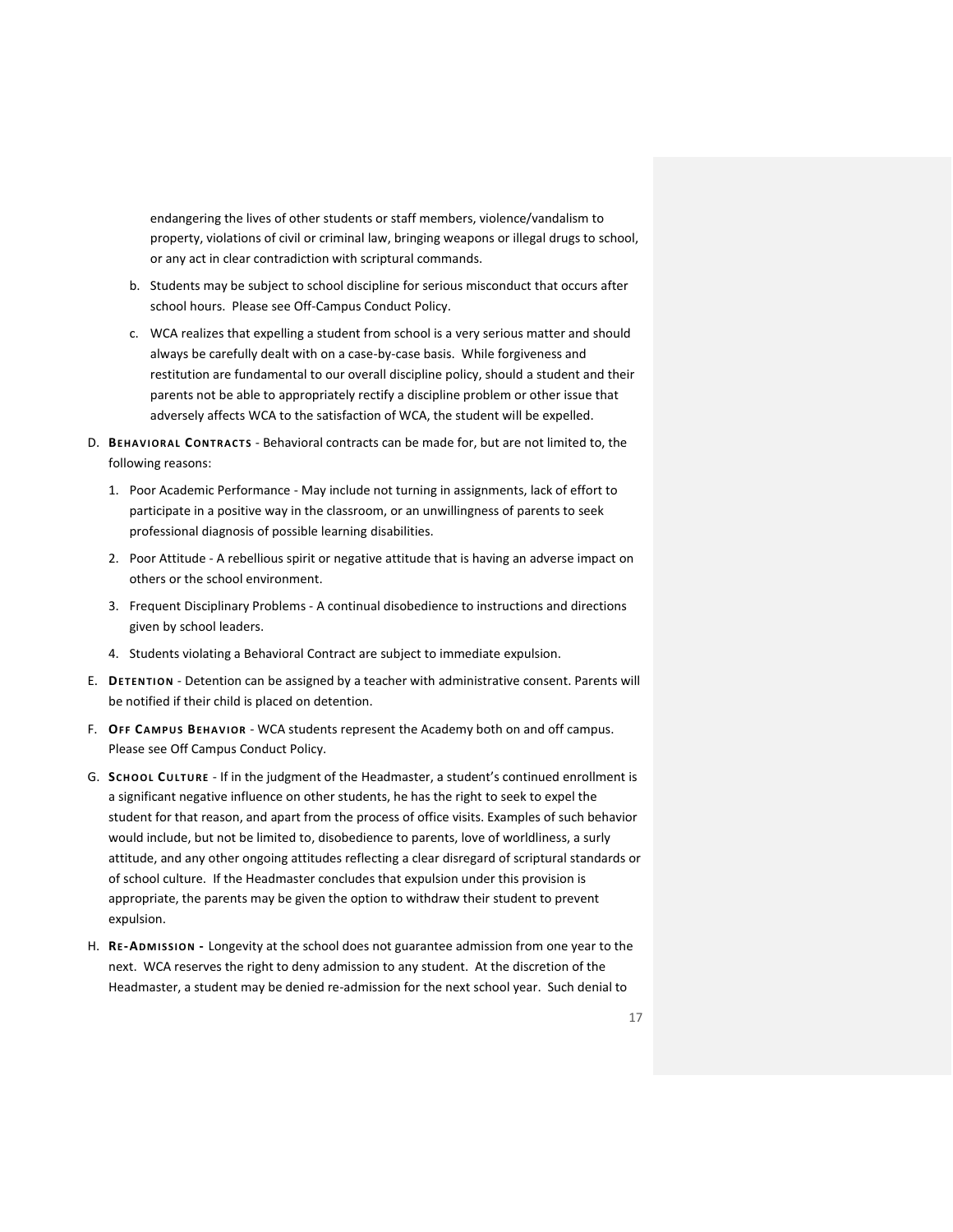re-admit is not considered a direct disciplinary act, requiring accumulated office visits to be taken. Denial to re-admit is not the equivalent of suspension or expulsion.

<span id="page-17-0"></span>**DRESS CODE AND GROOMING** - Please also see attached uniform policy (effective 2021 – non-scuff shoes). The uniform policy is designed to eliminate clothes-related peer pressure and to provide an environment conducive to and supportive of modesty and a Christ-centered lifestyle. WCA seeks to provide an environment free from distractions and one that discourages cliques or foolish fads. We believe that genuine diversity comes from the cultivation of each student's unique mind and character and, as such, students should express themselves with their intrinsic qualities, not their grooming or dress. The following rules are not exhaustive but provide guidance relevant to the dress code and grooming:

- A. **UNIFOR MS** must be neat, clean, and in good repair. Students should dress in conformance with his or her biological sex.
- B. **SHIRTS** shall be tucked in while in the school building and buttoned no lower than the second button from the top
- C. **SKIRT S** shall come to within two inches above the knee when the student is standing.
- D. **UNIFORM SHOES** must be black and without visible brands/logos.
- E. **HAT S, BA NDA NA S, AND SUNGLA SSES** are not to be worn in the building.
- F. **HAIR** Unnatural hair color and outlandish or disruptive hair styles are not allowed. Facial hair is prohibited except in the  $12<sup>th</sup>$  grade when it may be allowed with written permission from the Headmaster under certain conditions (i.e., properly maintained and professional looking).
- G. **CLOT HI NG, JEWE LR Y, OR SC HOOL SU PP LIE S** shall be in good taste, free from negative or unsavory connotations. Body piercings (other than earrings in earlobes) and visible tattoos are prohibited. Outerwear, winter hats, and other non-uniform clothing may not contain obvious branding or writing/displays of pop culture (cartoon characters, actors, athletes, etc.) or of a disruptive or divisive nature. Nail polish and make up must be tasteful.
- H. **WHEN NE CESSAR Y**, the administration will make final decisions on appropriateness of clothing, jewelry, hair style, and designs on school supplies. These standards may be tightened for certain students as a disciplinary measure.
- I. **REMED Y -** If the Headmaster or other school administrator determines that a student's grooming or clothing violates the school's dress code, the student may be given an opportunity to correct the problem at school. If not corrected, a parent or designee may bring an acceptable change of clothing to the school. Repeated offenses may result in more serious disciplinary action in accordance with the Student Code of Conduct.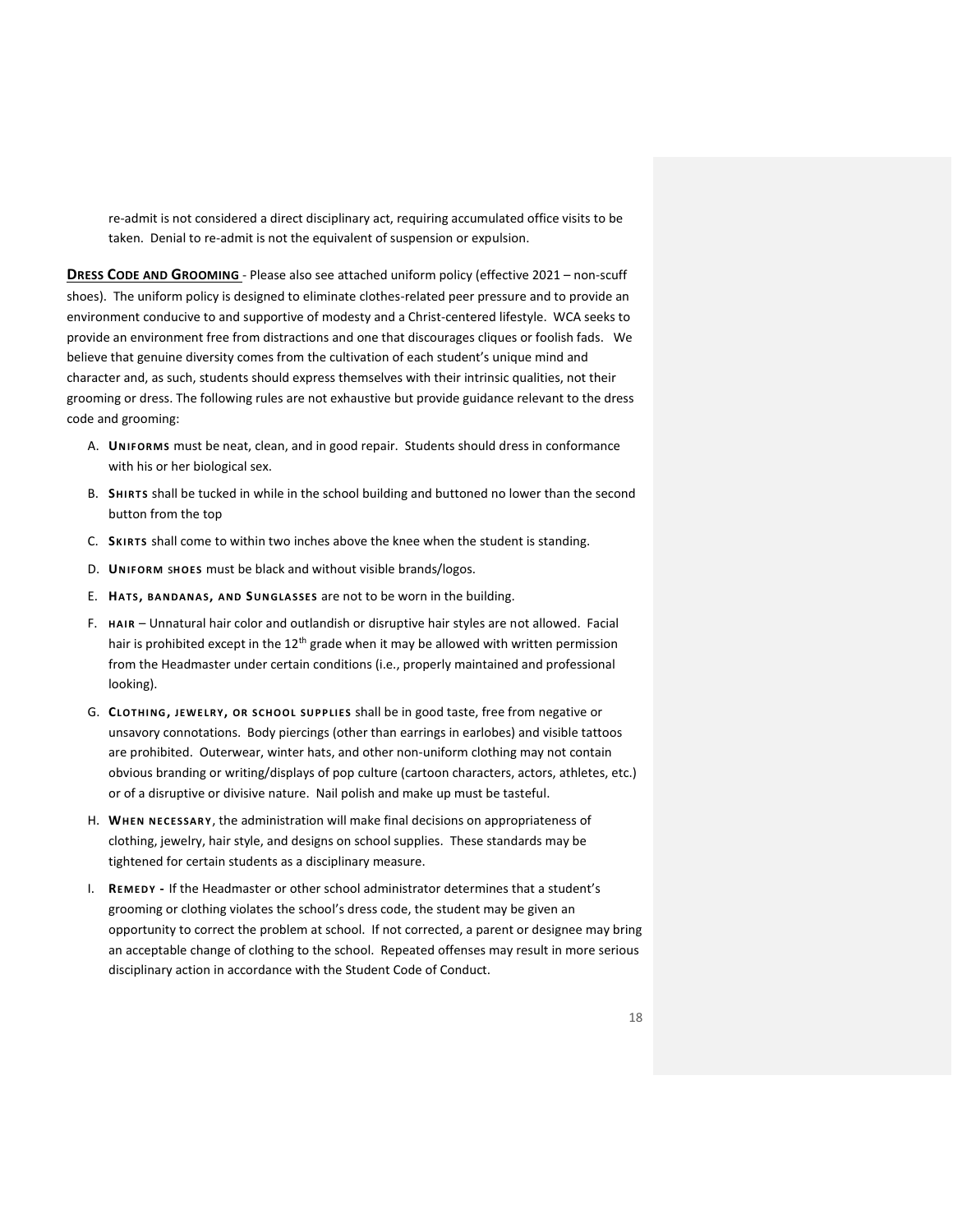- J. **PHYSICA L EDU CA TI ON UNI FOR M POLIC Y -** PE attire should be approached with functionality, not fashion, in mind. Logos should be avoided, but if clothing without logos is not easily available, a small visible logo is allowed. The following guidelines apply:
	- a. Shorts Properly fitted, loose, athletic-style shorts (no compression shorts or snugfitting shorts). Length must be no shorter than five (5) inches above the knee. No visible logos larger than two (2) inches.
	- b. Shirt Properly fitted, crew neck t-shirts (no v-necks). No form-fitting or transparent (must be opaque) shirts. No tank tops or shirts that expose arms. No visible logos larger than two (2) inches.
	- c. Shoes and socks Appropriate athletic shoes and socks.
	- d. Cooler temperatures Loose fitting sweats and sweatshirts may be worn in cooler temperatures. Leggings may be worn under shorts or sweats only (not by themselves). No visible logos larger than two (2) inches.
	- e. It should be considered a privilege to wear non-uniform clothing for PE. Students and families should honor that privilege. Students should wear clothing that is consistent with the ethos of WCA, is functionally appropriate, and demonstrates a high degree of modesty.
	- f. The Headmaster shall have the final decision regarding any questions or ambiguity in this policy.

#### <span id="page-18-0"></span>**EDUCATIONAL PHILOSOPHY**

- A. **GOD HAS GIVEN** parents the responsibility for training children in the way that they should go (Eph. 6:4; Prov. 22:6). Therefore, the Academy exists to assist parents with the training their children receive at home and church. The Academy expects parents to be actively involved in their child's education and school, and will consult parents about all major decisions affecting their child at school.
- B. **REVERENCE OF THE LOR D** is the beginning of wisdom (Proverbs 9:10; 14:26-27; 19:23; Ps. 111:10). In Jesus Christ, God's Son, are hidden all the treasures of wisdom and knowledge (Col.2:3). WCA promotes reverence for the Lord and trains all students according to a biblically based value system where God is exalted as Sovereign and has authority over all things. WCA promotes a Christ-centered worldview guided by biblical truth.
- C. **TEACHERS, A S CHR I ST IA N R OLE M ODE LS**, are an essential component of the educational experience a student receives at WCA. We seek to employ dedicated Christians who have been gifted by God as teachers and who can relate all areas of the curriculum to God's truth. We seek teachers who model Christian character and have been called by God to serve the Academy as His ambassadors.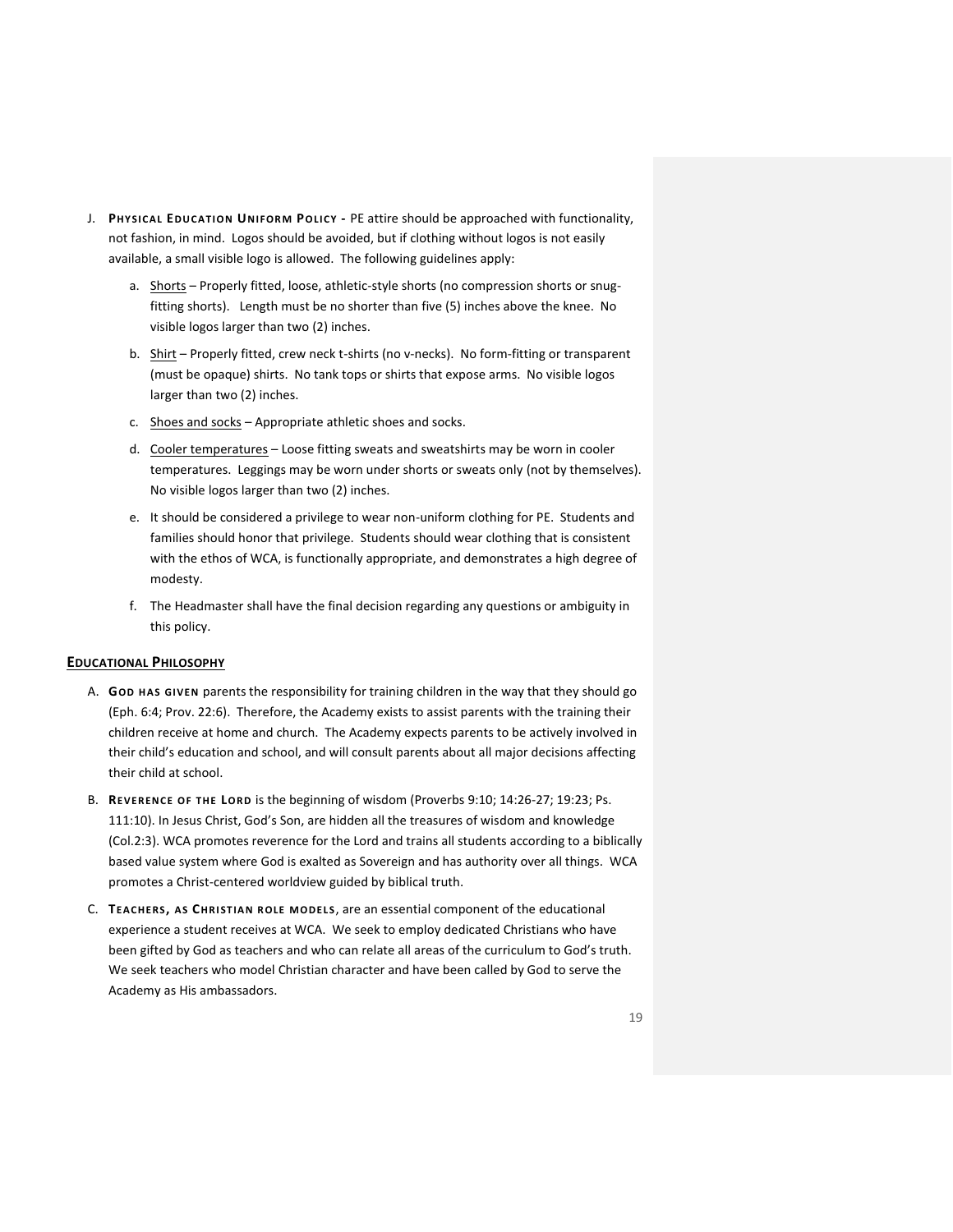- D. **CHRISTIAN EDUCATION** focuses on developing the "whole person," e.g., the heart, mind, and soul. We seek to help children establish a loving relationship with God.
- E. WE SEEK TO TRAIN students to develop critical thinking skills that will lay the foundation for their future success as students and the careers they will choose later in life. Good study habits, a disciplined mind and body, a good work ethic, the ability to face challenges with a "can do spirit," and the confidence to stand on one's convictions in the face of pressure are all part of our goal for every student.

<span id="page-19-0"></span>**ACADEMIC ELIGIBILITY** - Students must be passing each core class (math, history, science, writing, literature, logic, or Latin) to participate in any extracurricular activities sponsored by Whitefish Christian Academy including athletic practices and games, fine arts practices and performances, or any other extra-curricular activity that might be detrimental to the students' academic success at the academy. Students may be classified as on Academic Warning, Academic Probation, or Academic Ineligibility based on the Academic Eligibility Guidelines (see Addendum C).

<span id="page-19-1"></span>**EMERGENCY DRILLS** - Safety is of utmost concern at WCA. Emergency procedures and drills will be conducted throughout the year. Some drills will be announced and others will not.

<span id="page-19-2"></span>**FIELD TRIPS** - WCA seeks to use field trips to enhance a student's educational experience. When the school bus is unavailable for use on field trips parents may be asked to be volunteer drivers. Though a "blanket" field-trip permission slip was signed when you enrolled your child, you may be required to provide additional approval for your child's participation on specific field trips. When an additional field-trip permission slip is required, your child will not be allowed to participate in the field trip if the appropriate forms are not submitted. If a student exhibits serious misbehavior on a field trip, the parents will be contacted and will be required at their own expense to bring their child home. Parents are expected to provide their own transportation (unless room is available on the bus), food, and lodging as applicable. Parents will defer to the school's policies and procedures as well as the teacher's classroom and field-trip rules as the guiding authority for behavior. Field trips are intended to be educational classroom-community events and not family holidays; therefore, siblings are not permitted. Infrequently, teachers may ask chaperones/parents to sign up well in advance of the field trip, as limitations sometimes occur. A maximum of four (4) hours for being a chaperone may be applied toward service hours. Please check the Cell Phone and Electronic Devices Policy for additional information relevant to field trips.

<span id="page-19-4"></span><span id="page-19-3"></span>**FINAL AUTHORITY FOR MATTERS OF BELIEF AND CONDUCT** - The statement of faith does not exhaust the extent of our beliefs. The Bible itself as the inspired and infallible Word of God is the sole and final source of all that we believe. For purposes of WCA's doctrine, practice, policy, and discipline, our board of directors is WCA's final interpretive authority on the Bible's meaning and application.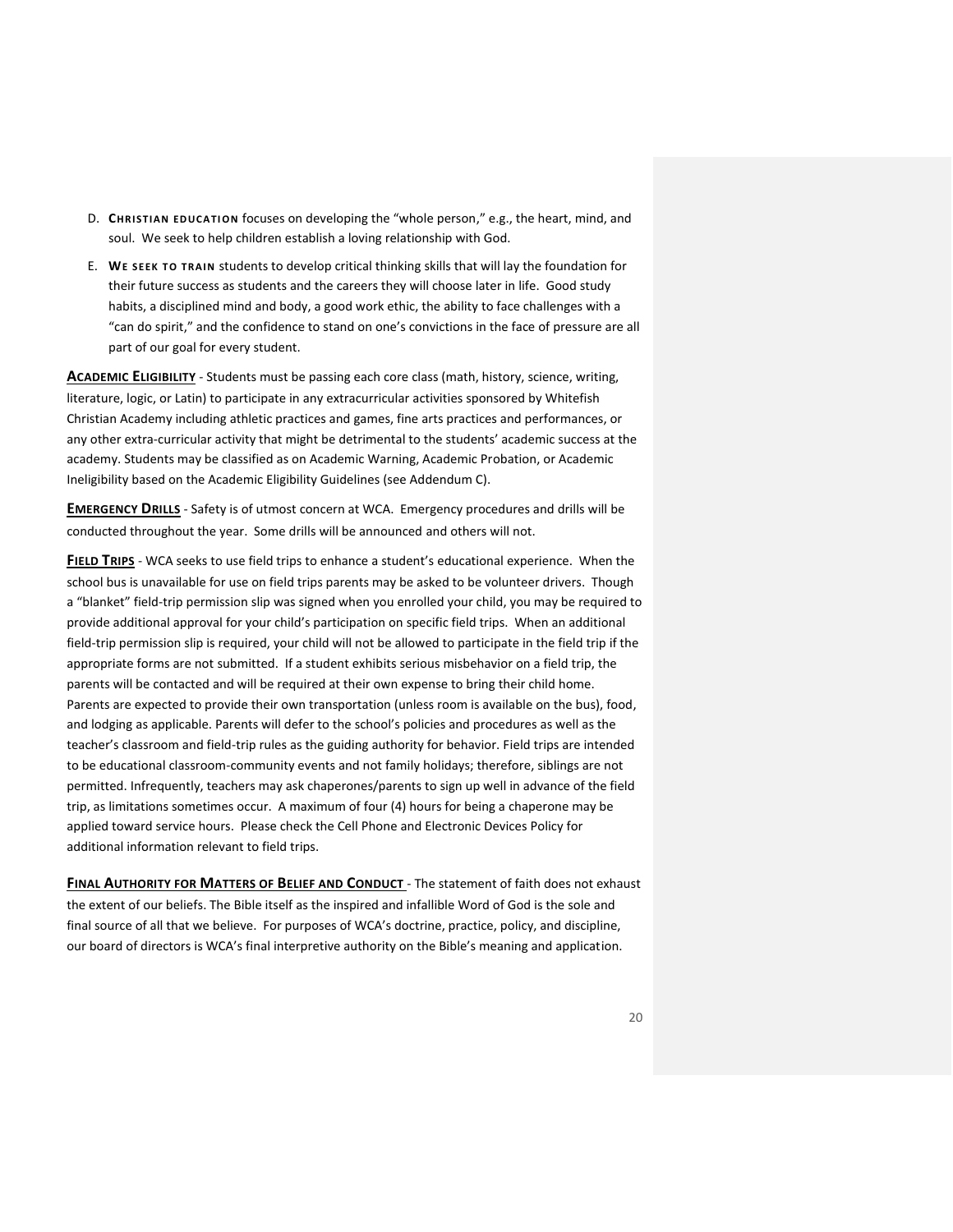## **FINANCIAL POLICIES**

#### **A. REGISTRATION**

- 1. Each student is considered enrolled when **all forms** (New students: Family Application, Student Application, financial agreement, special permission form, immunization form, health history card, health screening (Pre-K only), birth certificate, and record release form; returning students: financial agreement and information update are returned and all fees paid.
- 2. All fees are non-refundable.
- 3. All accounts must be current before a family is accepted for re-registration. If registration fees have not been paid in full, any payments made toward tuition will be applied to outstanding registration costs first and any amount left will be applied toward tuition payment.

## **B. TUITION**

- 1. Our tuition collection is outsourced to FACTS Management Services and is mandatory for enrollment. The only other option is to pay tuition in full prior to the start of school. There is an annual enrollment fee charged by FACTS and payable to FACTS Management Services as explained on their web page. WCA will not accept tuition payments at the school unless payment is made for the entire school year.
- 2. Tuition may be paid in nine (9), ten (10), eleven (11) or twelve (12) monthly or semimonthly installments. Twelve (12) month tuition installments begin in June of the current year and so forth with nine (9) month tuition installments beginning in September of the current year.
- 3. Tuition payments are made to FACTS Management Services on the date you choose, 5th or 20th of each month or the 5th & 20th of each month via automatic deduction from checking or savings account, or credit card (with convenience fees applied for credit cards).
- 4. Late fees in the amount of \$25.00 will apply to those accounts that become delinquent.
- 5. There will be a \$25.00 fee for returned checks PLUS the amount of any expenses incurred due to the returned check.
- 6. A student who is withdrawn, dismissed, or expelled must pay a prorated portion of tuition based on days in session.

## **C. GENERAL POLI CIE S A ND CONDI TI ONS**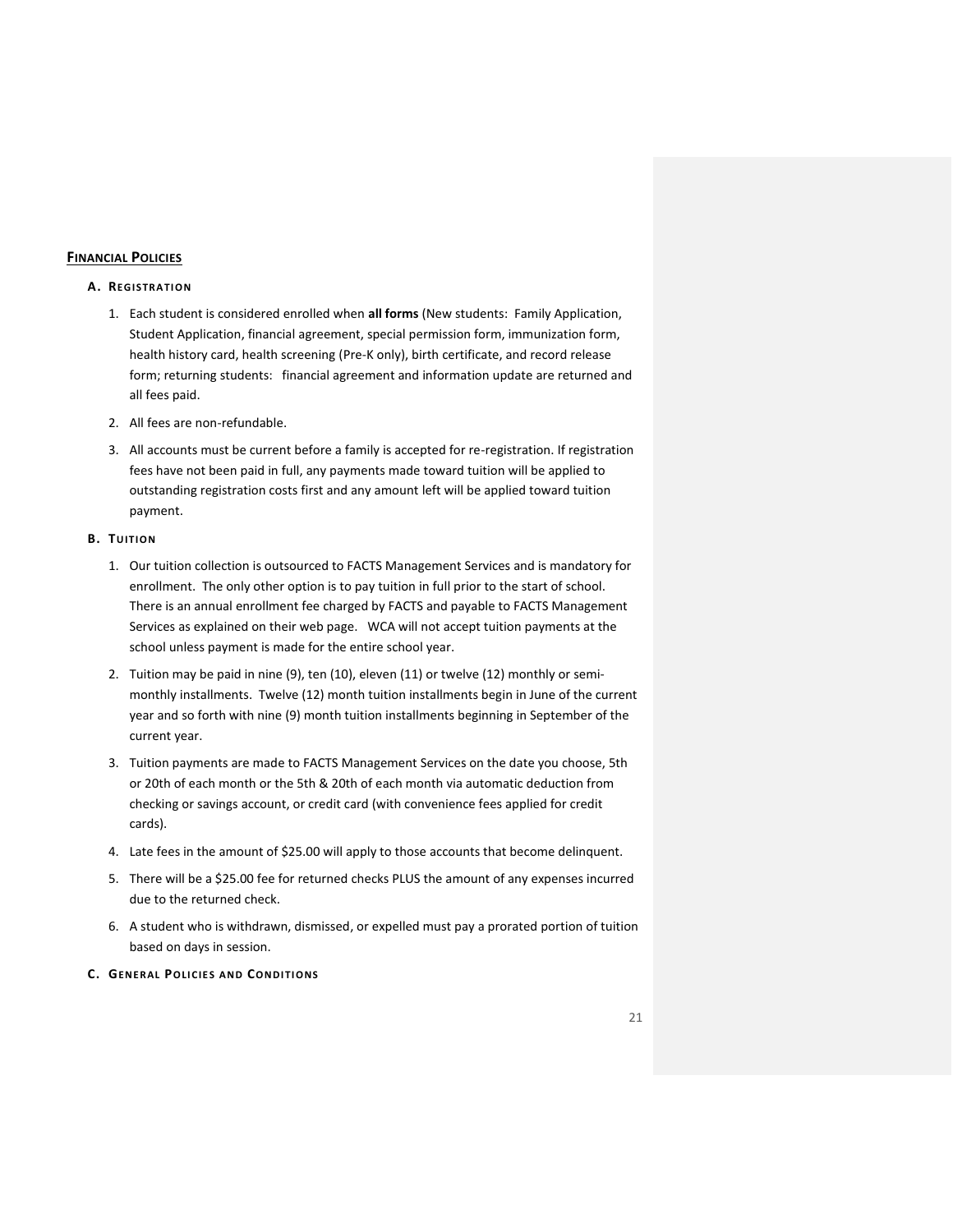- 1. Students will not be allowed to begin classes until all previous years' obligations are met.
- 2. Student records, including report cards and transcripts, will be withheld if the family leaves the school still owing tuition or any other fee. All checks must have cleared the school's account before transcripts or diplomas are released.
- 3. The school reserves the right to require any account to be brought current for a student to continue to attend classes.
- 4. Any claim or dispute arising from or related to this agreement, to a child's attendance at WCA, or to any WCA-sponsored activity which cannot be resolved by agreement between the family and WCA shall be submitted to mediation and/or arbitration in accordance with the Rules of Procedure for Christian Conciliation of the Institute for Christian Conciliation, a division of Peacemaker® Ministries in effect as of the date of this Agreement, which Rules are hereby incorporated into this Agreement by this reference. Any decision of an arbitrator may be entered as a judgment in the District Court of the Montana Eleventh Judicial District, Flathead County, Montana pursuant to the provisions of the Montana Uniform Arbitration Act. The dispute resolution process outlined in this provision shall be the exclusive remedy available to either party for resolution of claims and disputes arising from or related to this Agreement, a child's attendance at WCA, or any WCA-sponsored activity. Each party waives any right to file a lawsuit in any court for the resolution of any such claim or dispute, except for the purpose of enforcing a decision entered by an arbitrator pursuant to this Agreement.
- 5. Any exceptions to the above financial policies and conditions must be approved by the school board.

#### **D.** TUITION ASSISTANCE

- 1. Tuition Assistance may be awarded to families who qualify for such assistance. Families wishing to apply for financial aid must fill out the financial aid form and provide a copy of their most recent IRS 1040 form. Tuition Assistance forms will be reviewed by the Academy Board or a committee assigned by the Academy Board. Awards will be granted by the Academy Board. Income ceiling limits apply.
- 2. WCA participates in the ACE and Big Sky Scholarship programs. WCA requires families who meet the income guidelines to first submit an ACE application.
- 3. Other than multi-sibling discounts, WCA does not currently offer non-need-based tuition assistance.
- **E. MU LT IP LE C HI LDREN DI SCOU NT :** Multiple Children discounts are given to families that have more than one child enrolled in grades K - 12.
- F. PRORATED TUITION: Students registering mid-year will have their tuition pro-rated on a monthly tuition payment plan.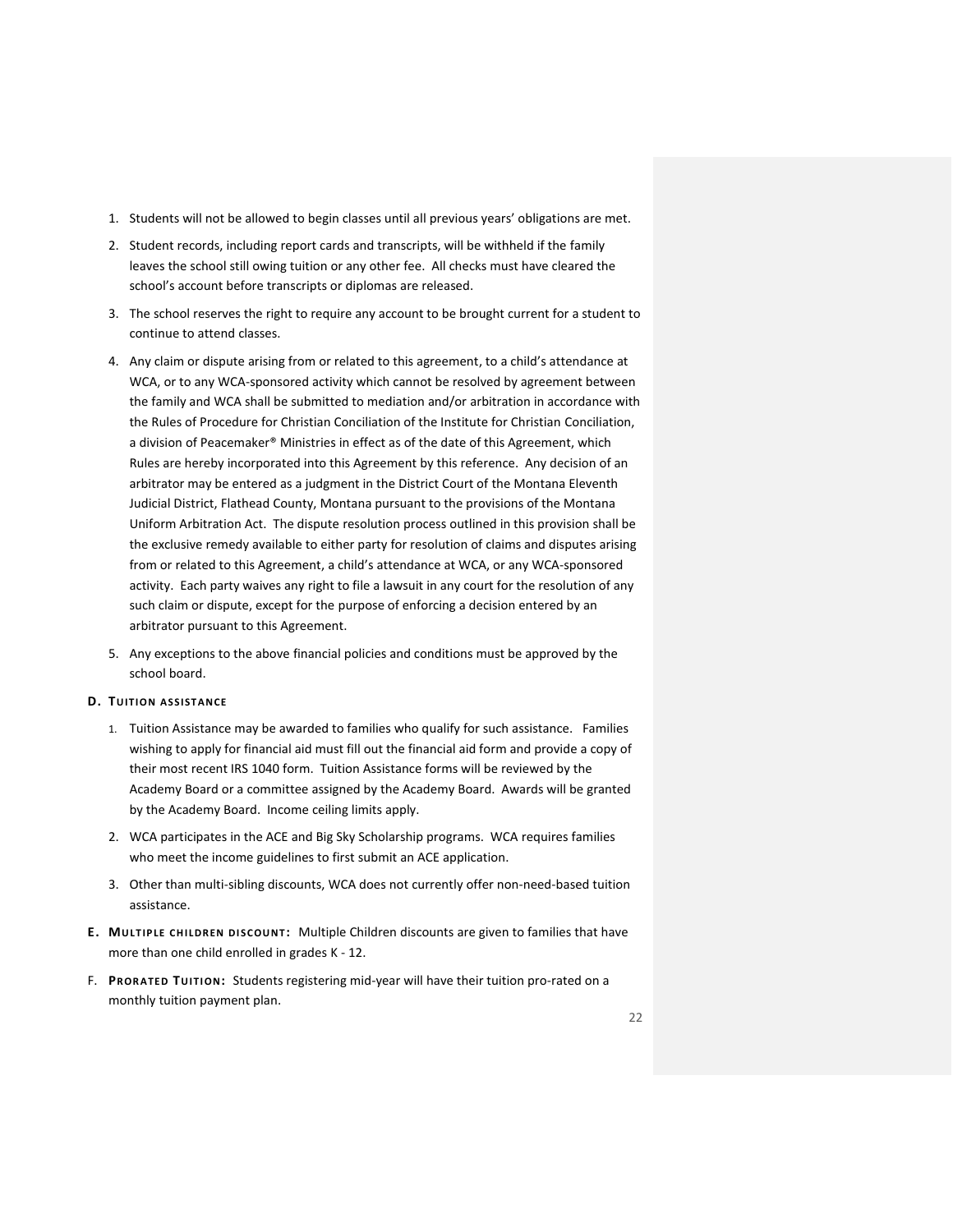G. **VOLU NTEER HOURS**: The success of Whitefish Christian Academy and the education of the children depend on parents' commitment to be involved. As WCA continues to grow, the participation of every parent is required to assist the staff in meeting the needs of the children and the facility that God has entrusted to our care. All school families are required to contribute hours during the year on approved projects or contribute the corresponding dollar amount. The deadline for completing service hours is May 1st. Service hours not completed or paid will be billed through FACTS in May on your chosen tuition due date. Service hours are not required for families choosing to pay the actual cost of tuition.

MINIMUM HOURS REQUIRED PER FAMILY: 15 HOURS OR \$1,500.00

Hours must be reported to the Office via either a Service Hour Form or email. A maximum of four (4) hours may be reported being a field-trip chaperone.

<span id="page-22-0"></span>**FUND RAISING** - Tuition and fees cover approximately 80% of a child's education at WCA. A portion of the 20% not charged in tuition is paid for by donations. The other portion of the 20% is raised through fund-raising conducted through the Development Department. The Whitefish Arts Festival, Annual Auction, and the Academy's Annual Fund account for the majority of fundraising dollars acquired by the Academy. Your participation in fund-raising is essential to the financial success of the school and keeps tuition affordable to as many families as possible.

#### <span id="page-22-1"></span>**GRADE AND PROGRESS REPORTING**

- **A. GENERAL:** Whitefish Christian Academy will maintain a quarterly grades progress reporting schedule. These reports should reflect the individual student's academic and behavioral performance over the period reported.
- **B. RAT INGS** All academic grading at Whitefish Christian Academy will use a criteria referenced base for evaluation. That is, the students will be judged against an objective standard in each class/subject. Students will not be graded on a curve or against any other overtly subjective or group average. (Annual standardized testing is not considered part of the grade and progress reporting procedure.) This will reduce the possibility of grade inflation.
- **C. PRE-K AND KI NDER GART EN** keep progress reports unique to their level. Letter grades are given to students in grades 3 and up. Letter grades, equivalent percentage range, and meaning are outlined below.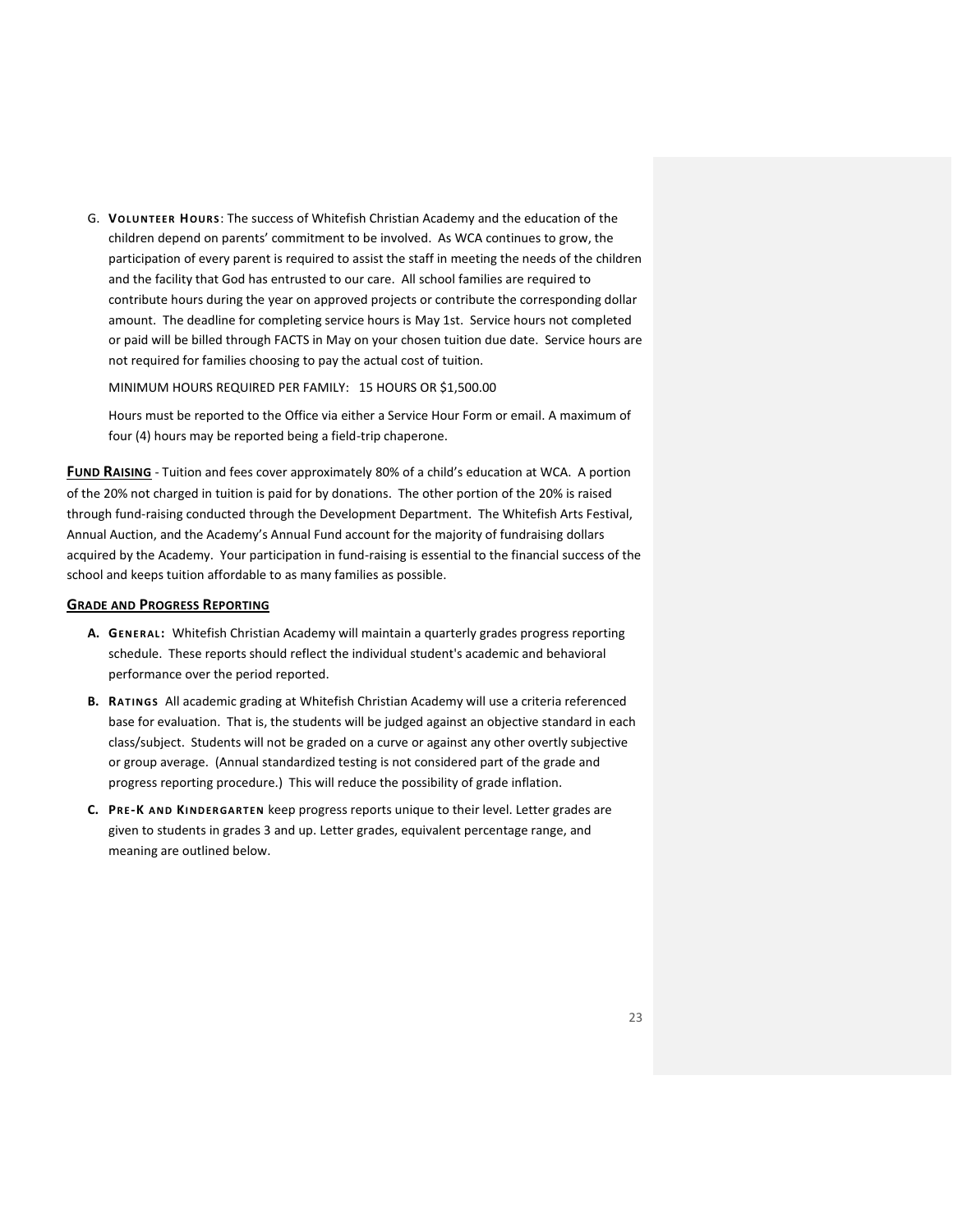| Letter Grade | Percentage Range | <b>Meaning</b> | <b>GPA</b> |
|--------------|------------------|----------------|------------|
| A+           | 97.0-100         | Excellent      | 4.0        |
| A            | 93-96.9          | Excellent      | 4.0        |
| А-           | 90-92.9          | Excellent      | 4.0        |
|              |                  |                |            |
| B+           | 87.0-89.9        | Good           | 3.0        |
| B            | 83.0-86.9        | Good           | 3.0        |
| B-           | 80.0-82.9        | Good           | 3.0        |
|              |                  |                |            |
| $C+$         | 77.0-79.9        | Satisfactory   | 2.0        |
| C            | 73.0-76.9        | Satisfactory   | 2.0        |
| $C -$        | 70.0-72.9        | Satisfactory   | 2.0        |
|              |                  |                |            |
| D+           | 67.0-69.9        | Poor           | 1.0        |
| D            | 63.0-66.9        | Poor           | 1.0        |
| D-           | 60.0-62.9        | Poor           | 1.0        |
|              |                  |                |            |
| F            | $0 - 59.9$       | Failing        | 0          |

These grades are applicable to grades  $3 - 12$ . The corresponding GPA's will not show on quarterly report cards or Jupiter grade for students in grades 3-8, but may appear for students in grades 9-12. The GPA will show on the high school transcript. While the format of a high school transcript may be tailored to best suit a college to which a future graduate will be applying, as a default, the +/- will be displayed on the transcript.

\*An F is not automatically equal to a 0. Any credit below 59% will still be factored into the quarterly/semester/year grades. For example, a score of 50% on a test is better than a 0 on the same test.

The following grading scale is used for all grading in grades K-2 and in classes such as art, music and PE in K-8:

- E Excellent
- G Good
- S Satisfactory
- N Needs Improvement
- U Unsatisfactory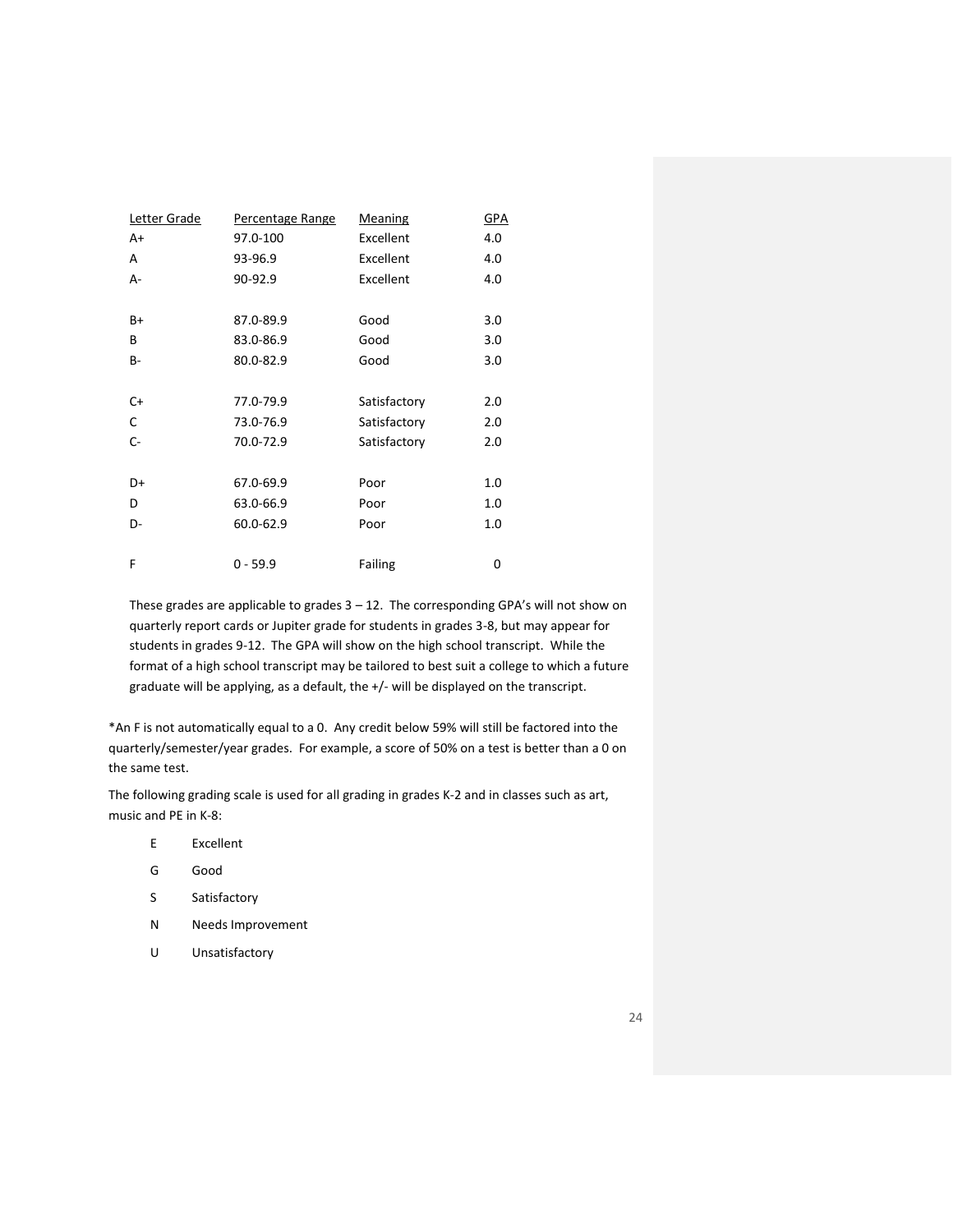Honor Roll recognition will be based on letter grades and not overall GPA. "'A' Honor Roll" will be achieved when a student receives no grades below an A- for the specified period. "'B' Honor Roll" will be achieved when a student receives no grades below a B- for the specified period.

## **D. CONDUCT REPORT FORM**

In addition to academic grades, WCA practices an intentional values-based education. The criteria are found on the Conduct Report Form, which is to be used quarterly along with the standard grade report.

#### **E. PROCEDURE:**

- 1. Grades will be presented at the end of the quarter according to the annual academic calendar.
- 2. The teachers responsible will ensure forms are complete and copied correctly.
- 3. Teachers are responsible for all grades, progress comments, and attendance records for their students.
- 4. A parent receives a copy and the school keeps a copy.
- 5. Students should be discouraged from comparing their grades with one another (II Corinthians 10:12).

## $F.$  **PROMOTION POLICY:**

The objective of this policy is to establish a consistent set of standards to be applied in determining grade promotions for all students. The scope of this policy is to be applied to all entering and continuing students.

- 1. DEFINITIONS
	- a. **Promotion** The advancement of a student from the most recent grade completed to the next successive grade.
	- b. **Retention** Requiring a student to repeat the grade in which he/she was most recently enrolled.
	- c. **New students** Those students entering Whitefish Christian Academy for the first time.
	- d. **Current students** Those students enrolled in Whitefish Christian Academy during the current year.
- 2. NEW STUDENTS **-** New students must meet the following criteria to be accepted into the next successive grade level: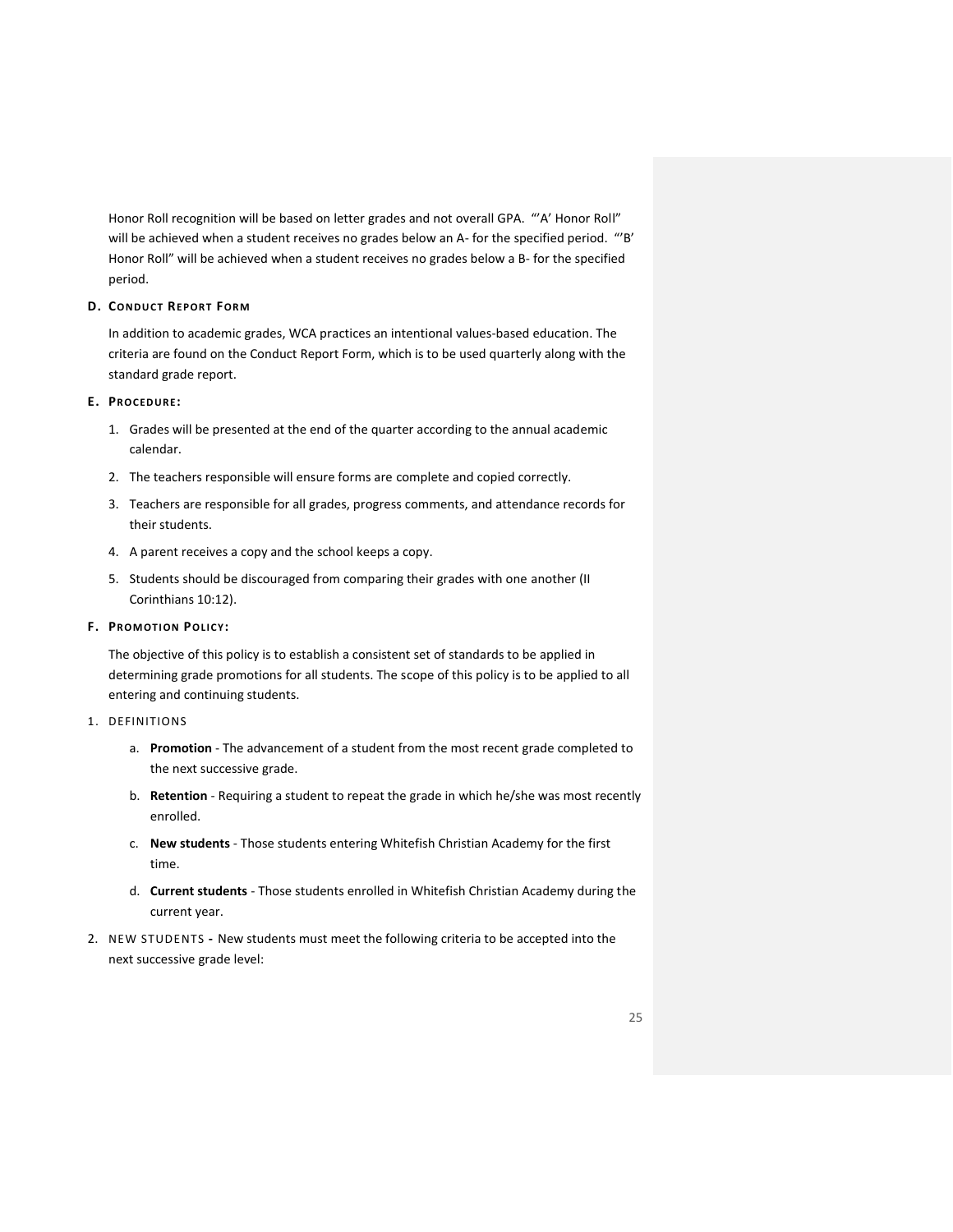- a. Whitefish Christian Academy should be provided documents showing that the student successfully completed the previous grade by a demonstrated proficiency of at least 70% or higher in reading, math and English. The student also should have satisfactorily (60% or higher) completed science and "social studies" (history and/or geography) within the previous curriculum.
- b. Recognizing that many public schools (and some home schools) do not use letter grades (A-F) or percentages to indicate academic proficiency in the elementary grades, the student must receive a mark of "satisfactory" in at a least 90% of the subjects on the student's transcript/report card. However, the student will be tested in the three two critical areas (reading and math) using our in-school metrics, standardized testing, and scoring materials.
- c. If the new student has taken any standardized tests, the student should have earned national scores of at least 60% or higher in reading, math and language (as appropriate to age level). If he/she has never taken any standardized tests and there is any doubt as to their abilities, the student will be assessed according to (b) and (d).
- d. As part of the admission procedure, the student will be tested by Whitefish Christian Academy's test administrator. The student must demonstrate national scores of 60% or higher in reading, math, and written language. The results of any in-school testing will be combined with a new student's report card, Whitefish Christian Academy's initial screening results, and any previous standardized testing score to determine the best grade level at WCA for that student to enter. If the combined results are not satisfactory, the parents will be apprised of this and be encouraged to consider having their child retained at the previous grade. (It should be noted that WCA's academic program tends to be a challenge with varying degrees of difficulty for students entering the program. Should a student have had academic difficulties in his previous program, the likelihood of compounding that difficulty would be great if s/he were promoted to the next successive grade at WCA.)
- e. The final decision for grade-level placement resides with the Headmaster.
- f. Secondary School/Rhetoric (9-12): The family must complete a rhetoric application when entering 9<sup>th</sup> grade including the parent and student survey portions. The student must interview with the Headmaster or Principal to confirm that expectations of the student and WCA are consistent and to assess whether the student and WCA will be a good fit. The Principal or Headmaster may request other information supporting admission, such as letters of recommendation.
- 3. CURRENT STUDENTS
	- a. Continued enrollment at Whitefish Christian Academy is not automatic. Those students who continue to have poor academic performance or who persist in negative,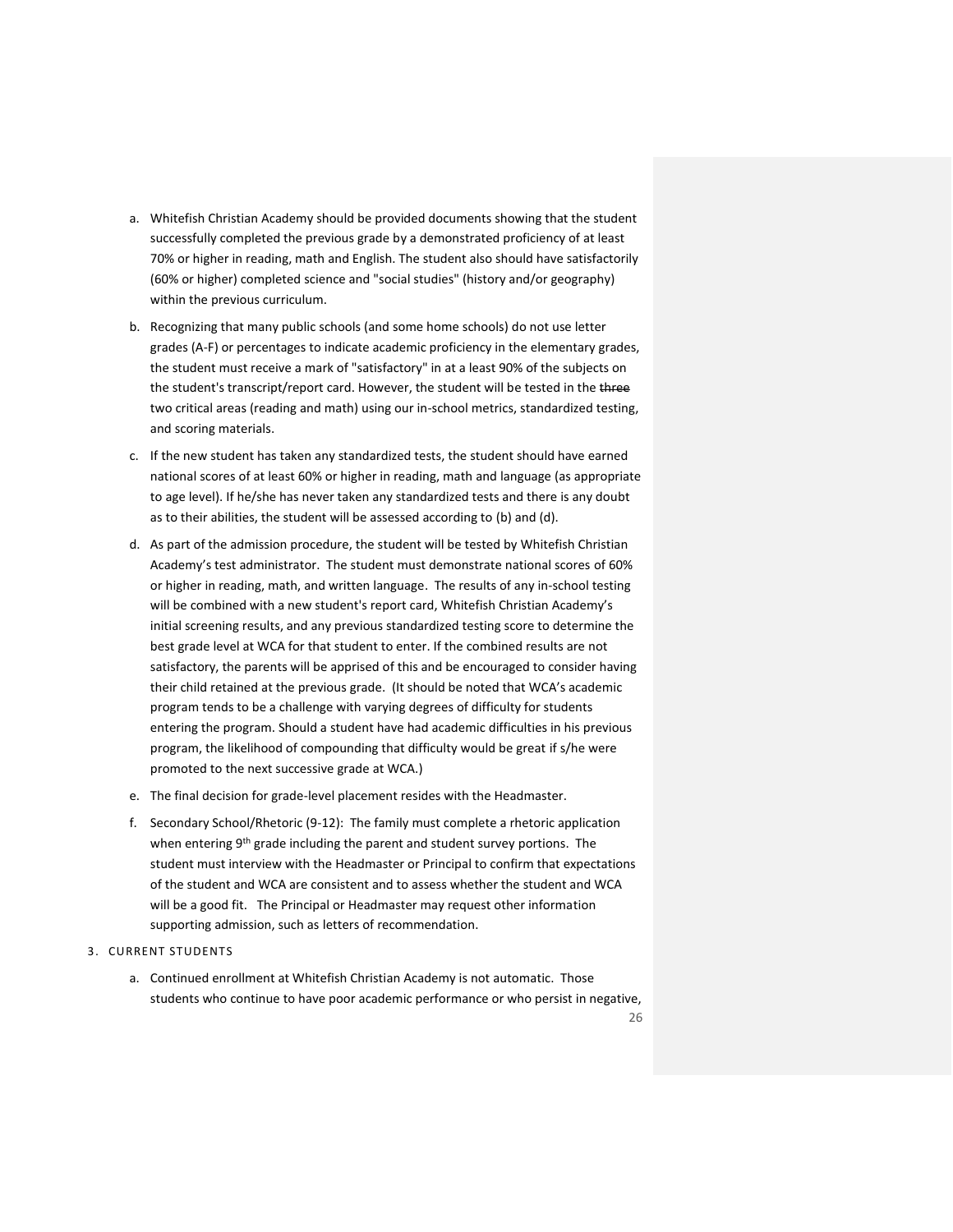uncooperative or non-productive attitudes or behaviors may be denied continued enrollment. These decisions are made only after careful consultation with the student's teachers and parents. The school reserves the right to withdraw any student who does not meet WCA's academic requirements or fails to conform to WCA's rules and regulations.

- <span id="page-26-0"></span>b. Current students normally must meet the following criteria to be promoted to the next grade level:
	- i. **Elementary School/Grammar** (K-5): Students must pass History, Math, Reading/Literature, Writing/Grammar, Science, and Latin with at least a 60% average in each course for the entire year. Students must have no more than one "F" average for the entire year (59% or below) in any subject area other than those listed above.
	- ii. **Middle School/Logic** (6-8): Students must pass History, Math, Literature, Writing, Science, Language Arts, Latin and Logic with at least a 60% average for the entire year. Students must have no more than one "F" average for the entire year (59% or below) in any subject area other than those listed above.
	- iii. **To be reviewed if Upper School is "un-paused." Secondary School/Rhetoric** (9- 12): Students must pass Humanities, Math, Science, Logic/Rhetoric, Latin, Government, Economics and Rhetoric Thesis with at least a 60% average for the entire year. Students must have no more than one "F" average for the entire year (59% or below) in the above subject areas.
		- 1. The family must complete a rhetoric application when entering  $9<sup>th</sup>$ grade including the parent and student survey portions.
		- 2. At the sole discretion of the Headmaster, a student may be required to interview with the Headmaster or Principal prior to promotion to the next grade. The purpose of the interview is to confirm that expectations of the student and WCA are consistent and to assess whether the student and WCA continue to be a good fit. The student and parent survey from the application will be reviewed to determine if any changes have taken place.
	- iv. Special consideration may be given for students in our Guided Studies Program to be determined by the Headmaster.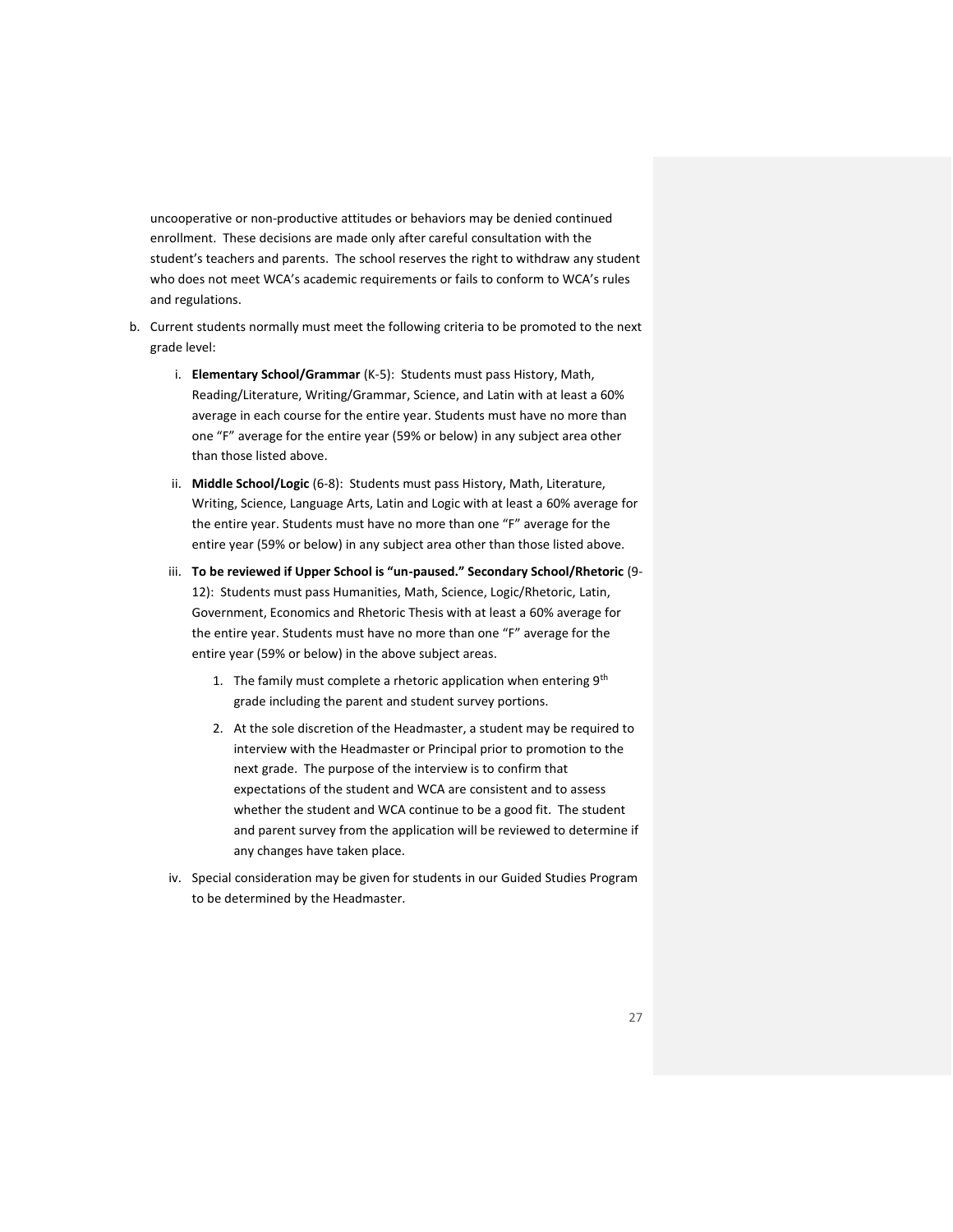## **GRIEVANCE - COMPREHENSIVE POLICY**

Objective: To establish biblical guidelines for the resolution of disputes and grievances in the operation of Whitefish Christian Academy (WCA).

Scope: These guidelines are to be followed whenever a dispute or grievance concerning any aspect of WCA operations, between any two parties connected in a direct way to the school. This includes students, parents, staff, volunteers, Principal, Headmaster, and Board.

#### **DEFI NI TI ONS:**

**DI SPU TE:** Any disagreement that results in broken fellowship or trust between the parties, or that disrupts the lines of authority in the school, or which (in the judgment of either disputant) threatens the successful implementation of WCA objectives and goals.

**GRIEVANCES:** Any concern about any decision made by one in authority, where the concern is large enough to appeal the decision beyond that authority to the next level.

**CONCERNS:** The substance and details of the dispute and/or grievance.

#### **GUIDE LINE S:**

- A. **GENERAL**: It is understood that if any disputes arise which are not covered by this policy, the Board will decide what procedures to follow based on a parity of reasoning from those procedures established by this policy. It is also understood that, especially during the attempted resolution of concerns, the principles of Matthew 18 and James 3 will be followed.
- B. **STUDE NT S/PARE NT S TO TEACHER S**: All concerns about the classroom must first be presented to the teacher by the parents, or if the student is mature enough, by the student himself. If the problem is not resolved, the parents or student may bring the concern to the Headmaster or Assistant Head of School.
- C. **PARENT S/P ATR ONS**: If parents or patrons have a grievance or dispute about the general operation of the school (apart from the operation of the classrooms), they should bring their concerns to the appropriate administrator. If there is still no resolution, they should bring their concerns to the Headmaster. If there is still no resolution, they should request a hearing from the WCA School Board. This procedure applies to Board members who are acting in their capacity as parents/patrons, and not as representatives of the Board.
- D. **STA FF TO ADM INI STRA T OR, HEAD MA STER**: All concerns about the standards of the school must first be presented to the appropriate administrator (e.g., Athletic Director). A respectful demeanor is required at all times. If the problem is still not resolved, the staff member may appeal to the Headmaster, and finally the Board in writing to request a hearing, if still unresolved. The request will be passed to the Board through the Headmaster.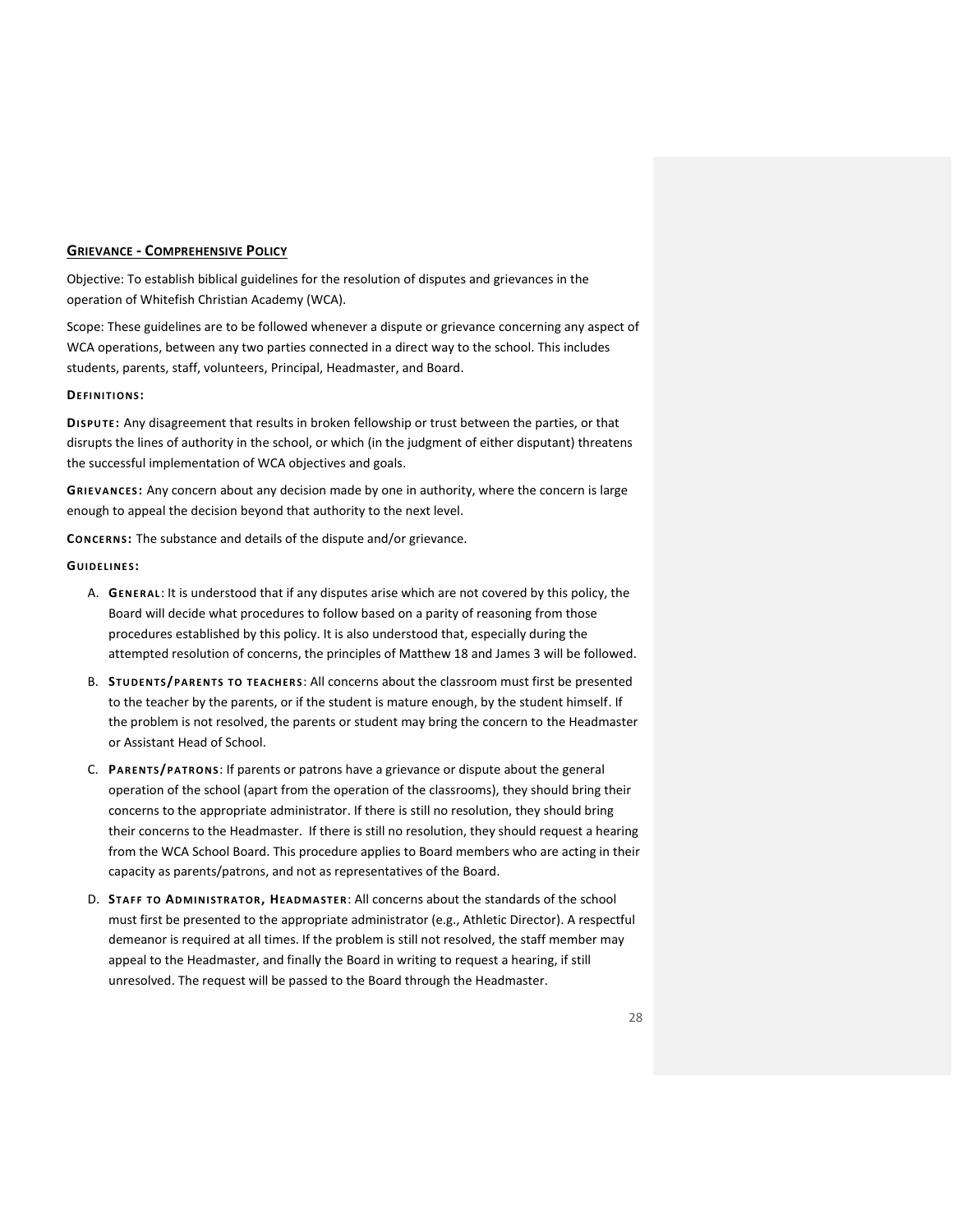- E. **VOLU NTEER S TO V OLUNT EER COORD INA T OR/HE A DMA STER**: If any volunteer has a concern about the volunteer work, he will present that concern to the Volunteer Coordinator. If the problem is not resolved, then the concern should be presented in writing to the Headmaster, followed by a meeting with him to discuss the concern. If the problem is still not resolved, the volunteer may appeal to the Headmaster, and finally request a hearing from the Board in writing if still unresolved. The request will be passed through the Headmaster. The Headmaster is required to pass the request on to the Board.
- F. **INDIV IDUA L BOARD ME MBER S T O HEA DM ASTER**: If specific concerns arise during a Board meeting, Board members may not challenge, rebuke, or debate directly with the Headmaster in the Board meeting, but their concerns will be channeled through the Chairman instead. Any Board member may call the Board into executive session if a potential grievance or dispute arises during a Board meeting. If the Board decides that the issue does not warrant executive session, the Board will return immediately to open session. If the Board decides further investigation is warranted, the Headmaster will meet with the Board in executive session to present his perspective and answer questions. If the Board decides against the Headmaster (2/3 vote required), the Board will attach a written description of their decision to the Headmaster's annual job evaluation. If the Board does not decide against the Headmaster, any Board member(s) who is (are) still not satisfied will be instructed by the Board Chairman to drop the issue.

<span id="page-28-0"></span>**HEALTH SERVICES** - Students are provided limited health services from the Academy's nurse. These services include:

| Vision Screening    | Height/Weight Checks     |
|---------------------|--------------------------|
| Scoliosis Screening | <b>Hearing Screening</b> |

<span id="page-28-1"></span>**HOLIDAY OBSERVATIONS** - WCA celebrates the Christian aspects of annual holidays. At Christmas we celebrate the birth and glory of Jesus Christ. At Easter we emphasize the celebration of the resurrection of Christ. We do not acknowledge Halloween. Though families may celebrate holidays in a broader scope, we ask that students and parents honor the policy of the Academy when making decisions on how to help the Academy in celebration of holidays.

<span id="page-28-2"></span>**HOMEWORK** - Homework is an extension of classroom learning. Parents will encourage and help to keep your child accountable and responsible for all required Academy assignments. Your active interest in your child's education is a major determining factor in how much effort and importance your child will place on their own education. Students who are new to the school and/or are "catching up" in their studies often need to invest significantly more time as they transition into the school. Special reports, research projects, science fair projects and other types of major projects may require more work at home.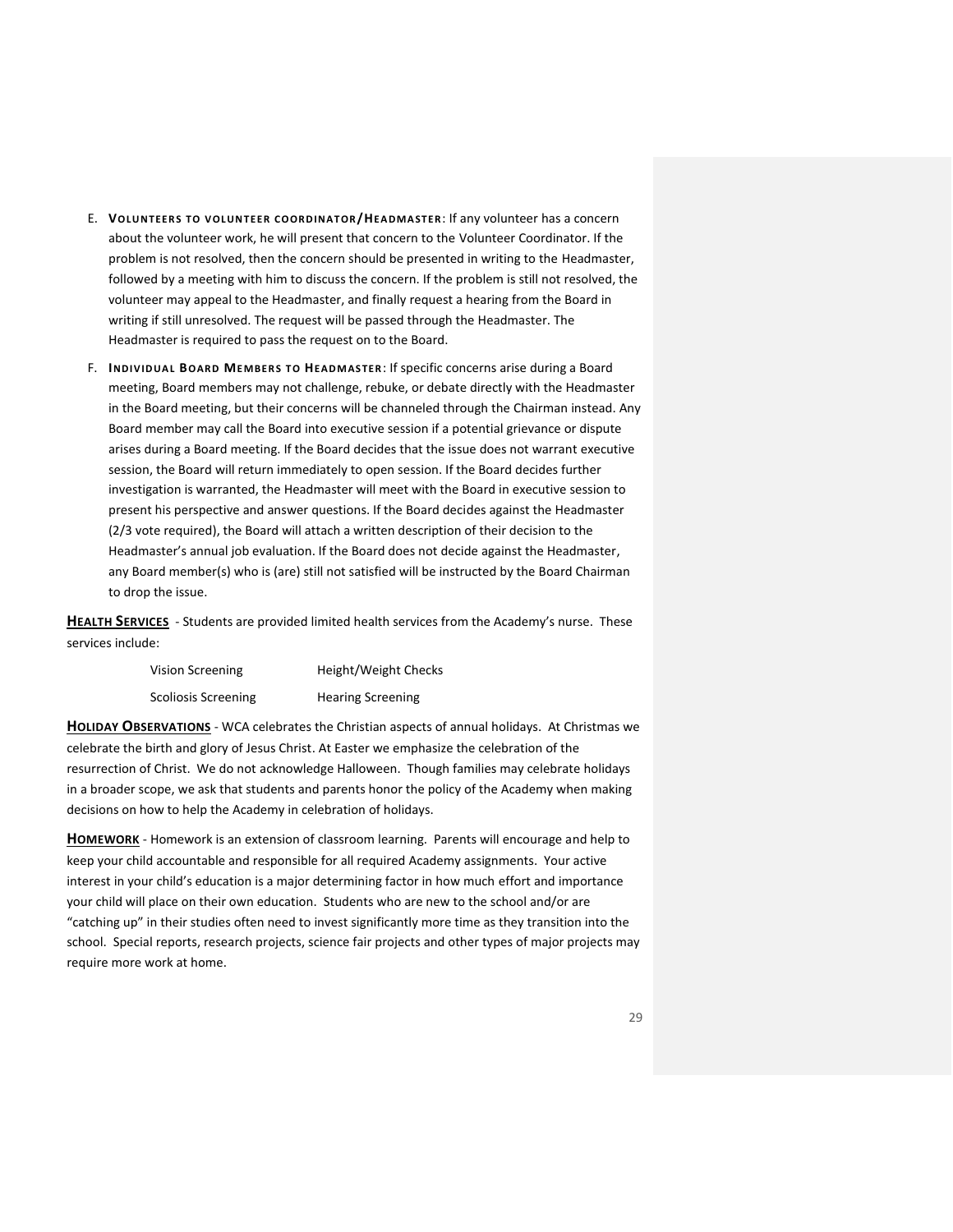When a student expects to be absent due to a family vacation of more than 2 school days, we ask that, as a courtesy, parents give the office and teachers a minimum of two (2) weeks advance notice.

The Academy strives to provide upper school students with a limited number of teacher-supervised tutorials during the week in order to provide personal assistance to students needing help and to help mitigate homework overload. Our goal is to set your child up for academic success.

For review in the event the Upper School is "un-paused." - As part of their preparation for college and the work environment, high school students should expect to transition into more stringent requirements as they progress through the upper grades regarding such matters as notifying teachers of expected absences, missing or late assignments, and makeup work.

<span id="page-29-0"></span>**IMMUNIZATIONS** - The State of Montana requires a copy of the child's immunization records and birth certificate to be on file in the Academy's office. It is necessary for both of these documents to be in the office by the first day of school. All children entering preschool are required to have a physical. Please include this information with your preschool child's immunization record. If parents choose not to immunize, a religious waiver must be signed and given to the school nurse.

**IN LOCO PARENTIS ("IN PLACE OF THE PARENTS") -** The parents' authority over the education of their own children is expected and respected at WCA. WCA operates as an extension of the family, believing that the education, training, and discipline of children are the responsibility of their parents. WCA partners with parents educating their children according to the doctrines and principles of classical and Christian education. WCA will not usurp the parents' God-given authority over the education and training of their children. However, essential to accomplishing our overall purpose and mission is the requirement that students and parents respect the doctrine and policies of WCA.

*In loco parentis* is best accomplished when a strong partnership exists between home and school. Your involvement in this partnership may include:

- A. Encouraging your child to put a high priority on education and working with your child daily to make the most of the educational opportunities the school provides, while discouraging them from spending excessive time on television, video games, and other inanities.
- B. Utilizing WCA's web-based system for up-to-date information regarding grades, assignments, missing work, etc.
- C. Supporting WCA in requiring that your child follow the spirit and letter of all WCA's policies and procedures.
- D. Ensuring that your child completes all homework assignments and special projects and comes to school each day on time, prepared, rested, and ready to learn.
- E. Monitoring your child's academic progress and contacting teachers as needed.
- F. Attending scheduled conferences and requesting additional conferences as needed.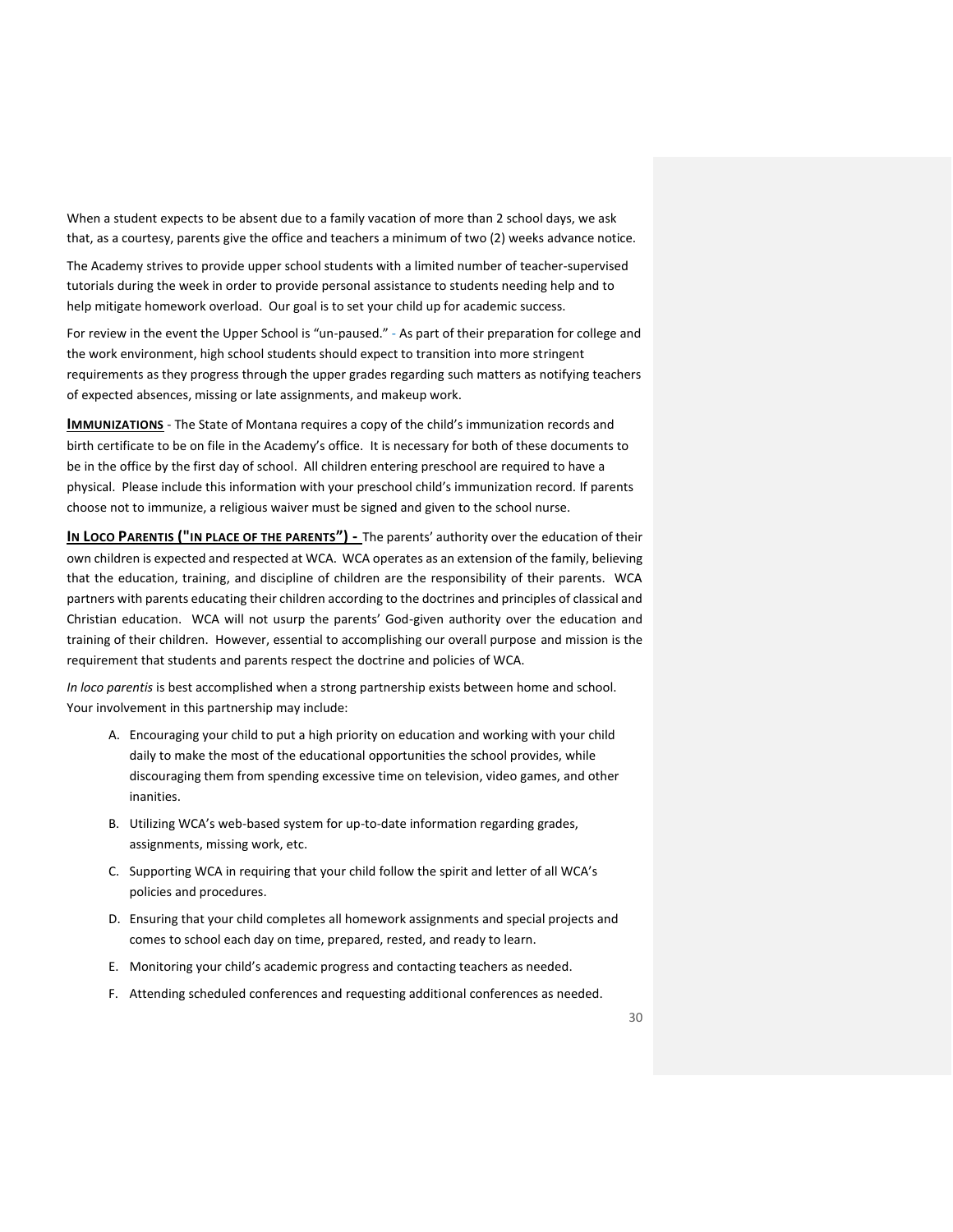- G. Becoming a school volunteer (see list of volunteer opportunities).
- H. Participating in WCA parent organizations such as the Parent Teacher Fellowship (PTF).
- I. Being aware of the school's policies and ensuring that your family is complying with them.
- J. Contacting school officials if you are concerned with your child's emotional or mental wellbeing.
- K. Attending school board meetings.
- L. Subject to review in the event the Upper School is "unpaused." Familiarizing yourself with graduation requirements and issues relevant to college enrollment (parents of high school students).

#### <span id="page-30-0"></span>**LUNCHES**

- A. **MILK** Milk may be purchased in the office at the price posted.
- B. Lunch Families are required to provide lunch for their children. Students may purchase lunches from specific vendors on scheduled days. See the Academy's newsletter for more information.

## <span id="page-30-1"></span>**MEDICATION**

- A. **ADMI NI STER ING ORA L MEDI CAT I ONS** In the event that a student needs oral medication during school hours, a parent must sign a form giving the office permission to administer them. Oral medications include, but are not limited to, Tylenol, Ibuprofen, cough drops, cough medicine, etc.
- B. **STUDE NT S AND ME DIC A TI ON** Parents must notify the office if their child is required to take medication regularly. If your child is under the care of a physician and required to take prescription medication during school hours, accommodations may be made with the appropriate liability release. See office for details.
- C. **MEDI CA L ASSI STA NCE PROVI DED** We will offer first aid care (including ice packs, Band-Aids, etc.), symptomatic screening (taking of temperature), and emergency care as needed (including administering Epinephrine to those allergic to bug bites, CPR, etc.).

<span id="page-30-2"></span>**MUSIC EDUCATION** - Students involved in the music program are required to participate in scheduled performances. Absence from these performances will adversely impact the student's music grade.

<span id="page-30-3"></span>**OFF CAMPUS CONDUCT POLICY -** WCA trains the whole person, i.e., the heart, mind, and soul by providing a values-based education. Student behavior outside of school can affect the ethos of the school, and we reserve the right to take breeches of character into consideration when disciplining students. Parents are primarily responsible for the discipline of students who misbehave inside or outside of school. In partnering with parents in this regard, WCA has a variety of disciplinary actions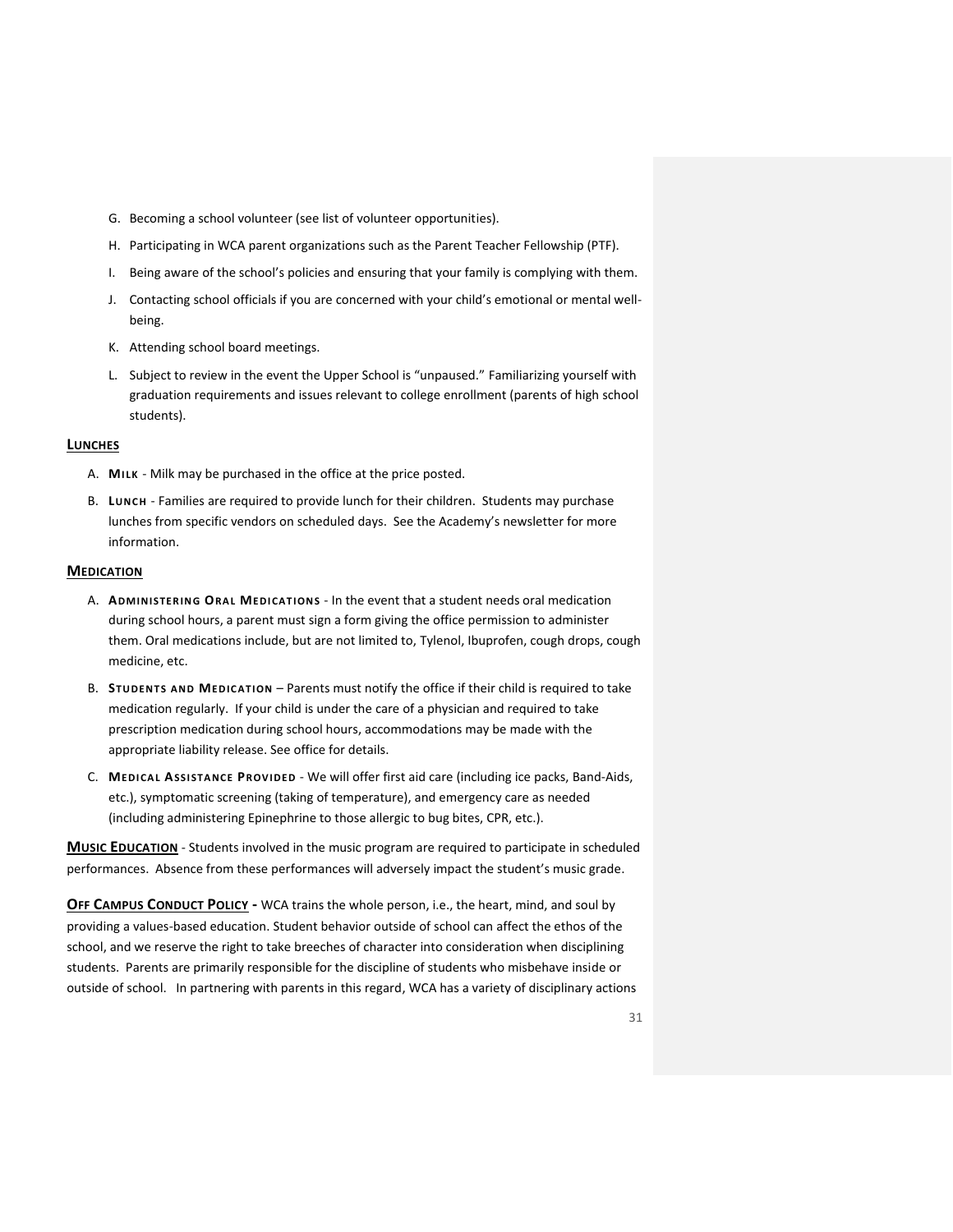at our disposal for 'in school' behavior. For actions occurring outside school, our actions are generally limited to suspension or expulsion. In addition to the other policies contained in this handbook, agreement to the following is required of all WCA families:

The following are some guidelines (not inclusive) for standards for student behavior outside of school:

- 1. Students should not behave in a manner that openly rejects the standards of conduct or the spirit of those standards as set forth in this handbook. Any immoral or illegal action that rises to the school's attention will be considered for disciplinary action. These actions include anything illegal, sexual impurity, acting or speaking crassly, vandalism, violent or threatening actions, or extreme unkindness.
- 2. With the advent of social networking, each of our families has a responsibility to protect our community from inappropriate language or images, or unwholesome speech. Our reason for this policy is rooted in 1 Corinthians 15:33, "Do not be misled: 'Bad company corrupts good character." Students are prohibited from possessing, sending, forwarding, posting, accessing, or displaying electronic messages that are abusive, obscene, sexually oriented, threatening, harassing, damaging to another's reputation, damaging to the general reputation of the WCA student body, or illegal. This prohibition applies to conduct on or off school property whether the equipment used to send or receive such messages is school-owned or personally owned. The prohibition of this material applies regardless of its format (electronic or paper).
- 3. Students who create dissension among the student body by, for example, encouraging other students to engage in bad behavior outside of school will be considered for disciplinary action.

<span id="page-31-0"></span>**PARENT TEACHER FELLOWSHIP** - The Parent-Teacher Fellowship (PTF) is made up of teachers and parents who work together to promote the school, assist in fund-raising, focus on encouraging teachers and staff, and organize Academy fellowships. All parents are part of the PTF and are asked to actively support the work of the PTF. PTF is in charge of various things throughout the year. Among these activities are the organization of teacher lunches, Teacher Appreciation Week, and the Staff Christmas Party. The PTF makes a difference, and your help is needed to keep the Academy successful. The monthly meeting date and time will be announced in the Academy newsletter.

<span id="page-31-1"></span>**PARKING LOT ETIQUETTE** - Parents should not stop in the area in front of the school (prime pick-up and drop off area) unless they are loading or unloading kids. Cars are often backed up to Ashar Avenue during the busiest times, so even a 30-second conversation can cause frustration and safety concerns to other drivers. Please find a parking spot (in the WCA lot or on Ashar Avenue) until you see that your child is outside the front door waiting to be picked up. You may need to circle around if you have more than one child and only one is ready to be picked up. Older students can also be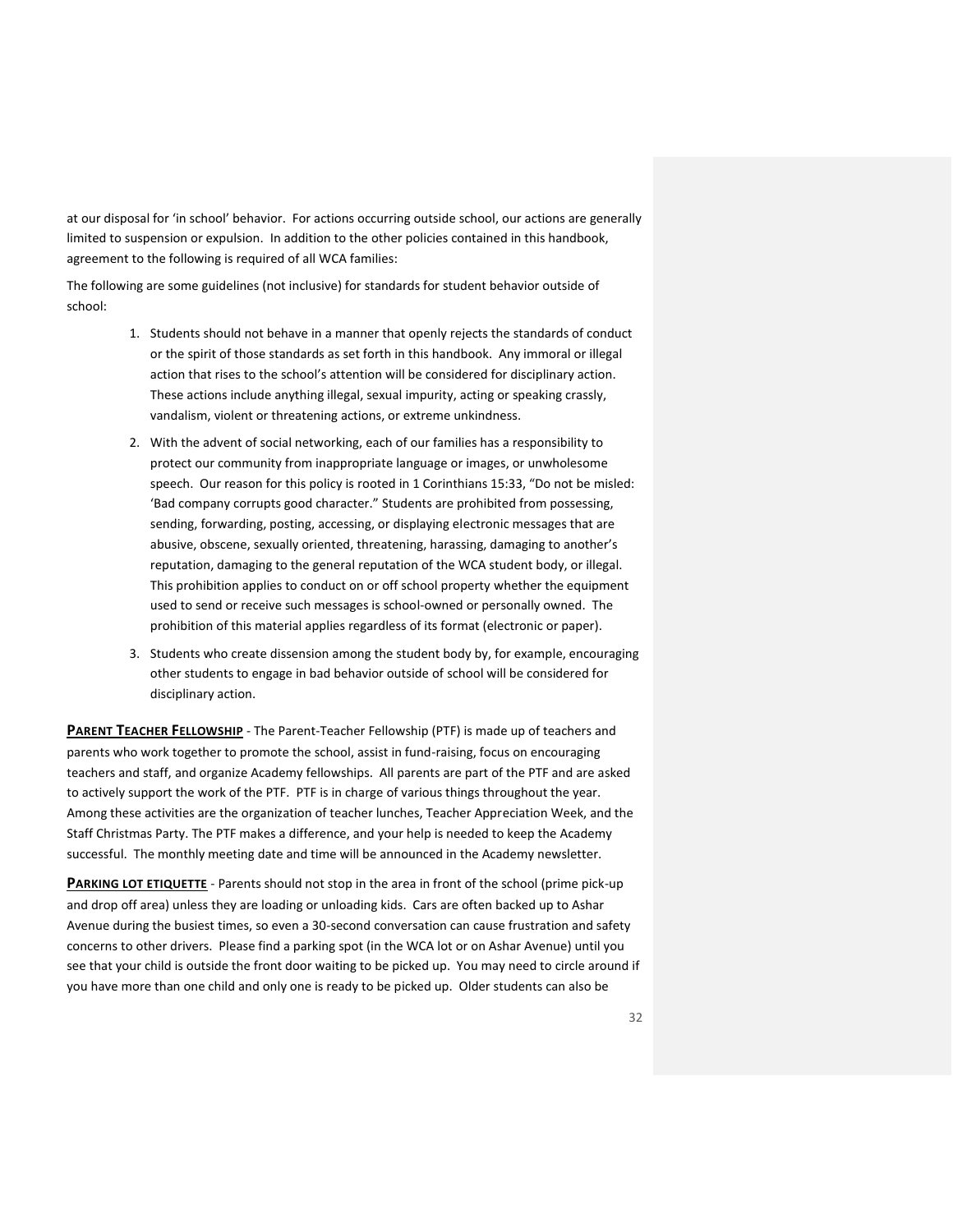picked up at the back of the building. Please ensure you drive very slowly down the roadway and do not block the road. Children should be picked up within 5 minutes of dismissal times. If you will be a few minutes late, you may attempt to make arrangements with another parent to watch your child until you are there (then notify the office of that permission). Any student picked up after 3:30 will incur charges of \$1/minute. Teachers have very limited prep time; time after school is often needed to conduct parent meetings, to organize classrooms, or to prepare work for the following day. Please respect our teachers' and staff's time.

<span id="page-32-0"></span>**PHYSICAL EDUCATION** - All students in grades K-8 will be involved in physical education weekly. Depending on weather and the teacher's discretion, PE will be held both indoors and outdoors. All students are required to participate in PE unless they have a valid medical excuse. A doctor's note may be required; medical doctors who have children in the school must provide a note from their child's attending physician. Grades K-4 students do not change clothes, while grades 5-8 change into appropriate PE attire. (See Dress Code and Grooming policy.) PE attire may only be worn during the PE period.

<span id="page-32-1"></span>**PLAYGROUND** - The playground will be used by students during school hours. All scheduled recesses are monitored by a recess duty person. The playground is not monitored before school and after school. Since no adult supervision is provided on the playground apart from scheduled recess time, use of the playground by your child at non-scheduled recess times is at your own risk.

<span id="page-32-2"></span>**RECESS** - It is essential that students have appropriate clothing for recess. Children are required to go to recess as long as the temperature is above zero degrees (adjusted for wind chill). Students wishing to use snow sleds must be wearing a coat, hat, snow pants, boots, and gloves.

Children are expected to cooperate with and obey the recess duty person.

- **A. RECE SS RU LE S**:
	- 1. Students may not throw sand or snow.
	- 2. No name calling. Students will be sent to their teacher's room or office for any vulgarity or mean-spirited name calling.
	- 3. No fighting or inappropriate body contact. Children who are involved in this will be sent to the their teacher's room or office.
	- 4. Group games may not exclude any child who wishes to play.
	- 5. Children should work to resolve their own disputes over games. When a dispute is not being resolved, the duty person should step in and direct the children to resolution following the Peacemaker steps conflict resolution.
- **B. SA FET Y RU LE S** (adapted from the recommendations of the American Academy of Pediatrics):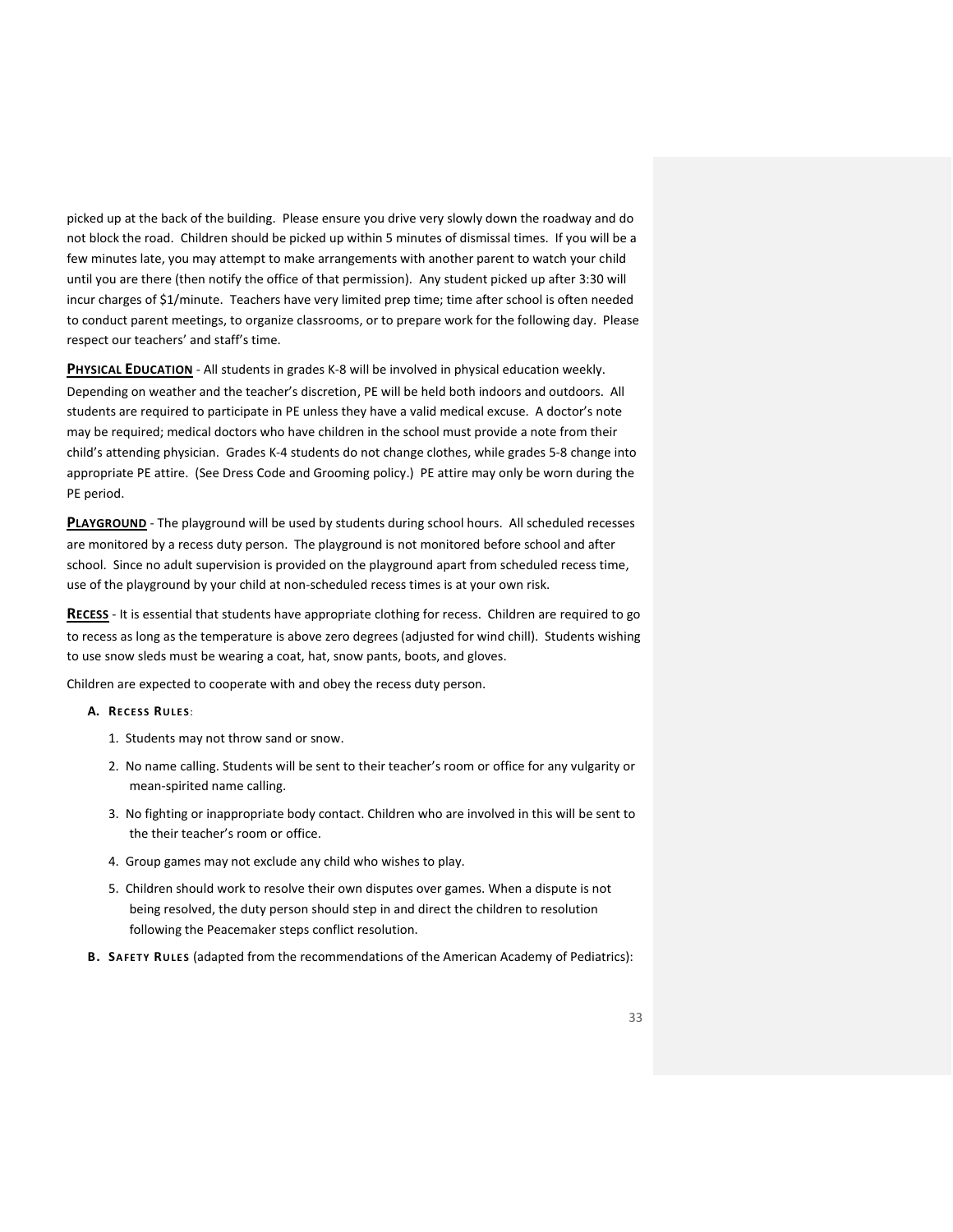- 1. The recess duty person must be visible to the children on the playground. The duty person will wear the Recess Duty vest provided by the school.
- 2. Children are encouraged to play actively without pushing, shoving, punching, pulling, tripping or hitting other children. No "play fighting."
- 3. Jump ropes may be used only for jumping, not for playing tug-of-war, or tying on to people or things such as sleds or play equipment.
- 4. Contact sports are not permitted. This includes king of the hill, wrestling, martial arts, ball games with contact, etc.
- 5. Children on swings must sit in an upright position and not twirl or jump off while a swing is in motion; they may not run in front, under, or in back of the swings. Only one person may be on a swing at a time. No standing on swings.
- 6. Children must go down slides one at a time, sit in an upright position, and not loiter at the top or bottom. Slides are for sliding, NOT for climbing up.
- 7. Football: Touch football is the only form of football that is acceptable at school. There is to be no contact between players other than a light touch below the chest. Shoving will not be tolerated. Football will be canceled if the duty person observes rough contact between players.

Remember: Matthew 7:12, "Do to others what you would have them do to you."

<span id="page-33-0"></span>**REPORTING** - The laws of the State of Montana require educators to report cases of suspected physical or sexual child abuse directly to the appropriate authorities without notifying parents and preserving the confidentiality of the information source that led to the reporting.

#### <span id="page-33-1"></span>**SEARCH & SEIZURE -**

- A. A student's person and/or the student's belongings (including a bag, a car driven to school by the student, or an electronic device) may be searched by a school official if the official has a reasonable suspicion to believe that a search of that student or his belonging will result in evidence that the student violated the law or a school rule. Items which are prohibited on school property, or which may be used to disrupt or interfere with the educational process, may be removed from the student by school officials. Any confiscated items will be turned over only to a parent or the local officials.
- B. Student lockers and desks remain the property of the school, though the school is not responsible for books, clothing, or valuables left in lockers or desks. WCA reserves the right to search student lockers or desks randomly with or without the student present. A student shall not place or keep in a locker or desk any article or material which is of a nonschool nature and may cause or tend to cause the disruption of the mission of the school.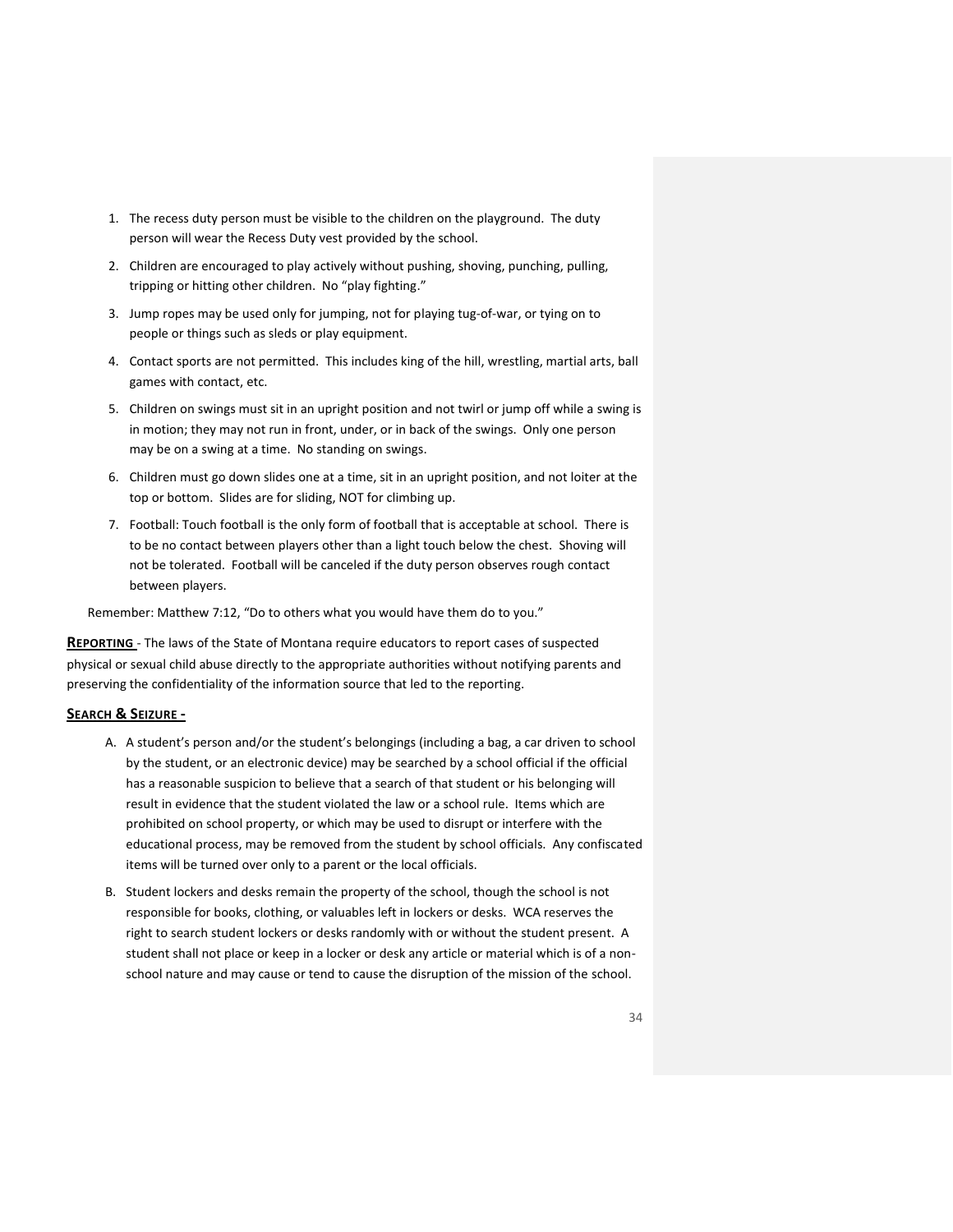<span id="page-34-0"></span>**SOCIAL MEDIA AND CYBER GUIDELINES** - WCA advises parents to use caution and to be diligent when deciding at what age and to what extent they allow their children to access social networking (on-line via computer or phone). There are significant risks associated with all forms of social media, so we expect you will be monitoring your own children's use of it. Similar risks pertain to the unsupervised use of the Internet. Studies show that exposure to certain objectionable materials found on the internet can have profound and long-lasting effects on a child. Students are not permitted to be on-line while at school unless under direct, adult supervision, and then only for purposes related to a class.

<span id="page-34-1"></span>**SPECIAL NEEDS STUDENTS** - WCA does not hire staff trained in special needs education. When it is clear that WCA is unable to provide what is in a child's best interest academically or behaviorally, the student will be withdrawn from class. WCA will do all it can to accommodate the needs of all students.

<span id="page-34-2"></span>**SPECIAL SERVICES** - School District 44 offers special services to WCA students deemed to have learning disabilities, speech problems, fine motor skill deficiencies, or gross motor skill deficiencies. An administrator will assist parents in contacting appropriate people from School District 44 to arrange testing for their child. School District 44 will provide physical therapy, occupational therapy, speech therapy, and other educational programs for qualifying students at no cost to the family.

<span id="page-34-3"></span>**STATEMENT ON SEXUALITY** - WCA is a school for students who are unmarried and who live at home with their parent(s) or court-appointed legal guardian. WCA upholds a traditional Biblical view of marriage and sexual morality (Mark 10:6-9, 1 Thessalonians 4:3-5). We believe that God wonderfully and immutably creates each person as male or female. These two distinct, complementary genders together reflect the image and nature of God (Gen 1:26-27). Behavior that is contrary to a traditional Biblical view of marriage and sexuality is not consistent with the teachings, policies, or ethos of WCA.

<span id="page-34-4"></span>**STUDENT DRIVER POLICY** – Students who drive to school are expected to do so responsibly. Special attention should be paid to elementary students in the parking lot before and after school. Driving to school is a privilege that may be revoked if necessary. The posted speed limit near the school is 15 mph. If a student receives a speeding ticket while in route to or from school, the student must report the ticket to the Headmaster immediately. One or more speeding tickets or displays of careless driving in or around school property may be reason to revoke the driving to school privilege. Students driving to school will need to gain permission from the Headmaster as to where to park, as our school lot has limited parking.

<span id="page-34-5"></span>**STUDENT RECORDS** - The Academy will maintain attendance records, as well as current cumulative records for each student that shows personal data needed by the Academy for efficient operation, progress a student makes academically, health information, test results, and disciplinary action.

#### <span id="page-34-6"></span>**VALUES BASED EDUCATION** –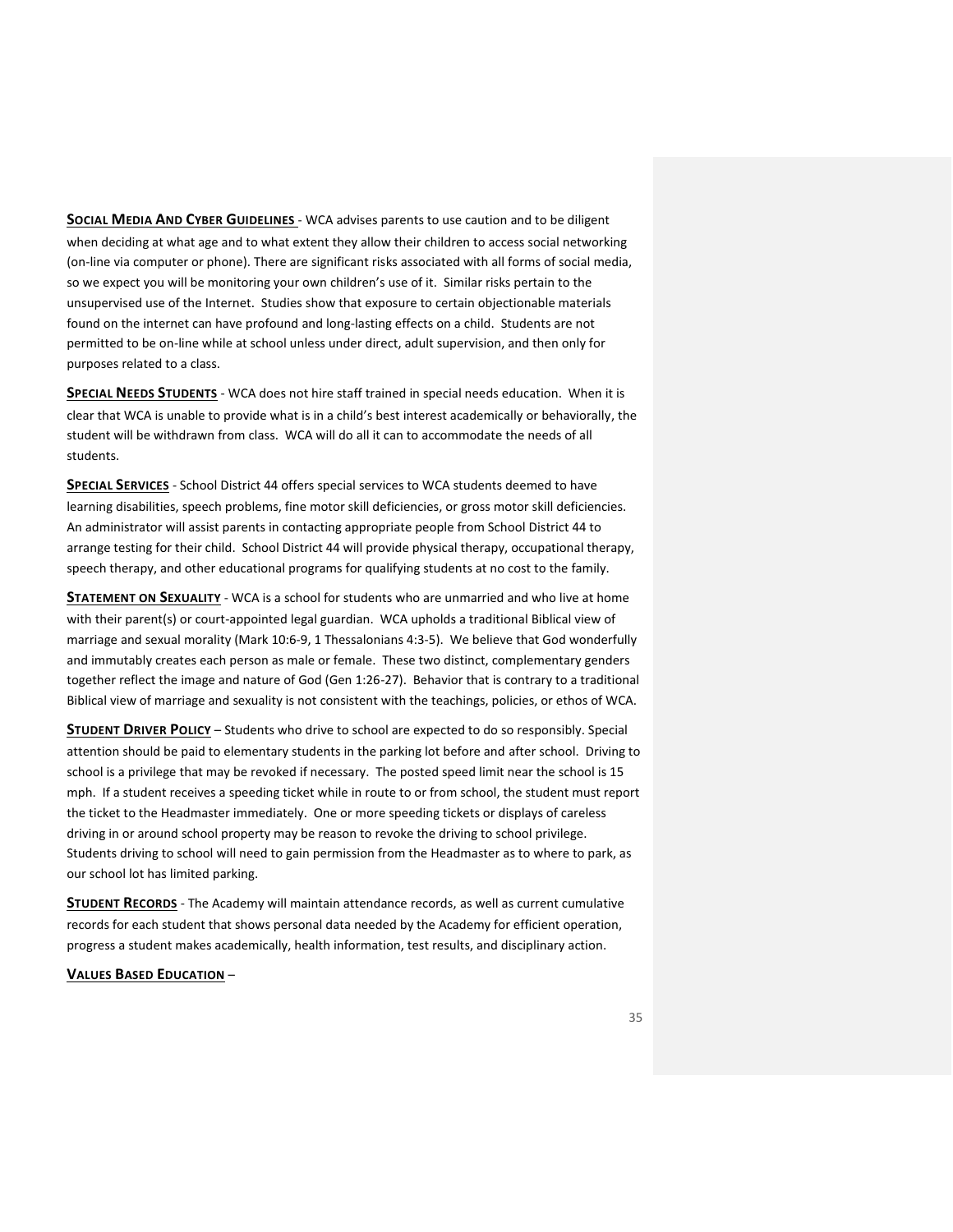Whitefish Christian Academy (WCA) is dedicated to helping students develop strong Christian character and personal integrity. WCA does this by emphasizing a Values Based Education. Therefore, within the school setting we actively and conscientiously pursue the teaching of character traits that we want to see developed in a student's life. The following is not an exhaustive list of character traits we seek to cultivate in children, but the list represents a good sampling of what we seek to instill in the heart and character of a child. Your child's teacher will, on a quarterly basis, report to you observations they have made concerning your child's behavior and attitudes. We believe this report is as important as the academic grades your child receives and should be given thoughtful consideration.

## **MEASURES OF BEHAVIOR**

- ◆ C = Consistent The student consistently demonstrates a commendable spirit that sets a good example for others to follow.
- ◆ M = Mostly The student usually complies with standards without needing reminders or requiring prodding (remembers to do assigned task(s) on his or her own).
- ► S = Sometimes The student complies with standards but requires reminding and prodding (weekly).
- R = Rarely The student rarely complies with standards and puts forth little effort to comply with expectations. He or she often needs correction (daily) and is frequently disruptive to the school environment.

#### **MAJOR ASPECTS OF GOOD BEHAVIOR**

- ❖ Love: "Dear friends, let us love one another, for love comes from God. Everyone who loves has been born of God and knows God." 1 John 4:7
- ❖ Integrity: "The man of integrity walks securely, but he who takes crooked paths will be found out." Proverbs 10:9
- ❖ Courtesy: "Finally, all of you, live in harmony with one another; be sympathetic, love as brothers, be compassionate and humble." 1 Peter 3:8
- ❖ Good Attitude: "Do all things without grumbling or disputing; that you may prove yourselves to be blameless and innocent, children of God above reproach in the midst of a crooked and perverse generation, among who you appear as lights in the world." Philippians 2: 14-15
- ❖ Steadfast/Diligent: "And let us not lose heart in doing good, for in due time we shall reap if we do not grow weary." Galatians 6:9
- ❖ Respectful: "Let every soul be subject to the governing authorities. For there is no authority except from God, and the authorities that exist are appointed by God." Romans 13:1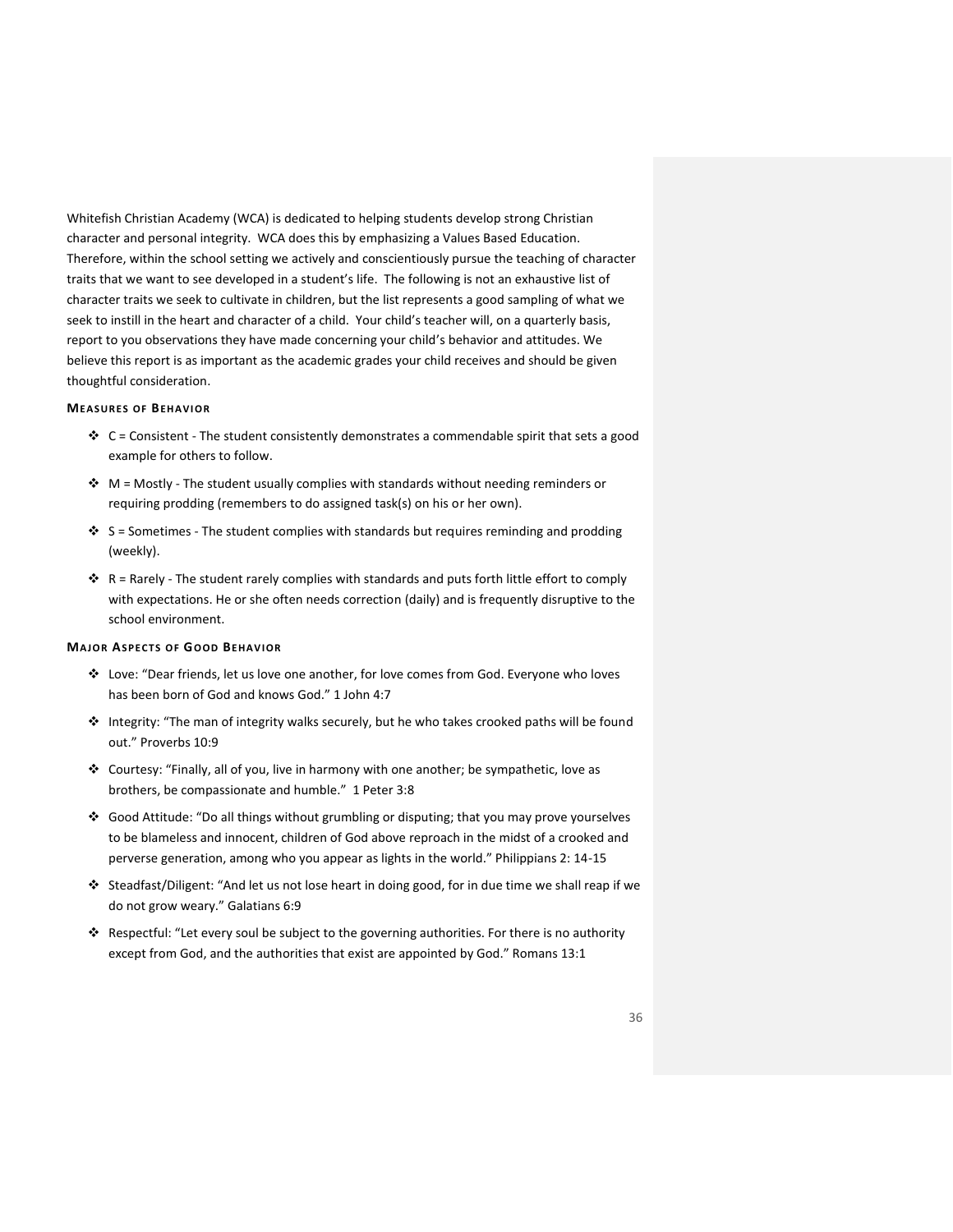The following behavioral standards are grounded in Biblically based charter attributes. Teachers will thoughtfully observe a child's behavior and attitudes during the quarter and will report to parents their observations. Remember, this is not an exhaustive list of biblical character traits that we teach. However, it is a large enough sample, which should assist parents in understanding the progress their child is making in positive character development.

## **DISPLAYS CHRISTIAN CHARACTER AND INTEGRITY BY**

- ➢ Having wholesome behavior and speech.
- ➢ Having a grateful spirit.
- ➢ Putting others first.
- $\triangleright$  Seeking opportunities to be helpful.
- $\triangleright$  Being truthful with peers and adults.
- $\triangleright$  Being trustworthy: trusted by authority to do the right thing even when authority is not present.
- $\triangleright$  Working well with peers.

## **DEMONSTRATES RESPECT FOR AUTHORITY BY**

- $\triangleright$  Working well with adults.
- $\triangleright$  Following school rules and classroom rules, such as: wearing the appropriate uniform, following playground rules, etc.
- ➢ Exercising self-control: responding (in speech and in action) appropriately.
- $\triangleright$  Responding to correction with politeness and obedience (no grumbling and griping).

 $\triangleright$  Resolving individual concerns appropriately and independently.

## **DEM ONSTRATE S CHRI ST- LI KE C OUR TESY A ND KI NDNESS BY**

- $\triangleright$  Honoring adults: allowing them to enter or exit the building first, opening doors for them, offering a chair to them, addressing them properly, etc.
- $\triangleright$  Saying please and thank you, etc.
- $\triangleright$  Demonstrating good manners when eating.
- $\triangleright$  Being sensitive to the feelings of others.
- $\triangleright$  Using words that edify and encourage.
- $\triangleright$  Respecting the importance of time (on time, comes prepared to class, responds quickly to directives).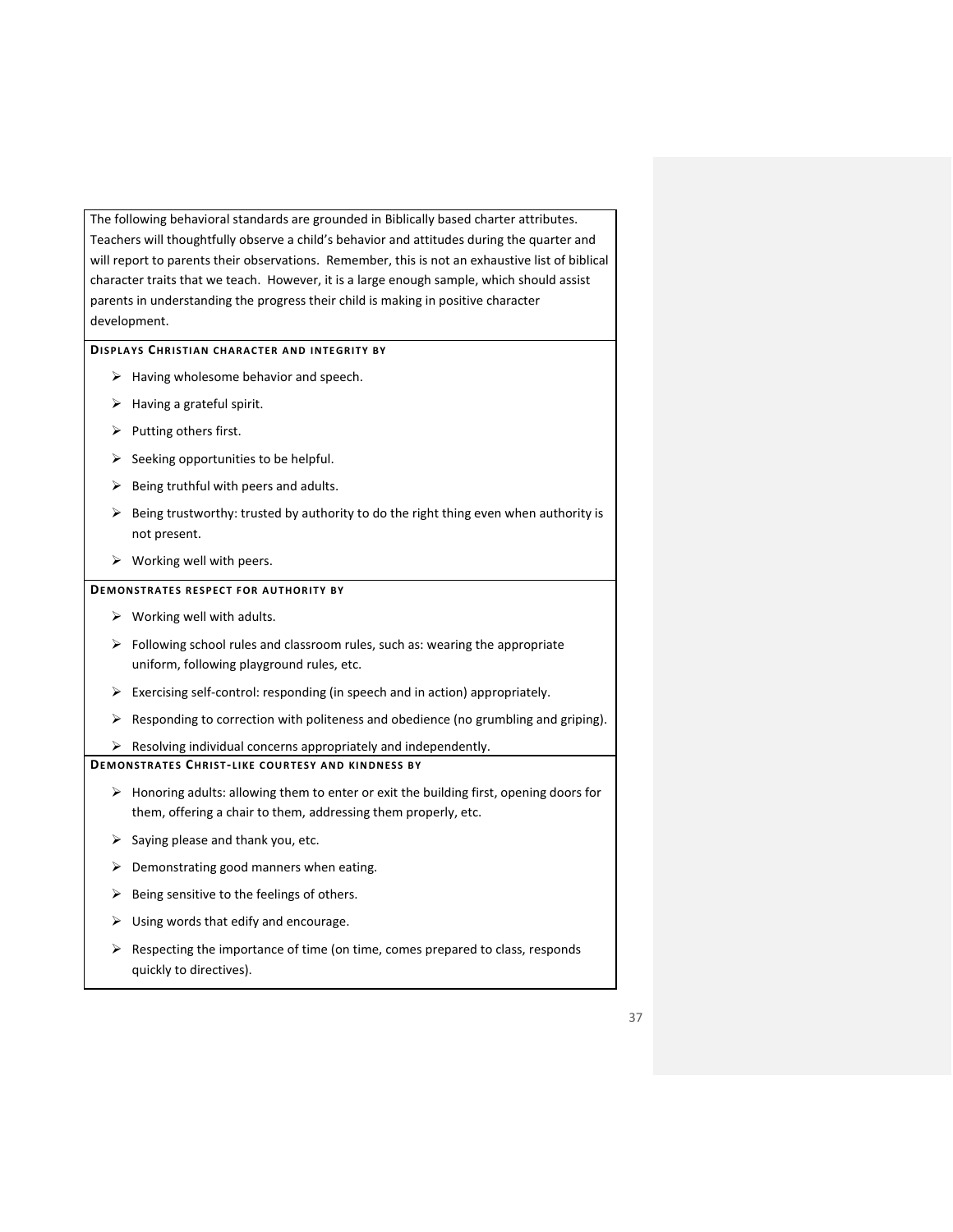**SHOWS GOOD SPORTSMANSHIP** 

- ➢ Being a gracious winner or loser: modest in victory and gracious in defeat.
- ➢ Doing his or her best, no matter what the challenge, and working "with all your heart, as working for the Lord."
- $\triangleright$  Playing by the rules and being considerate of others.
- $\triangleright$  Interacting well during group activities.

<span id="page-37-0"></span>**WEATHER EMERGENCY -** WCA will follow the lead of Whitefish School District 44 on emergency closure due to severe weather conditions. Please tune into one of the following radio stations to gain information on Academy closures due to weather conditions:

KJJR AM 880; KBBZ FM 98.5; KDBR FM 106.3; KALS FM 97.1

WCA will also send an email or text to the current parent email addresses on file regarding school closures.

Should a severe weather condition develop during the school day we will keep children at the Academy until a parent or person designated by a parent can pick the student up at the Academy.

Board Approved 4/18/2017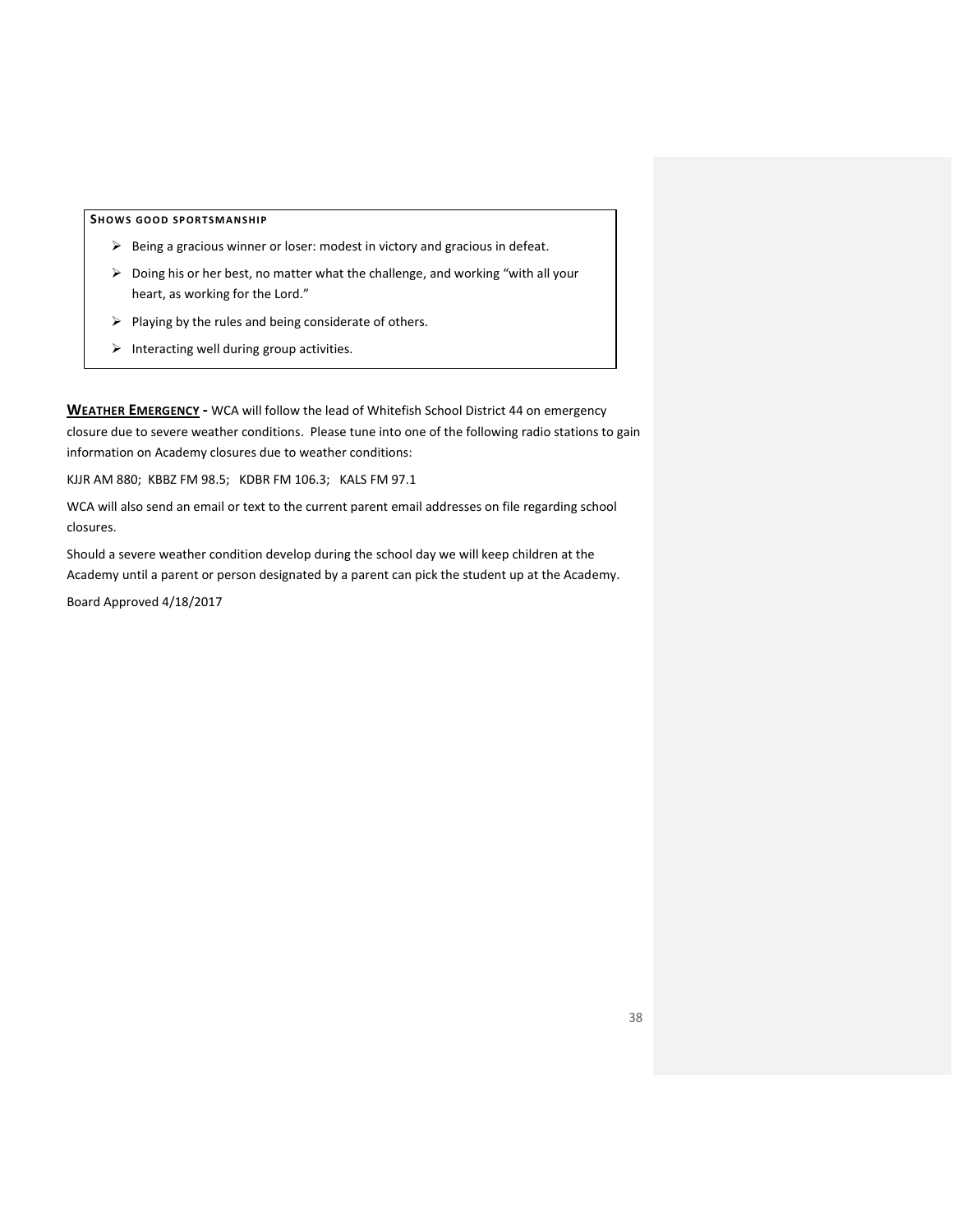## **WCA Honor Code (5th - 12th)**

WCA is a community committed to a love of God and one another. Our Honor Code is a covenant among the members of our community that calls for sound judgment, self-discipline, self-confidence, leadership, peer accountability, and strong moral character in a Christian academic environment. Achievement of these goals depends on establishing and maintaining standards that honor God and other members of our community. To establish such standards for WCA students, the school requires students to adhere to an Honor Code designed to serve as a guide for spiritual and moral accountability among the student body. The Honor Code reads: **"I will not lie, cheat, steal, or tolerate those who do**." In preparing students of character, WCA affirms that a leader of character knows what is right, and possesses the moral courage to act on that knowledge. The principles of truthfulness, fairness, and respect for others, and a personal commitment to maintaining values are at the heart of the Honor Code. All Logic/Rhetoric School students are required to affirm the Honor Code.

In addition, required or implied for all written work done by WCA students, the specific academic pledge of the Honor Code reads: **"On my honor as a student, I have neither given nor received aid on this assignment other than that allowed by my instructor."**

# **WCA Conduct Code (5th - 12th)**

**The guidelines below are an amplification of policies contained in the Parent Student Handbook. To assist you, some references have been made to specific provisions in that handbook. However, all students (5th -12th) and parents are responsible for understanding ALL policies in that handbook.**

## **CLASS E OFFENSES**

Physical appearance

- Violating the Uniform policy
- Violating the Dress Code and Grooming Policy<sup>i</sup> Disruptive Behavior
- Disruptive talking or behavior in class
- Littering on campus
- Violating the Gum chewing policy<sup>ii</sup> (Exception: gum may be chewed in the classroom with teacher's permission)
- Eating in class without permission
- Violating the Cell Phone and Electronic Devices Policyiii
- Arriving to class unprepared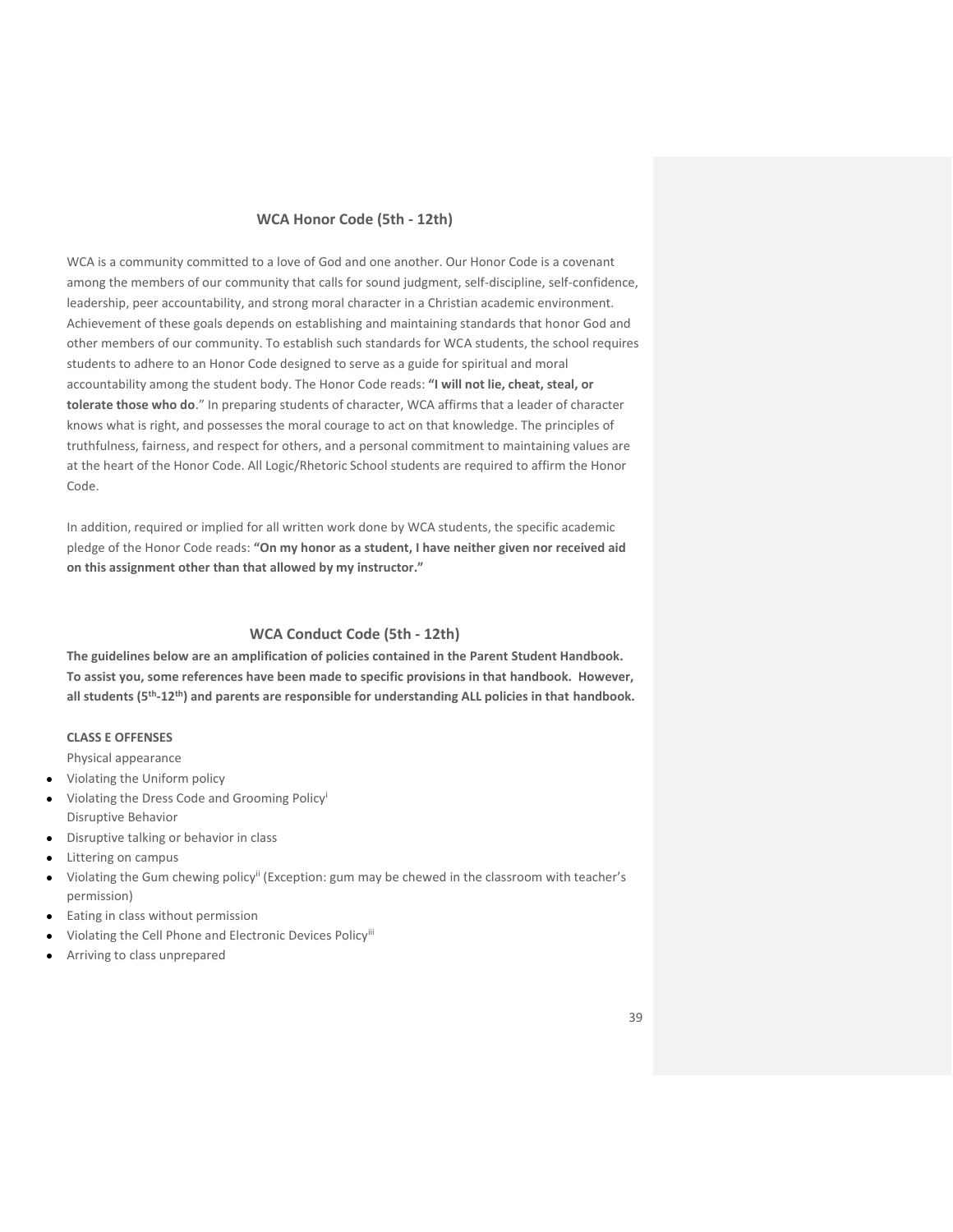## **CLASS D OFFENSES**

- Actions or attitudes which are spiritually detrimental to the school (Includes sharing of inappropriate material on an electronic device with other students such as pictures, YouTube, music, games, etc.). The headmaster will be the final arbiter of what constitutes inappropriate.
- Inappropriate public display of affection (Note: WCA does not encourage students to be involved in romantic relationships. We want to foster an atmosphere of respect and love between all of our students without the pressure and awkwardness of a romantic relationship.)
- Being disrespectful to students, faculty, staff or other adults who may be on campus
- Excessive violation of any Class E offense, e.g., uniform violations, etc.
- Aggressive physical behavior or fighting with others (hitting, punching, etc.). This does not include behavior which would be classified as physically bullying another child which is a Class C offense.

## **CLASS C OFFENSES:**

- Dishonesty
- Cheating in violation of the Cheating **POLICY**iv
- Rudeness to an adult (Includes use of social media, electronic devices)
- Use of profanity (The Headmaster will be the final arbiter of what constitutes profanity.)
- Verbal and/or physical abuse of others, including threats to other students, verbal or written; Bullying (see Anti-Bullying policy)
- Vandalism/destruction of property
- Violating the Closed Campus Policy<sup>v</sup> or skipping any portion of school without permission (missing class(es), study hall, chapel, etc.)
- Habitual non-conformity to school rules both on or off campus as well as in social media forums

#### **CLASS B OFFENSES:**

- Plagiarizing material in violation of the Cheating (including plagiarism) Policy. Everyone who submits written work in the school must be the author of his/her own work. When a student uses facts or ideas originated with others, he must make clear what is his and what is not his. Failure to make such a distinction is to be guilty of offering as one's own work what is in fact someone else's (plagiarism). To misrepresent one's own work knowingly is to defraud the school and, more seriously, the Lord. NOTE: Pursuant to the Cheating (including Plagiarism) Policy, an additional academic punishment of a zero grade could be given for the cheating incident at the discretion of the Headmaster.
- Inappropriate touching, language, or gestures toward another person.

#### **CLASS A OFFENSES**

Any violation which transcends the scope of the above, such as the use, possession, or distribution of illicit drugs; the use, possession, or distribution of alcohol; threats or actions of violence; blatant immorality; or other serious (misdemeanor or felony) violations of the law. This would also include any action by a student that seriously interferes with the school's ability to accomplish its education and/or spiritual purposes. WCA also reserves the right to require drug testing at the student's

**Commented [D1]:** This is not currently in the board manual (we had discussed it and left it out), but I have matival (we had discussed it different to here for now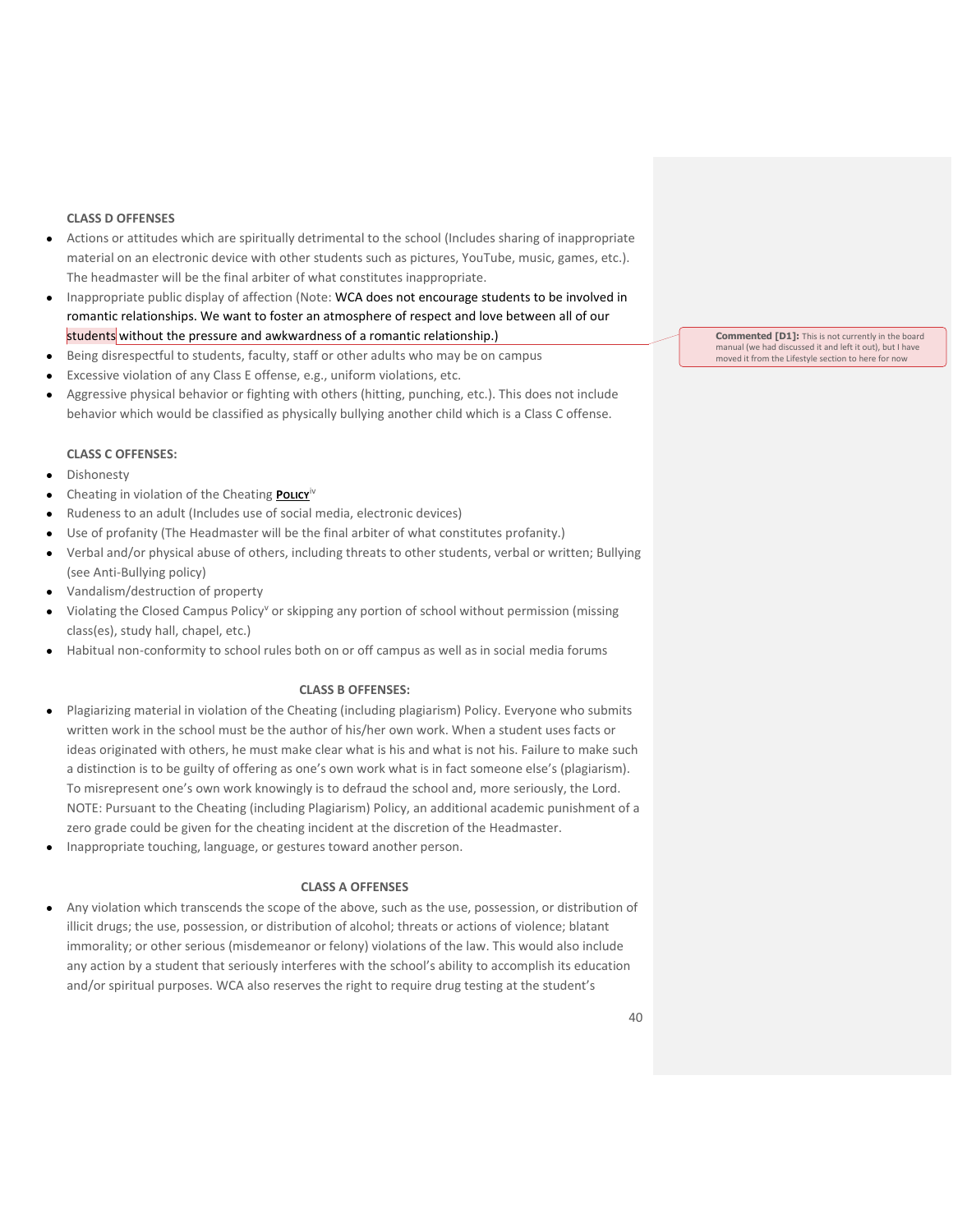expense if reasonable suspicion exists. (Refer to the Parent Student Handbook Off Campus Conduct Policy, Search and Seizure Policy, Discipline Model, and Statement on Sexuality)

- Bringing a sexually-oriented item on campus or to a school function may be considered as a Class A offense.
- Possessing or exposing others to inappropriate material in violation of the Off-Campus Conduct Policy<sup>vi</sup>
- Physical or emotional abuse may be considered as a class A offense.

## **CONSEQUENCES RELEVANT TO THE CONDUCT CODE**

## **CLASS E OFFENSES**

The least serious Class E infractions are generally handled first by the classroom teacher and should be resolved at that level; in some cases, a Class E infraction may require the involvement of the Headmaster. Class E offenses will be monitored through a demerit system. Teachers will send an email report to the parents, Coordinator, and/or Headmaster each time a demerit is assigned.

#### **CLASS D, C, B, A CONSEQUENCES**

Class D, C, B, and A consequences: Offenses which are of the more serious kind (Class D, C, B, A) will be determined by the appropriate administrator and/or Headmaster.

Final disciplinary decisions rest with the Headmaster. Each time a student commits a Class D, C, B, or A infraction, WCA will notify the parents explaining the infraction, the punishment, and possible future consequences in the event of another Class D, C, B, or A offense. Obviously, such an offense is very serious and can jeopardize the student being allowed to remain in the school community. Suspensions and other disciplinary actions are not carried from one year to the next, so that each student begins each year with a clean slate. The exception to this would be the offering of a contract to a student and placing him/her under Disciplinary Probation. This would simply mean that the situation was such that should the student be involved in any serious violation of school rules the following year (Class D, C, B, or A ), it would then result in automatic dismissal. This probationary status would be discussed with the parents before the issuing of contracts for the following year. Dismissals: WCA may require the withdrawal of any student whose conduct is detrimental to the school's reputation and good name, or more important, to the reputation of the Lord Jesus Christ, or whose parent is uncooperative with our disciplinary policies and procedures.

**Commented [HS2]:** Is this the lead teacher?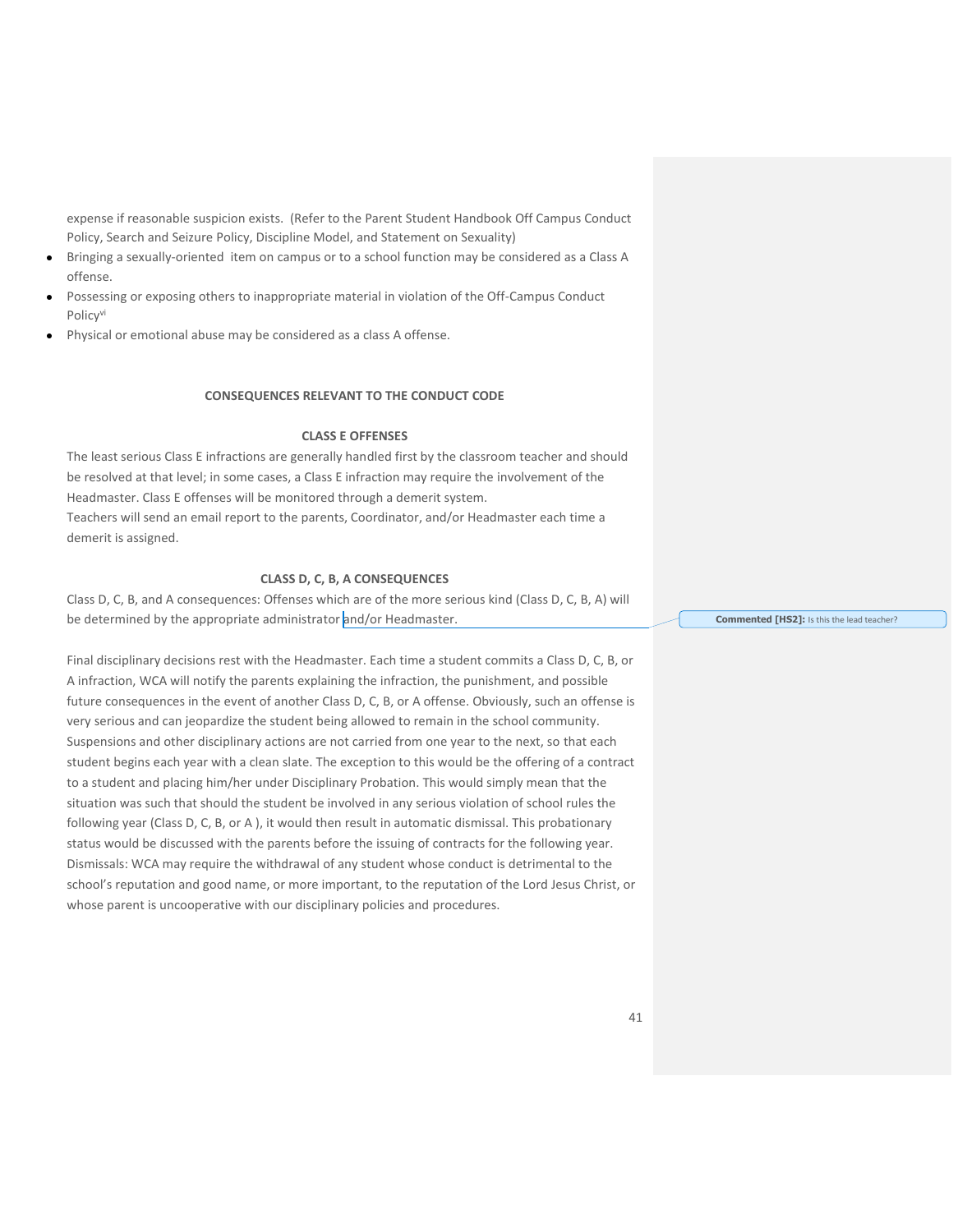## **CLASS E INFRACTIONS AND CONSEQUENCES**

|          | # of Demerits per Quarter | Result                                                                               |  |                              |
|----------|---------------------------|--------------------------------------------------------------------------------------|--|------------------------------|
| $1 - 3$  |                           | Teacher's discretion; notification of parents                                        |  |                              |
| $4-6$    |                           | Notification of parents; automatic detention which precludes all<br>other activities |  | <b>Commen</b><br>school? she |
| $7 - 10$ |                           | Notification of parents; becomes a Class D infraction                                |  |                              |

# **Commented [HS3]:** What is detention? Is it after school? should we define it?

# **CLASS D, C, B, A CONSEQUENCES**

| # of times     | Class D                                                         | Class C                                                                  | Class B                                                                                                               | Class A               |  |
|----------------|-----------------------------------------------------------------|--------------------------------------------------------------------------|-----------------------------------------------------------------------------------------------------------------------|-----------------------|--|
| $\mathbf{1}$   | One-day in-house<br>suspension                                  | One $-3$ day<br>suspension,<br>loss of<br>privileges,<br>probation       | 3-day suspension,<br>loss of privileges,<br>possible expulsion,<br>probation, removal<br>from leadership<br>positions | Probable<br>expulsion |  |
| $\overline{2}$ | one to 3-day<br>suspension, loss of<br>privileges,<br>probation | 3-days<br>suspension,<br>loss of<br>privileges,<br>possible<br>expulsion | Probable expulsion                                                                                                    | Expulsion             |  |
| 3              | 3-day suspension,<br>loss of privileges,<br>possible expulsion  | Probable<br>expulsion                                                    | Expulsion                                                                                                             | Expulsion             |  |

**Commented [HS4]:** Should we define in house<br>suspension and what it entails? Academic costs involved?<br>Like if thertei s a test that day do you take an F etc?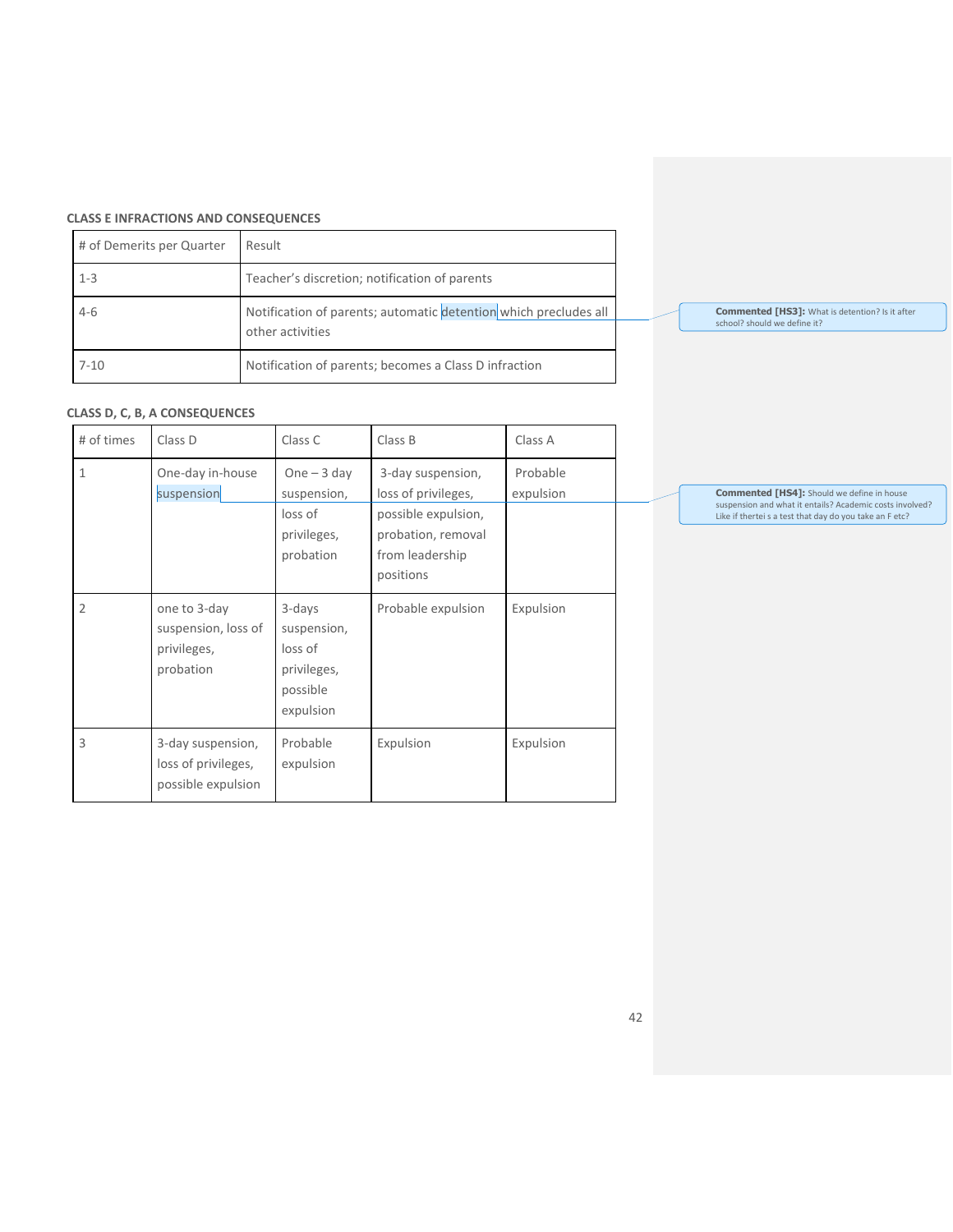#### **Criteria for Selection of Objectionable Literature Whitefish Christian Academy**

#### **Core Value**

## *The School is committed to promoting innocent childhood while also preparing and equipping its older students for their further education in a world that neither knows nor honors the Savior, Jesus Christ.*

#### **Statement of Philosophy**

As a school that emphasizes classical language and literature, WCA understands that the terms "classical" and "Christian" are neither necessarily nor always synonymous. Including both Catholics and Protestants, Christian writers throughout history have penned some of the greatest literary, philosophical, and scientific works ever written. Despite their monumental contribution, Christian writers nonetheless represent only a minority in that elite corpus known as "the classics," the majority of which have been authored by non-Christian theists, pagans, or, especially in modernity, agnostics and atheists; therefore, WCA recognizes a delicate and difficult tension that exists between its desire to teach "the classics" and its ultimate goal of educating students "Christianly." That tension cannot be resolved easily. Classical texts written by non-Christians necessarily derive from philosophical and ethical presuppositions and perspectives ultimately incompatible with Christianity and sometimes even directly hostile to Christianity. Even non-Christian literary masterpieces that might affirm supreme Christian principles such as divinity, love, beauty, honesty, goodness, or virtue will ultimately fall short of an unconditional and explicit affirmation of Christian theism and absolutism. How, then, may WCA resolve this tension? Since by definition the "classical" Christian school *must* teach the classics, it cannot effectively do so without the inclusion of some non-Christian works in its curriculum, especially if such a school strives for two important educational goals:

- (1) a robust literary repertoire that
	- (a) signals academic integrity to our parent body, potential applicants, and the broader educational community; and,
	- (b) insures that students explore a legitimate and impressive array of classical authors, thus greatly enriching their intellectual experience, cultural refinement, and discernment; and,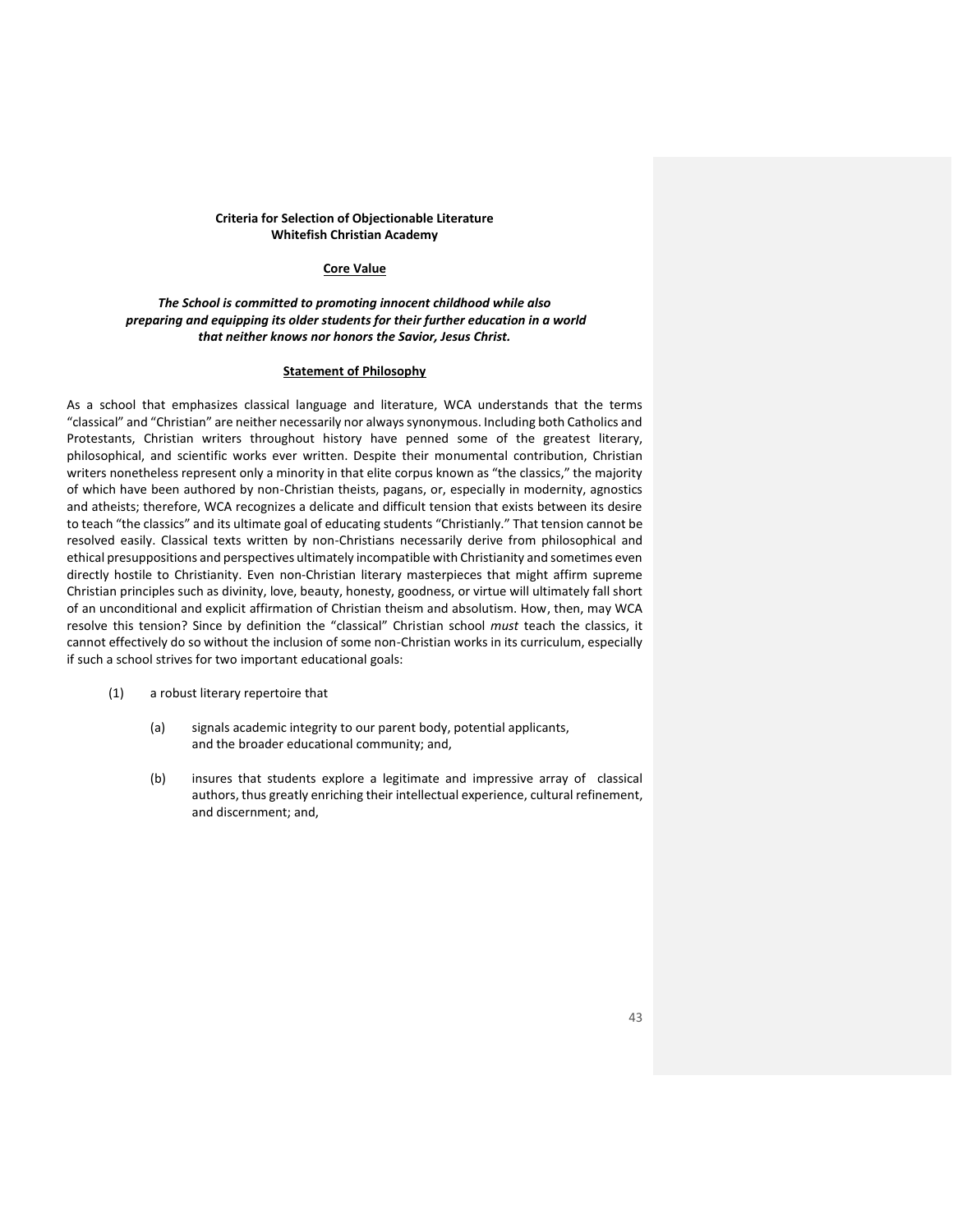(2) an integrated, panoramic humanities curriculum that emphasizes superlative,<sup>1</sup> **normative,**<sup>2</sup> **and imaginative classical works to enhance students' understanding of the sociological context and philosophical meaning of history. With those goals in view, WCA resolves the tension between its overarching philosophy of Christian education and objectionable philosophical or ethical elements that certainly will exist within its literary curriculum; we clearly define these objectionable elements and establish guidelines appropriate to our core values and our educational mission and philosophy.**

#### **The following objectionable elements appear in classical literature and** *may or may not* **be approved for our curriculum.**

Objectionable elements in classical literature may be categorized and defined as follows:

| Profanity:    | cursing, vulgarity, or blasphemy                                                                      |
|---------------|-------------------------------------------------------------------------------------------------------|
| Scatology:    | excremental words                                                                                     |
| Eroticism:    | sexually suggestive or explicit language or themes                                                    |
| Fornication:  | any sexual activity outside the bounds of marriage                                                    |
| Gruesomeness: | depiction of gross violence                                                                           |
| Occultism:    | Satanism, witchcraft, necromancy, astrology, fortunetelling, recognition                              |
|               | of supernatural powers other than the God of the Bible                                                |
| Falsehood:    | characters, themes, plots, settings, or tone that implicitly or explicitly<br>contradict Christianity |

#### **Criteria for Selecting Classics that may contain Objectionable Content**

As WCA deliberates classical works containing objectionable content, we ask ourselves the following questions:

\*When choosing between two or more classics for inclusion in our curriculum, *is there a Christian author whose work is of equal or comparable value* to works by non-Christians? (In many cases, the answer to this question will be "no.")

\*Is the objectionable content *appropriate to the intellectual comprehension and moral contemplation of the student in a given age group*; for instance, would the theme of adultery in

<sup>&</sup>lt;sup>1</sup>"Superlative" refers to legitimate, indisputable "classical works" that have long been adjudged so by the collective opinion of the scholarly community, not the latest best-selling author or poet; the de-Westernization of the literary canon, in fact the decanonization of literature, demands a resolute, emphatic insistence on works truly "classical."

<sup>&</sup>lt;sup>2</sup>"Normative" refers not just to accepted standards but also to accepted standards within a specific historical era, e.g., "normative Romantic poetry," "normative Victorian essays," etc."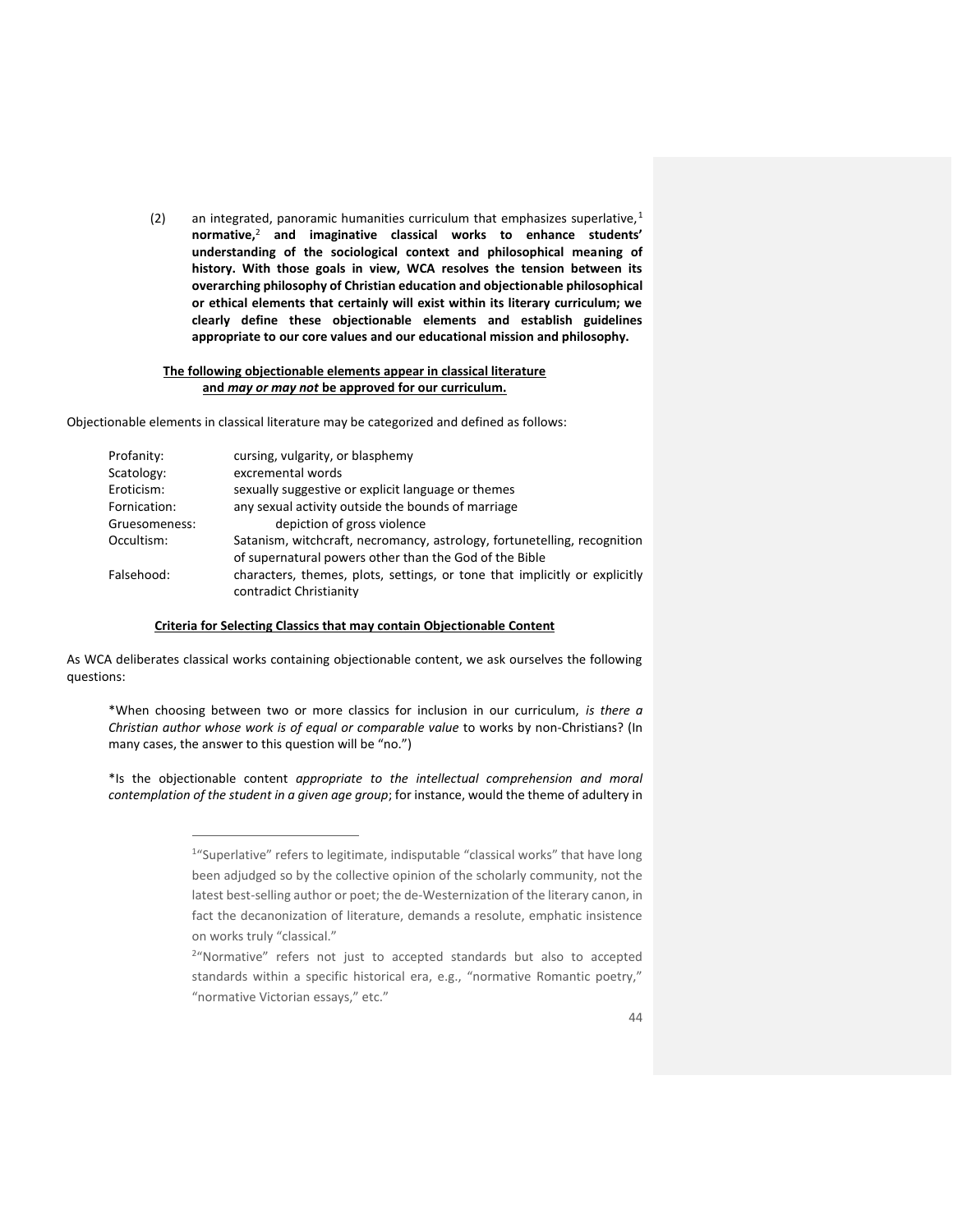*The Scarlet Letter* be an appropriate choice at the middle-school level, or would sexual euphemisms in a Shakespeare play be appropriate to classes five or six?

\*Is the objectionable content *of primary or secondary importance* within the work?

\*Can the objectionable content be used for *spiritual and moral instruction?*

\*Will the objectionable content provide *an instructional opportunity to prepare students for spiritual and moral issues they will face as they matriculate from WCA to other schools?*

\* Will the objectionable content help *prepare students spiritually and morally for life?*

\*Is the work so *important* to our curriculum that exclusion of that work would be *contradictory to our educational mission and philosophy, and detrimental to our students' education?* \*Is the objectionable content *so terribly repugnant that it demands* exclusion from our curriculum?

*\**Can we *conscientiously and convincingly justify the objectionable content* to our parental constituency?

Depending on how we answer the above questions, we then determine to include or exclude specific classics by the following methodology.

#### **Methodology for Decision-making about Objectionable Content in our Curriculum**

Final recommendations about including or excluding literature containing objectionable elements will be made by a committee appointed by the Headmaster; then, based upon the above criteria for selecting or rejecting a work containing objectionable content, the committee will prayerfully deliberate and make a recommendation to the Headmaster, the final decision resting with him.

If the committee and, ultimately, the Headmaster determine to include the work in our curriculum, the Headmaster will oversee the appropriate communication with parents whose children will read the work; that communication will originate with the classroom teacher who will be the primary spokesperson to address any parent questions or concerns about our selection of the work; as necessary and appropriate to administrative protocol, the School Head and/or Headmaster will participate in parent-teacher discussion about the work.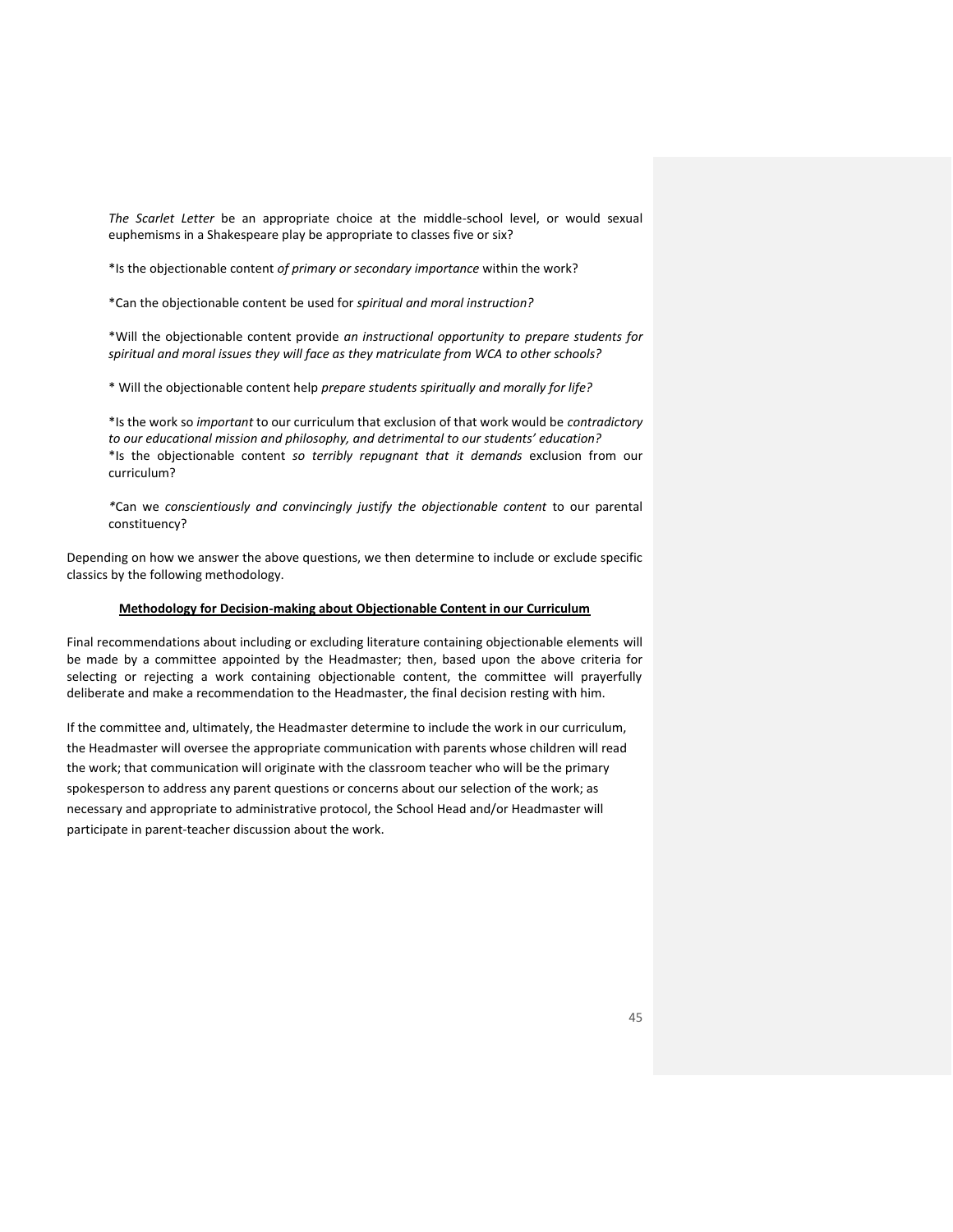#### **ACADEMIC ELIGIBILITY POLICY**

INELIGIBILITY: Students who participate in co-curricular events, such as athletics, fine arts, or academic competitions must maintain at least average grades (C- or above) in all core classes. In K-12, those classes are Humanities (Literature, History), Mathematics, Science, and Foreign Language. In 9-12, those classes also include Philosophy, Apologetics, and Theology. At the end of each quarter, a student with two D's or one F will be declared ACADEMICALLY INELIGIBLE.

ACADEMIC WARNING: During each quarter, all students will be monitored to ensure that they maintain acceptable grades in all core classes. Any student whose grade drops to D level in a core class will be placed on Academic Warning. Academic Warning means that a student's grades will be monitored weekly to encourage improvement. At the discretion of the Headmaster, a student on Academic Warning can be suspended from co-curricular and/or extra-curricular activities to optimize the student's opportunities for academic improvement.

PROBATION: If, at the end of a quarter, a student is declared to be ACADEMICALLY INELIGIBLE because of two D's or one F, that student will remain ineligible for a minimum of three weeks (fifteen school days). During ineligibility and at the discretion of the Headmaster, an ineligible student may practice or rehearse a maximum of one hour per day but cannot participate in any co-curricular or extra-curricular performances or competitions during ineligibility. At the end of that three-week period, the ineligible student's grades will be reevaluated. If the student has no F and less than two D's (only one D), the student may regain eligibility at the discretion of the Headmaster. Thereafter, the student will be on Academic Probation for the remainder of the quarter, and the student's grades will be reviewed at oneweek intervals.

2ND TIME INELIGIBLE: Within the school year, a student who becomes ineligible for a second time may, at the discretion of the Headmaster, be declared ineligible for the remainder of the school year.

FALL ELIGIBILITY: If a student has unsatisfactory grades (2 D's or 1 F) from the fourth quarter of a previous school year, that student may or may not be re-enrolled at WCA at the discretion of the Headmaster. If the student is re-enrolled, the student will be reenrolled on Academic Warning or as Academically Ineligible.

Approved by WCA Trustees, 9/18/18